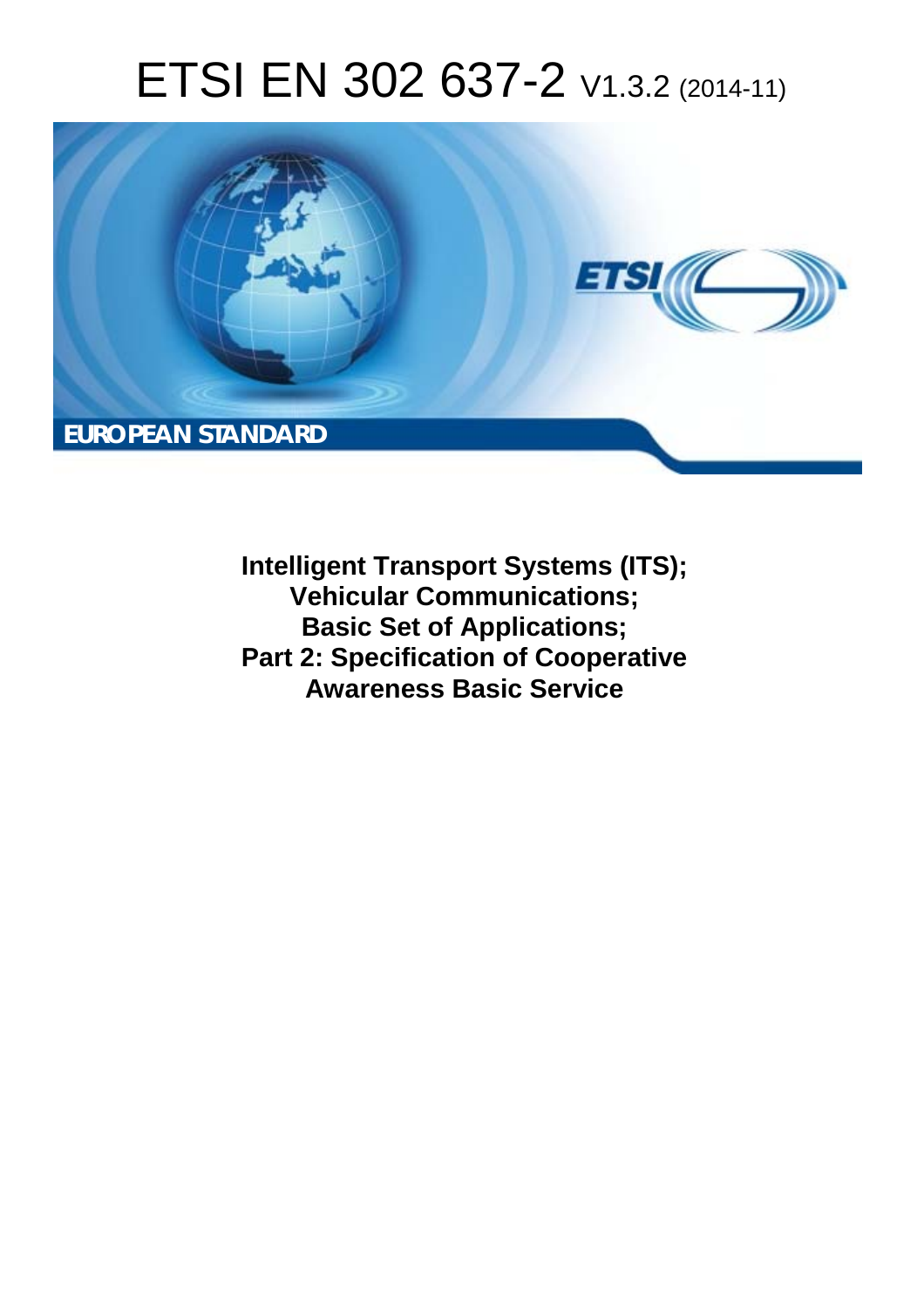Reference REN/ITS-0010019

Keywords application, ITS, safety, service, transport

#### *ETSI*

#### 650 Route des Lucioles F-06921 Sophia Antipolis Cedex - FRANCE

Tel.: +33 4 92 94 42 00 Fax: +33 4 93 65 47 16

Siret N° 348 623 562 00017 - NAF 742 C Association à but non lucratif enregistrée à la Sous-Préfecture de Grasse (06) N° 7803/88

#### *Important notice*

The present document can be downloaded from: [http://www.etsi.org](http://www.etsi.org/)

The present document may be made available in electronic versions and/or in print. The content of any electronic and/or print versions of the present document shall not be modified without the prior written authorization of ETSI. In case of any existing or perceived difference in contents between such versions and/or in print, the only prevailing document is the print of the Portable Document Format (PDF) version kept on a specific network drive within ETSI Secretariat.

Users of the present document should be aware that the document may be subject to revision or change of status. Information on the current status of this and other ETSI documents is available at <http://portal.etsi.org/tb/status/status.asp>

If you find errors in the present document, please send your comment to one of the following services: [http://portal.etsi.org/chaircor/ETSI\\_support.asp](http://portal.etsi.org/chaircor/ETSI_support.asp)

#### *Copyright Notification*

No part may be reproduced or utilized in any form or by any means, electronic or mechanical, including photocopying and microfilm except as authorized by written permission of ETSI.

The content of the PDF version shall not be modified without the written authorization of ETSI. The copyright and the foregoing restriction extend to reproduction in all media.

> © European Telecommunications Standards Institute 2014. All rights reserved.

**DECT**TM, **PLUGTESTS**TM, **UMTS**TM and the ETSI logo are Trade Marks of ETSI registered for the benefit of its Members. **3GPP**TM and **LTE**™ are Trade Marks of ETSI registered for the benefit of its Members and of the 3GPP Organizational Partners.

**GSM**® and the GSM logo are Trade Marks registered and owned by the GSM Association.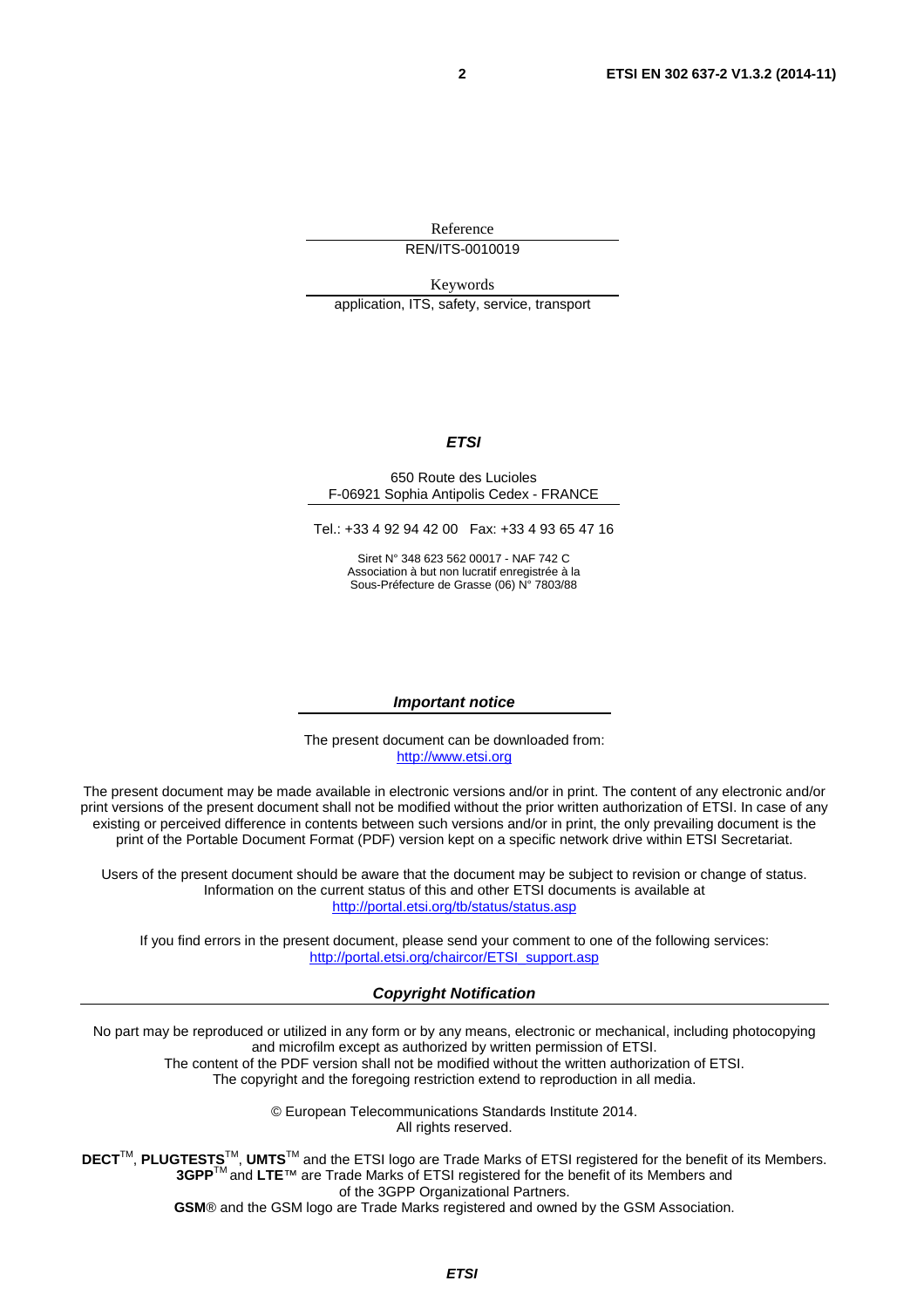## Contents

| 1                |  |  |  |
|------------------|--|--|--|
| 2                |  |  |  |
| 2.1<br>2.2       |  |  |  |
| 3                |  |  |  |
| 3.1              |  |  |  |
| 3.2              |  |  |  |
| 3.3              |  |  |  |
| 4                |  |  |  |
| 4.1              |  |  |  |
| 4.2              |  |  |  |
| 4.3              |  |  |  |
| 4.4              |  |  |  |
| 5                |  |  |  |
| 5.1              |  |  |  |
| 5.2              |  |  |  |
| 5.3              |  |  |  |
| 5.3.1            |  |  |  |
| 5.3.2            |  |  |  |
| 5.3.3            |  |  |  |
| 5.3.4            |  |  |  |
| 5.3.4.1          |  |  |  |
| 5.3.4.2          |  |  |  |
| 5.3.5            |  |  |  |
| 5.3.6            |  |  |  |
| 6                |  |  |  |
| 6.1              |  |  |  |
| 6.1.1            |  |  |  |
| 6.1.2            |  |  |  |
| 6.1.3            |  |  |  |
| 6.1.4            |  |  |  |
| 6.1.5            |  |  |  |
| 6.1.5.1          |  |  |  |
| 6.1.5.2          |  |  |  |
| 6.2              |  |  |  |
| 6.2.1            |  |  |  |
| 6.2.2<br>6.2.2.1 |  |  |  |
| 6.2.2.2          |  |  |  |
| 6.2.3            |  |  |  |
|                  |  |  |  |
| 7                |  |  |  |
| 7.1              |  |  |  |
| 7.2              |  |  |  |
| 7.3              |  |  |  |
| 7.4              |  |  |  |
| 7.5              |  |  |  |
| 7.6              |  |  |  |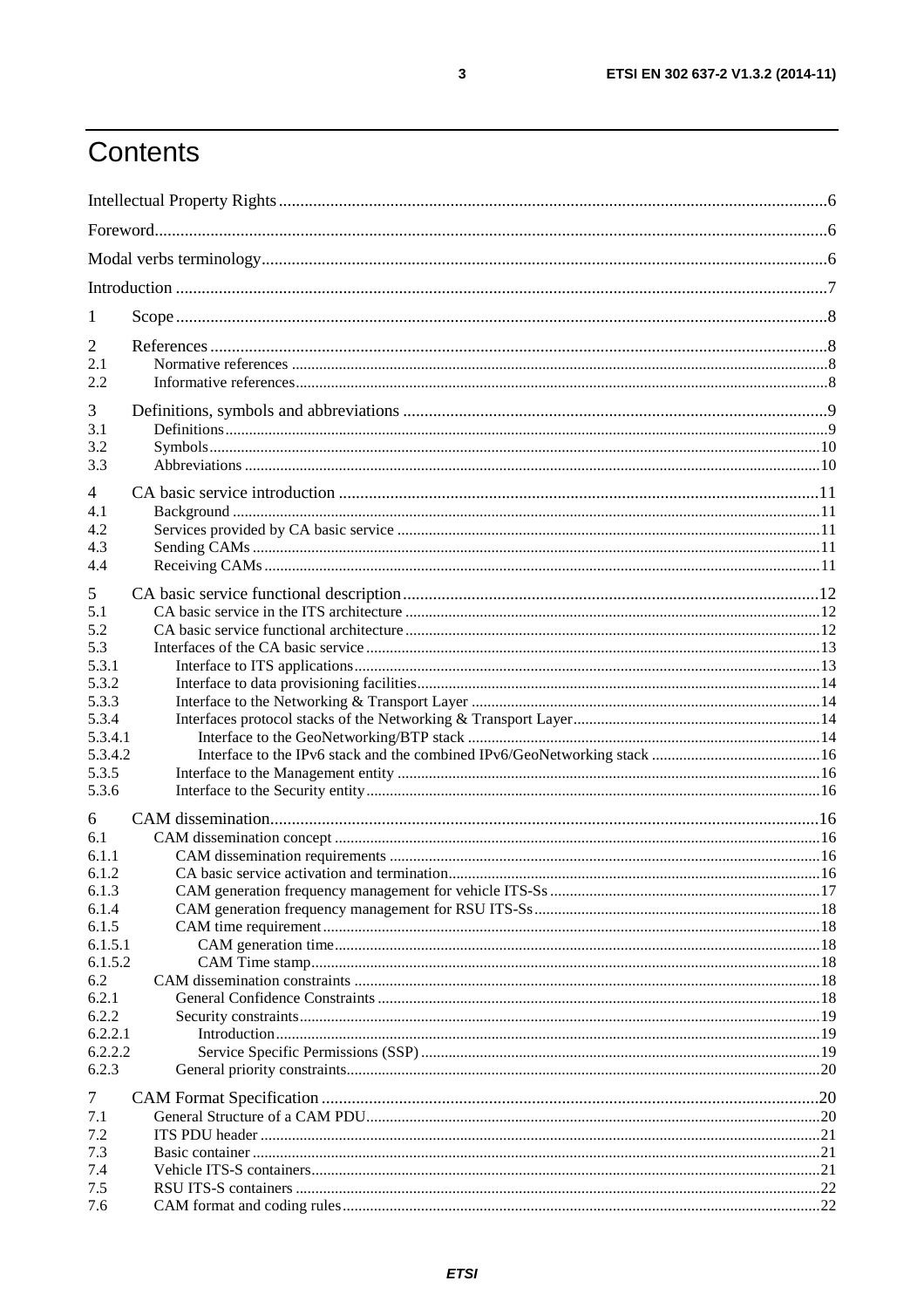| 7.6.1<br>7.6.2 |                             |  |
|----------------|-----------------------------|--|
|                | <b>Annex A (normative):</b> |  |
|                | <b>Annex B</b> (normative): |  |
| B.0            |                             |  |
| B.1            |                             |  |
| B.2            |                             |  |
| B.3            |                             |  |
| B.4            |                             |  |
| B.5            |                             |  |
| <b>B.6</b>     |                             |  |
| B.7            |                             |  |
| <b>B.8</b>     |                             |  |
| B.9            |                             |  |
| <b>B.10</b>    |                             |  |
|                |                             |  |
|                |                             |  |
|                |                             |  |
|                |                             |  |
|                |                             |  |
|                |                             |  |
|                |                             |  |
|                |                             |  |
|                |                             |  |
|                |                             |  |
|                |                             |  |
|                |                             |  |
|                |                             |  |
|                |                             |  |
|                |                             |  |
|                |                             |  |
|                |                             |  |
|                |                             |  |
|                |                             |  |
|                |                             |  |
|                |                             |  |
|                |                             |  |
|                |                             |  |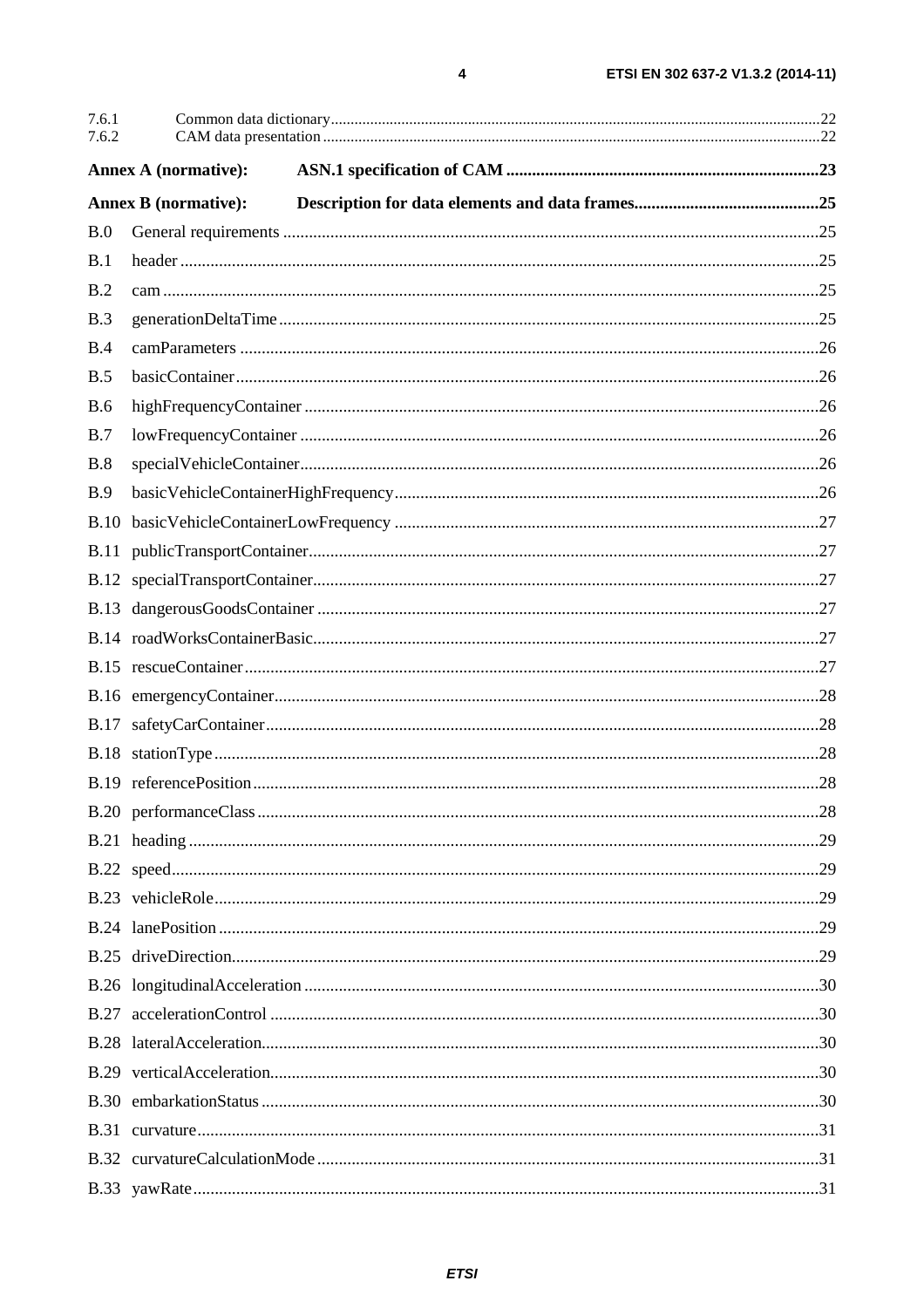|         | <b>Annex C</b> (informative):                                                         |     |
|---------|---------------------------------------------------------------------------------------|-----|
| C.1     |                                                                                       |     |
| C.2     |                                                                                       |     |
| C.2.1   |                                                                                       |     |
| C22     |                                                                                       | .36 |
| C.2.3   |                                                                                       |     |
| C.2.4   |                                                                                       |     |
| C.2.5   |                                                                                       |     |
| C.3     |                                                                                       |     |
| C.3.1   |                                                                                       |     |
| C.3.2   |                                                                                       |     |
| C.3.3   |                                                                                       |     |
| C.3.3.1 |                                                                                       |     |
|         | Flow chart for CAM generation frequency management39<br><b>Annex D</b> (informative): |     |
|         | <b>Annex E</b> (informative):                                                         |     |
|         |                                                                                       |     |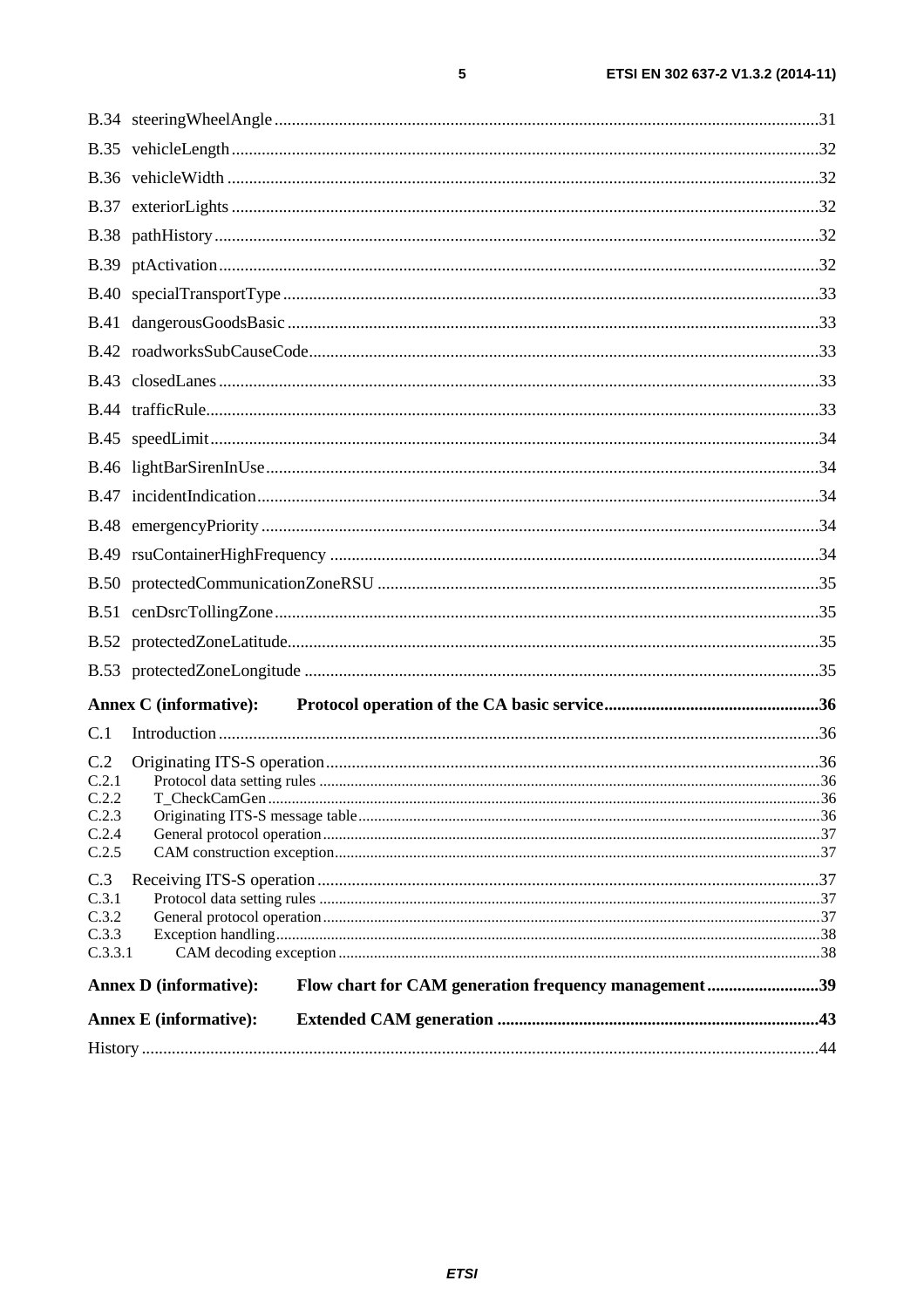### <span id="page-5-0"></span>Intellectual Property Rights

IPRs essential or potentially essential to the present document may have been declared to ETSI. The information pertaining to these essential IPRs, if any, is publicly available for **ETSI members and non-members**, and can be found in ETSI SR 000 314: *"Intellectual Property Rights (IPRs); Essential, or potentially Essential, IPRs notified to ETSI in respect of ETSI standards"*, which is available from the ETSI Secretariat. Latest updates are available on the ETSI Web server [\(http://ipr.etsi.org](http://webapp.etsi.org/IPR/home.asp)).

Pursuant to the ETSI IPR Policy, no investigation, including IPR searches, has been carried out by ETSI. No guarantee can be given as to the existence of other IPRs not referenced in ETSI SR 000 314 (or the updates on the ETSI Web server) which are, or may be, or may become, essential to the present document.

#### Foreword

This European Standard (EN) has been produced by ETSI Technical Committee Intelligent Transport Systems (ITS).

The present document is part 2 of a multi-part deliverable covering Vehicular Communications; Basic Set of Applications, as identified below:

TS 102 637-1: "Functional Requirements";

#### **EN 302 637-2: "Specification of Cooperative Awareness Basic Service";**

EN 302 637-3: "Specifications of Decentralized Environmental Notification Basic Service".

The specification of the CA basic service was initially developed by the European Car-to-Car Communication Consortium, see Car2Car Communication Consortium Manifesto [\[i.2](#page-7-0)]. The service was evaluated by several initiatives such as the C2C-CC demonstration in 2008, ETSI Plugtests events and European projects including PRE-DRIVE C2X, DRIVE C2X, SafeSpot, CVIS, CoVeL, eCoMove, SCOR@F and simTD. These evaluation efforts have provided feedback to ETSI TC ITS.

The present document replaces ETSI TS 102 637-2 in whole. It includes improvements and enhancements of the CA basic service specifications in ETSI TS 102 637-2 according to the feedback provided by the various initiatives.

| <b>National transposition dates</b>                                                       |                  |
|-------------------------------------------------------------------------------------------|------------------|
| Date of adoption of this EN:                                                              | 18 November 2014 |
| Date of latest announcement of this EN (doa):                                             | 28 February 2015 |
| Date of latest publication of new National Standard<br>or endorsement of this EN (dop/e): | 31 August 2015   |
| Date of withdrawal of any conflicting National Standard (dow):                            | 31 August 2016   |

#### Modal verbs terminology

In the present document "**shall**", "**shall not**", "**should**", "**should not**", "**may**", "**may not**", "**need**", "**need not**", "**will**", "**will not**", "**can**" and "**cannot**" are to be interpreted as described in clause 3.2 of the [ETSI Drafting Rules](http://portal.etsi.org/Help/editHelp!/Howtostart/ETSIDraftingRules.aspx) (Verbal forms for the expression of provisions).

"**must**" and "**must not**" are **NOT** allowed in ETSI deliverables except when used in direct citation.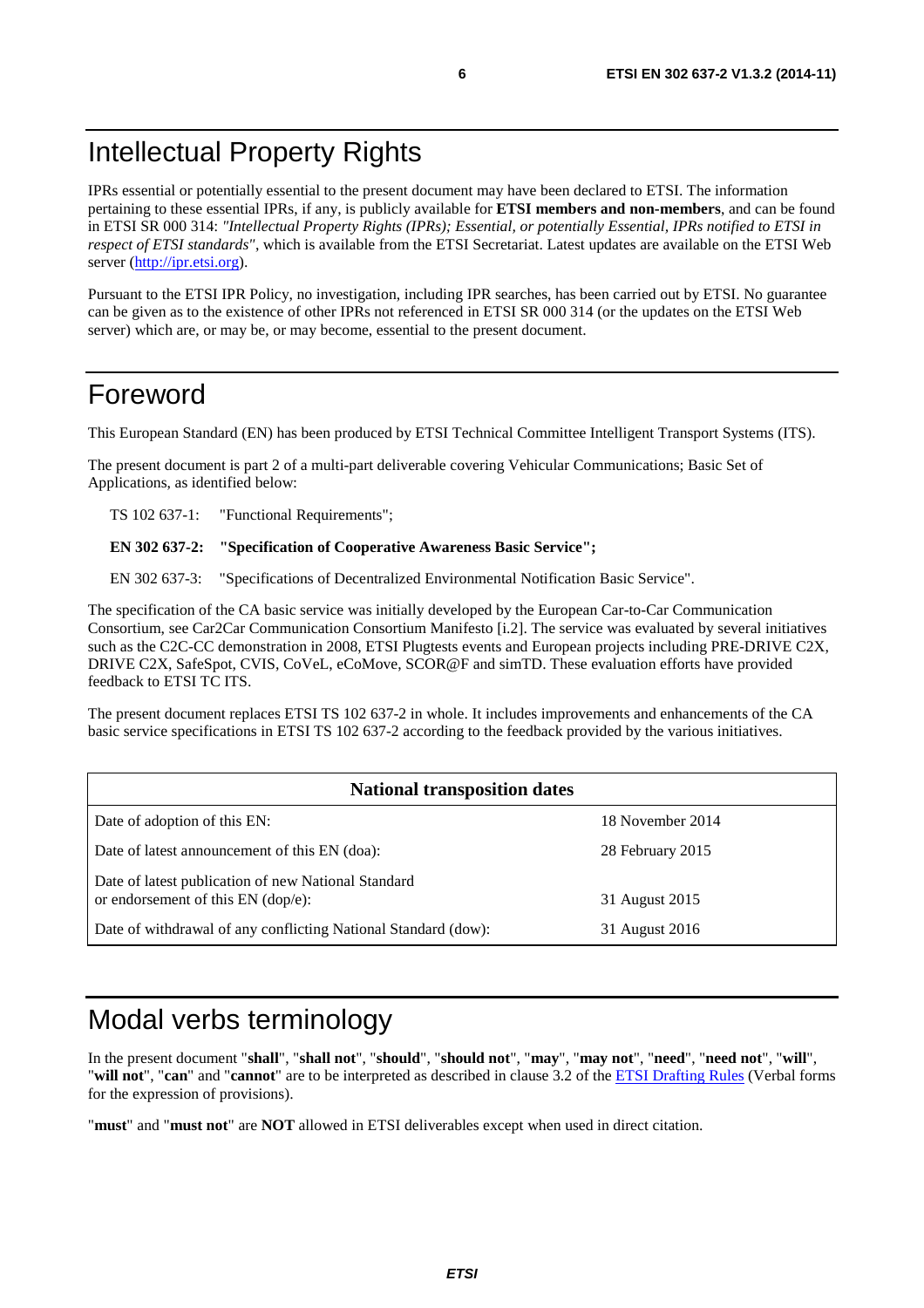### <span id="page-6-0"></span>Introduction

Cooperative awareness within road traffic means that road users and roadside infrastructure are informed about each other's position, dynamics and attributes. Road users are all kind of road vehicles like cars, trucks, motorcycles, bicycles or even pedestrians and roadside infrastructure equipment including road signs, traffic lights or barriers and gates. The awareness of each other is the basis for several road safety and traffic efficiency applications with many use cases as described in ETSI TR 102 638 [\[i.1](#page-7-0)]. It is achieved by regular exchange of information among vehicles (V2V, in general all kind of road users) and between vehicles and road side infrastructure (V2I and I2V) based on wireless networks, called V2X network and as such is part of Intelligent Transport Systems (ITS).

The information to be exchanged for cooperative awareness is packed up in the periodically transmitted Cooperative Awareness Message (CAM). The construction, management and processing of CAMs is done by the Cooperative Awareness basic service (CA basic service), which is part of the facilities layer within the ITS communication architecture ETSI EN 302 665 [\[1](#page-7-0)] supporting several ITS applications.

The CA basic service is a mandatory facility for all kind of ITS-Stations (ITS-S), which take part in the road traffic (vehicle ITS-S, personal ITS-S, etc.). The present document focuses on the specifications for CAMs transmitted by all vehicle ITS-Ss participating in the V2X network. Nevertheless, the present document defines the CAM format with flexibility in order to be easily extendable for the support of other types of ITS-Ss or future ITS applications.

The requirements on the performance of the CA basic service, the content of the CAM and the quality of its data elements are derived from the Basic Set of Applications (BSA) as defined in ETSI TR 102 638 [\[i.1](#page-7-0)] and in particular from the road safety applications as defined in ETSI TS 101 539-1 [\[i.8](#page-8-0)], ETSI TS 101 539-2 [\[i.9](#page-8-0)], and ETSI TS 101 539-3 [\[i.10](#page-8-0)].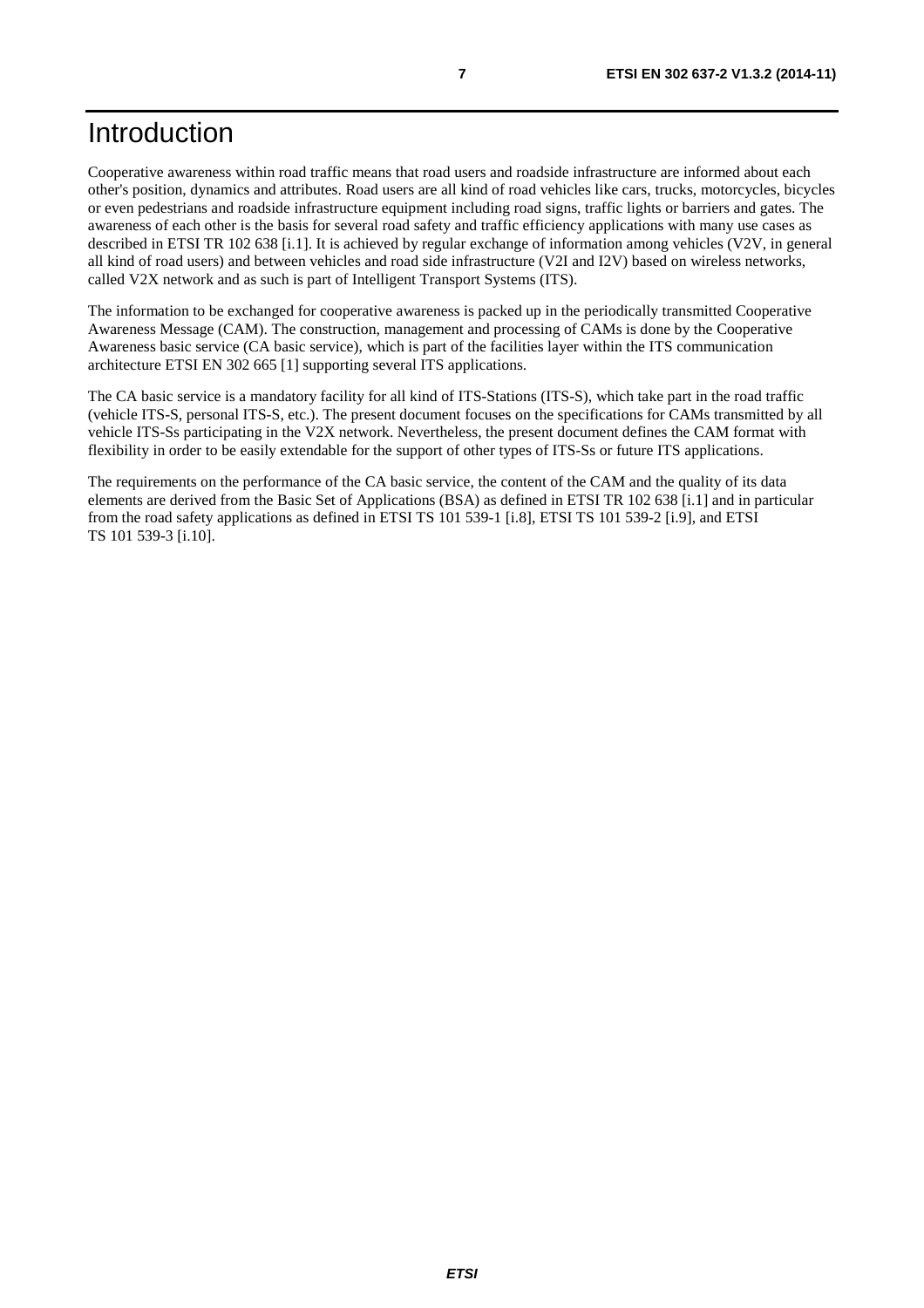#### <span id="page-7-0"></span>1 Scope

The present document provides the specifications of the Cooperative Awareness basic service (CA basic service), which is in support of the BSA road safety application.

This includes definition of the syntax and semantics of the Cooperative Awareness Message (CAM) and detailed specifications on the message handling.

### 2 References

References are either specific (identified by date of publication and/or edition number or version number) or non-specific. For specific references, only the cited version applies. For non-specific references, the latest version of the reference document (including any amendments) applies.

Referenced documents which are not found to be publicly available in the expected location might be found at <http://docbox.etsi.org/Reference>.

NOTE: While any hyperlinks included in this clause were valid at the time of publication, ETSI cannot guarantee their long term validity.

#### 2.1 Normative references

The following referenced documents are necessary for the application of the present document.

[1] ETSI EN 302 665 (V1.1.1): "Intelligent Transport Systems (ITS); Communications Architecture". [2] ETSI TS 102 894-2 (V1.2.1): "Intelligent Transport Systems (ITS); Users and applications requirements; Part 2: Applications and facilities layer common data dictionary". [3] SAE J2735 (2009-11-19): "Dedicated Short Range Communications (DSRC) Message Set Dictionary". NOTE: Available at [http://standards.sae.org/j2735\\_200911/](http://standards.sae.org/j2735_200911/). [4] Recommendation ITU-T X.691/ISO/IEC 8825-2 (1997-12): "Information technology - ASN.1 encoding rules: Specification of Packed Encoding Rules (PER)". [5] ETSI EN 302 663 (V1.2.1): "Intelligent Transport Systems (ITS); Access layer specification for Intelligent Transport Systems operating in the 5 GHz frequency band".

#### 2.2 Informative references

The following referenced documents are not necessary for the application of the present document but they assist the user with regard to a particular subject area.

- [i.1] ETSI TR 102 638 (V1.1.1) (2009-06): "Intelligent Transport Systems (ITS); Vehicular Communications; Basic Set of Applications; Definitions".
- [i.2] Car2Car Communication Consortium (2007-08): "Car2Car Communication Consortium Manifesto", Version 1.1.
- NOTE: Available at<http://www.car-to-car.org/>.
- [i.3] ETSI TR 102 863 (V1.1.1) (2011-06): "Intelligent Transport Systems (ITS); Vehicular Communications; Basic Set of Applications; Local Dynamic Map (LDM); Rationale for and guidance on standardization".
- [i.4] ETSI TS 102 636-3 (V1.1.1): "Intelligent Transport Systems (ITS); Vehicular Communications; GeoNetworking; Part 3: Network architecture".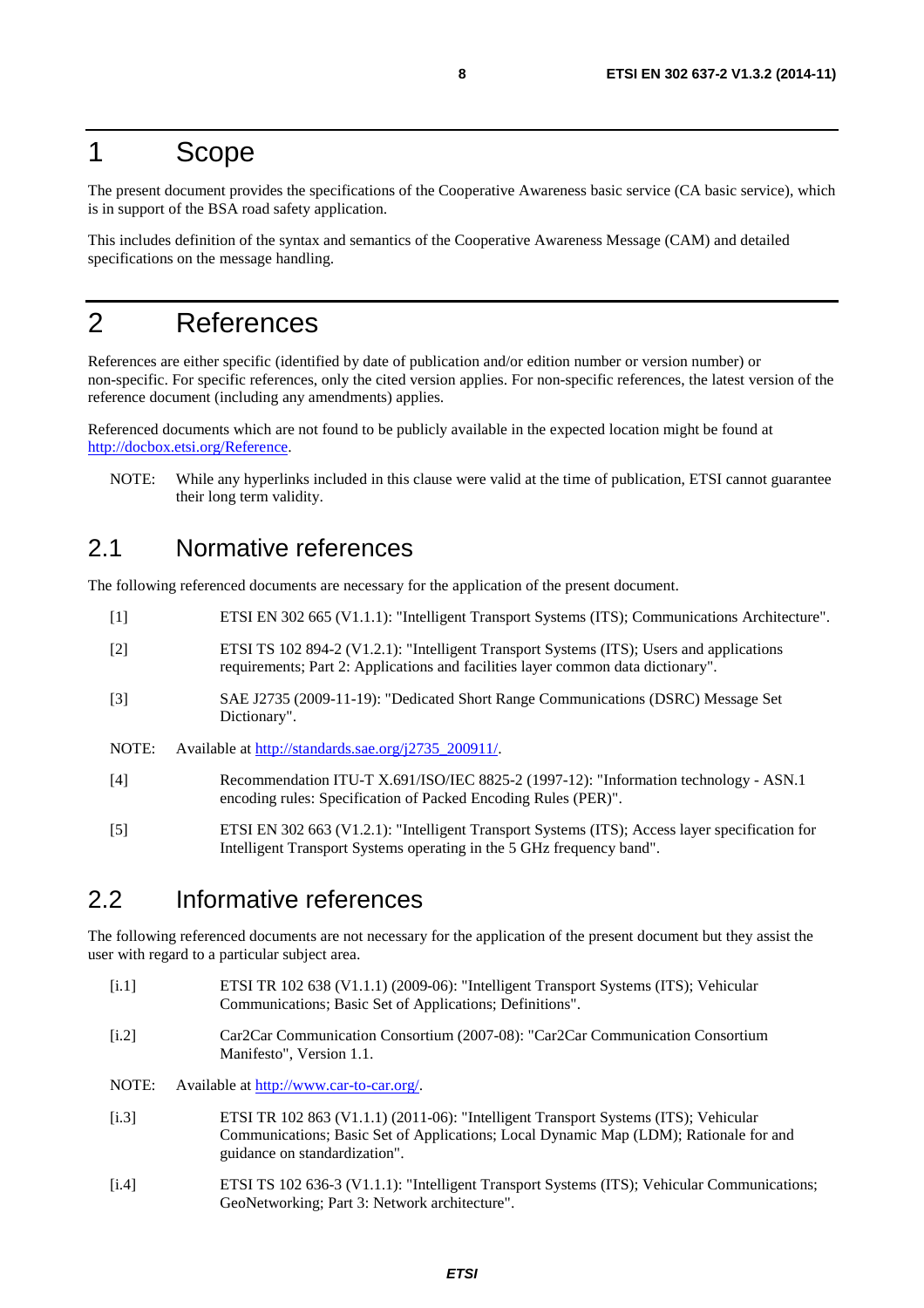<span id="page-8-0"></span>

| $[i.5]$  | ETSI EN 302 636-4-1 (V1.2.1): "Intelligent Transport Systems (ITS); Vehicular Communications;<br>GeoNetworking; Part 4: Geographical addressing and forwarding for point-to-point and point-to-<br>multipoint communications; Sub-part 1: Media-Independent Functionality". |
|----------|-----------------------------------------------------------------------------------------------------------------------------------------------------------------------------------------------------------------------------------------------------------------------------|
| $[1.6]$  | ETSI TS 102 894-1 (V1.1.1): "Intelligent Transport System (ITS); Users & Applications<br>requirements; "Intelligent Transport Systems (ITS); Users and applications requirements;<br>Part 1: Facility layer structure, functional requirements and specifications".         |
| $[1.7]$  | ETSI EN 302 636-5-1 (V1.2.1): "Intelligent Transport Systems (ITS); Vehicular Communications;<br>GeoNetworking; Part 5: Transport Protocols; Sub-part 1: Basic Transport Protocol".                                                                                         |
| $[1.8]$  | ETSI TS 101 539-1 (V1.1.1): "Intelligent Transport Systems (ITS); V2X Applications;<br>Part 1: Road Hazard Signalling (RHS) application requirements specification".                                                                                                        |
| $[1.9]$  | ETSI TS 101 539-2: "Intelligent Transport System (ITS); V2X Applications; Part 2: Intersection<br>Collision Risk Warning (ICRW) application requirements specification".                                                                                                    |
| $[1.10]$ | ETSI TS 101 539-3 (V1.1.1): "Intelligent Transport Systems (ITS); V2X Applications;<br>Part 3: Longitudinal Collision Risk Warning (LCRW) application requirements specification".                                                                                          |
| $[1.11]$ | ETSI TS 102 723-5: "Intelligent Transport Systems (ITS); OSI cross-layer topics; Part 5: Interface<br>between management entity and facilities layer".                                                                                                                      |
| [1.12]   | ETSI TS 102 723-9: "Intelligent Transport Systems; OSI cross-layer topics; Part 9: Interface<br>between security entity and facilities layer".                                                                                                                              |
| [i.13]   | ETSI TS 102 723-11: "Intelligent Transport Systems (ITS); OSI cross-layer topics;<br>Part 11: Interface between networking and transport layer and facilities layer".                                                                                                       |
| [1.14]   | ETSI TS 102 890-3: "Intelligent Transport System (ITS); Facilities layer function; Part 3: Position<br>and time facility specification".                                                                                                                                    |
| [i.15]   | ISO EN 17419: "Intelligent Transport Systems -- Cooperative Systems -- Classification and<br>management of ITS applications in a global context".                                                                                                                           |
| $[i.16]$ | ETSI TS 102 724 (V1.1.1): "Intelligent Transport Systems (ITS); Harmonized Channel<br>Specifications for Intelligent Transport Systems operating in the 5 GHz frequency band".                                                                                              |
| [1.17]   | ETSI TS 103 097 (V1.1.1): "Intelligent Transport Systems (ITS); Security; Security header and<br>certificate formats".                                                                                                                                                      |
| $[1.18]$ | ETSI TR 102 965 (V1.1.1): "Intelligent Transport Systems (ITS); Application Object Identifier<br>(ITS-AID); Registration list".                                                                                                                                             |
| [i.19]   | ISO 1176: "Road vehicles - Masses - Vocabulary and codes".                                                                                                                                                                                                                  |

## 3 Definitions, symbols and abbreviations

#### 3.1 Definitions

For the purposes of the present document, the terms and definitions given in ETSI EN 302 665 [\[1](#page-7-0)], ETSI EN 302 663 [\[5](#page-7-0)], LDM given in ETSI TR 102 863 [\[i.3](#page-7-0)] and DE and DF given in SAE J2735 [\[3](#page-7-0)] and the following apply:

**basic set of applications:** group of applications, supported by vehicular communication system

NOTE: The basic set of applications are defined in ETSI TR 102 638 [\[i.1](#page-7-0)].

**Cooperative Awareness (CA) basic service:** facility at the ITS-S facilities layer to generate, receive and process the CAM

**Cooperative Awareness Message (CAM):** CA basic service PDU

**Cooperative Awareness Message (CAM) data:** partial or complete CAM payload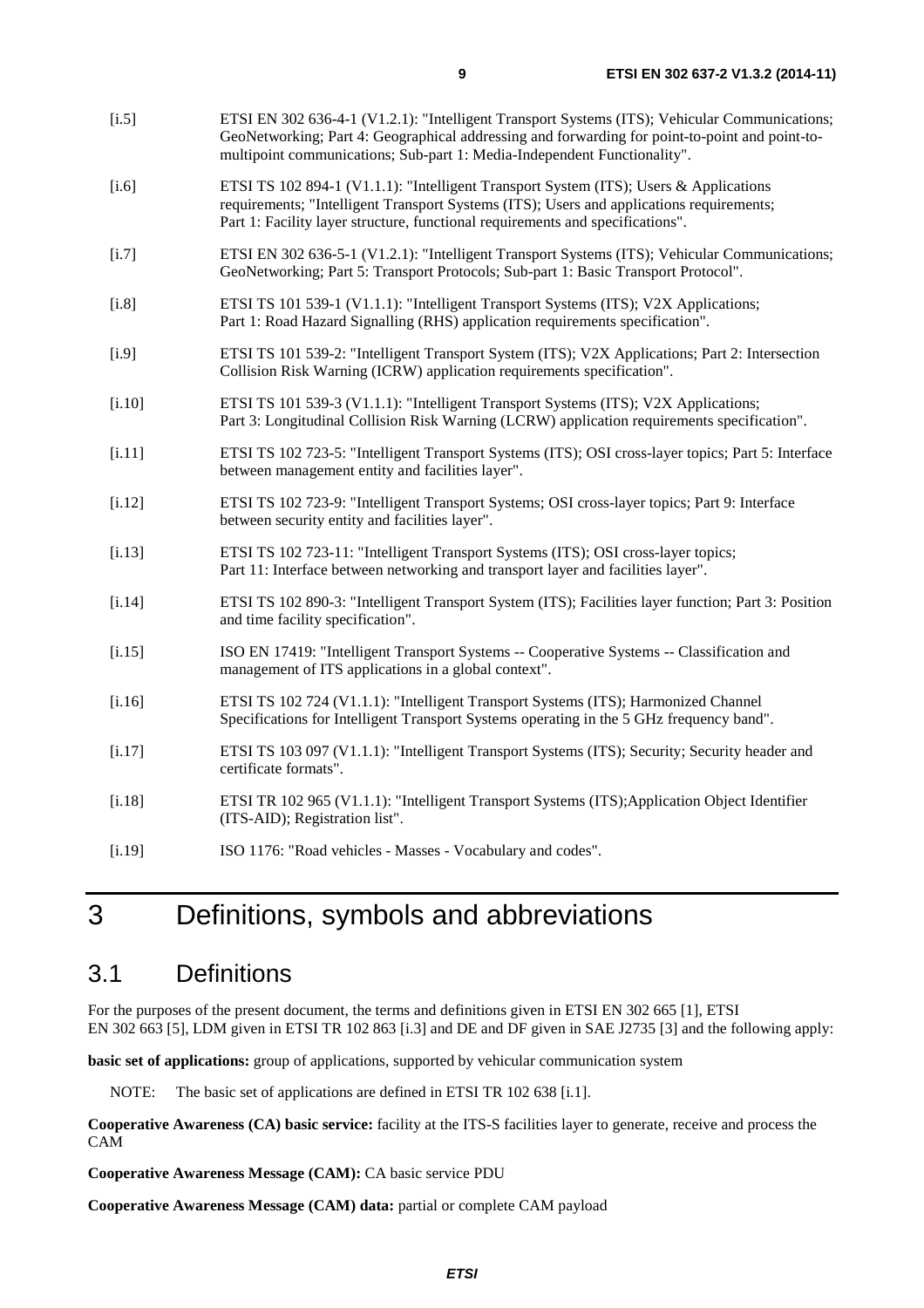<span id="page-9-0"></span>**empty vehicle:** complete vehicle kerb mass as defined in ISO 1176, clause 4.6 [\[i.19](#page-8-0)]

**V2X:** either vehicle to vehicle (V2V), or vehicle to infrastructure (V2I) and/or infrastructure to vehicle (I2V)

### 3.2 Symbols

For the purposes of the present document, the following symbols apply:

| <b>IF.CAM</b> | Interface between CAM basic service and LDM or ITS application           |
|---------------|--------------------------------------------------------------------------|
| IF.FAC        | Interface between CAM basic service and other facilities layer entities  |
| IF.N&T        | Interface between CAM basic service and ITS networking & transport layer |
| <b>IF.SEC</b> | Interface between CAM basic service and ITS security entity              |

#### 3.3 Abbreviations

For the purposes of the present document, the following abbreviations apply:

| API         | <b>Application Programming Interface</b>                                            |
|-------------|-------------------------------------------------------------------------------------|
| ASN.1       | <b>Abstract Syntax Notation 1</b>                                                   |
| <b>BSA</b>  | <b>Basic Set of Applications</b>                                                    |
| <b>BTP</b>  | <b>Basic Transport Protocol</b>                                                     |
| <b>CA</b>   | <b>Cooperative Awareness</b>                                                        |
| <b>CAM</b>  | <b>Cooperative Awareness Message</b>                                                |
| <b>CCH</b>  | <b>Control CHannel</b>                                                              |
| <b>DCC</b>  | <b>Decentralized Congestion Control</b>                                             |
| DE          | Data Element                                                                        |
| <b>DENM</b> | Decentralized Environmental Notification Message                                    |
| DF          | Data Frame                                                                          |
| FA-SAP      | Facilities/Applications Service Access Point                                        |
| <b>GN</b>   | GeoNetworking                                                                       |
| HF          | <b>High Frequency</b>                                                               |
| HMI         | Human Machine Interface                                                             |
| I2V         | Infrastructure-to-Vehicle                                                           |
| ID          | Identifier                                                                          |
| <b>ISO</b>  | <b>International Standards Organisation</b>                                         |
| <b>ITS</b>  | <b>Intelligent Transport Systems</b>                                                |
| ITS-G5A     | ITS Frequency band 5,875 GHz to 5,905 GHz dedicated for safety related applications |
| ITS-S       | <b>ITS</b> station                                                                  |
| ITS-ST      | <b>ITS</b> Station Time                                                             |
| <b>LDM</b>  | Local Dynamic Map                                                                   |
| LF          | Low Frequency                                                                       |
| MF-SAP      | Management/Facilities Service Access Point                                          |
| MIB         | Management Information Base                                                         |
| <b>MSB</b>  | Most Significant Bit                                                                |
| N&T         | Networking & Transport Layer                                                        |
| NF-SAP      | Networking & Transport/Facilities Service Access Point                              |
| <b>OSI</b>  | Open System Interconnection                                                         |
| <b>PCI</b>  | Protocol Control Information                                                        |
| <b>PDU</b>  | Packet Data Unit                                                                    |
| <b>PER</b>  | Packed Encoding Rules                                                               |
| <b>POTI</b> | Position and Time management                                                        |
| <b>RSU</b>  | Road Side Unit                                                                      |
| SAE         | Society of Automotive Engineers                                                     |
| <b>SAP</b>  | Service Access Point                                                                |
| SF-SAP      | Security Facilities - Service Access Point                                          |
| <b>SHB</b>  | Single-Hop Broadcasting                                                             |
| <b>SSP</b>  | Service Specific Permissions                                                        |
| TC          | <b>Technical Committee</b>                                                          |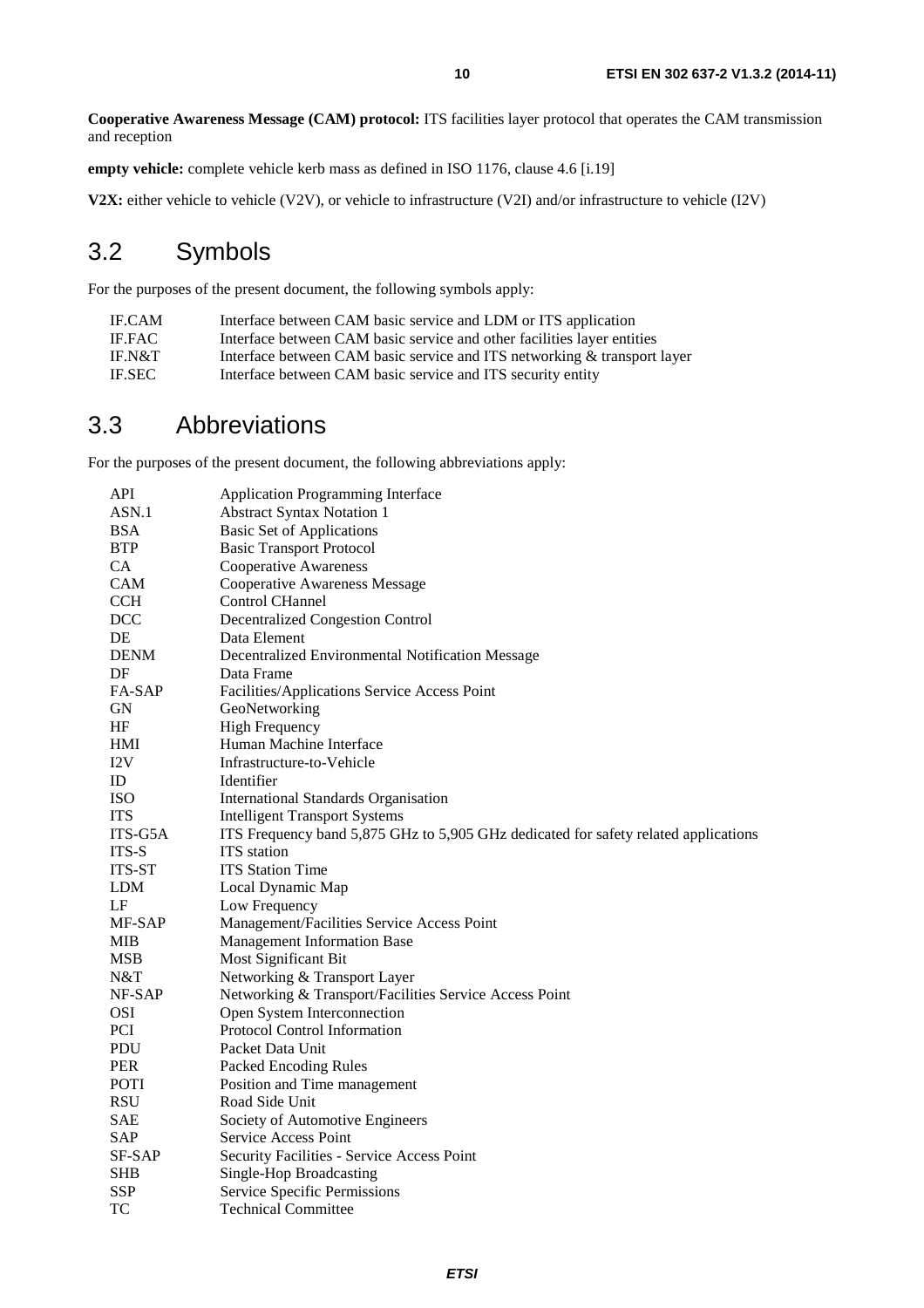<span id="page-10-0"></span>

| TR.        | <b>Technical Report</b>   |
|------------|---------------------------|
| V2I.       | Vehicle-to-Infrastructure |
| V2V        | Vehicle-to-Vehicle        |
| <b>VDP</b> | Vehicle Data Provider     |

### 4 CA basic service introduction

#### 4.1 Background

Cooperative Awareness Messages (CAMs) are messages exchanged in the ITS network between ITS-Ss to create and maintain awareness of each other and to support cooperative performance of vehicles using the road network. A CAM contains status and attribute information of the originating ITS-S. The content varies depending on the type of the ITS-S. For vehicle ITS-Ss the status information includes time, position, motion state, activated systems, etc. and the attribute information includes data about the dimensions, vehicle type and role in the road traffic, etc. On reception of a CAM the receiving ITS-S becomes aware of the presence, type, and status of the originating ITS-S. The received information can be used by the receiving ITS-S to support several ITS applications. For example, by comparing the status of the originating ITS-S with its own status, a receiving ITS-S is able to estimate the collision risk with the originating ITS-S and if necessary may inform the driver of the vehicle via the HMI. Multiple ITS applications may rely on the CA basic service. It is assigned to domain application support facilities in ETSI TS 102 894-1 [\[i.6](#page-8-0)].

Besides the support of applications the awareness of other ITS-S gained by the CA basic service may be used in the networking & transport layer for the position dependent dissemination of messages, e.g. DENM by GeoBroadcasting as specified in ETSI EN 302 636-4-1 [\[i.5](#page-8-0)]. The generation and transmission of CAM is managed by the CA basic service by implementing the CAM protocol.

#### 4.2 Services provided by CA basic service

The CA basic service is a facilities layer entity that operates the CAM protocol. It provides two services: sending and receiving of CAMs. The CA basic service uses the services provided by the protocol entities of the ITS networking & transport layer to disseminate the CAM.

#### 4.3 Sending CAMs

The sending of CAMs comprises the generation and transmission of CAMs. In the course of CAM generation the originating ITS-S composes the CAM, which is then delivered to the ITS networking & transport layer for dissemination. The dissemination of CAMs may vary depending on the applied communication system. In the ITS-G5A network, defined in ETSI EN 302 663 [\[5](#page-7-0)], CAMs are sent by the originating ITS-S to all ITS-Ss within the direct communication range. This communication range may, inter alia, be influenced in the originating ITS-S by changing the transmit power.

CAMs are generated periodically with a frequency controlled by the CA basic service in the originating ITS-S. The generation frequency is determined taking into account the change of own ITS-Ss status, e.g. change of position or speed as well as the radio channel load as determined by DCC.

#### 4.4 Receiving CAMs

Upon receiving a CAM, the CA basic service makes the content of the CAM available to the ITS applications and/or to other facilities within the receiving ITS-S, such as a Local Dynamic Map (LDM).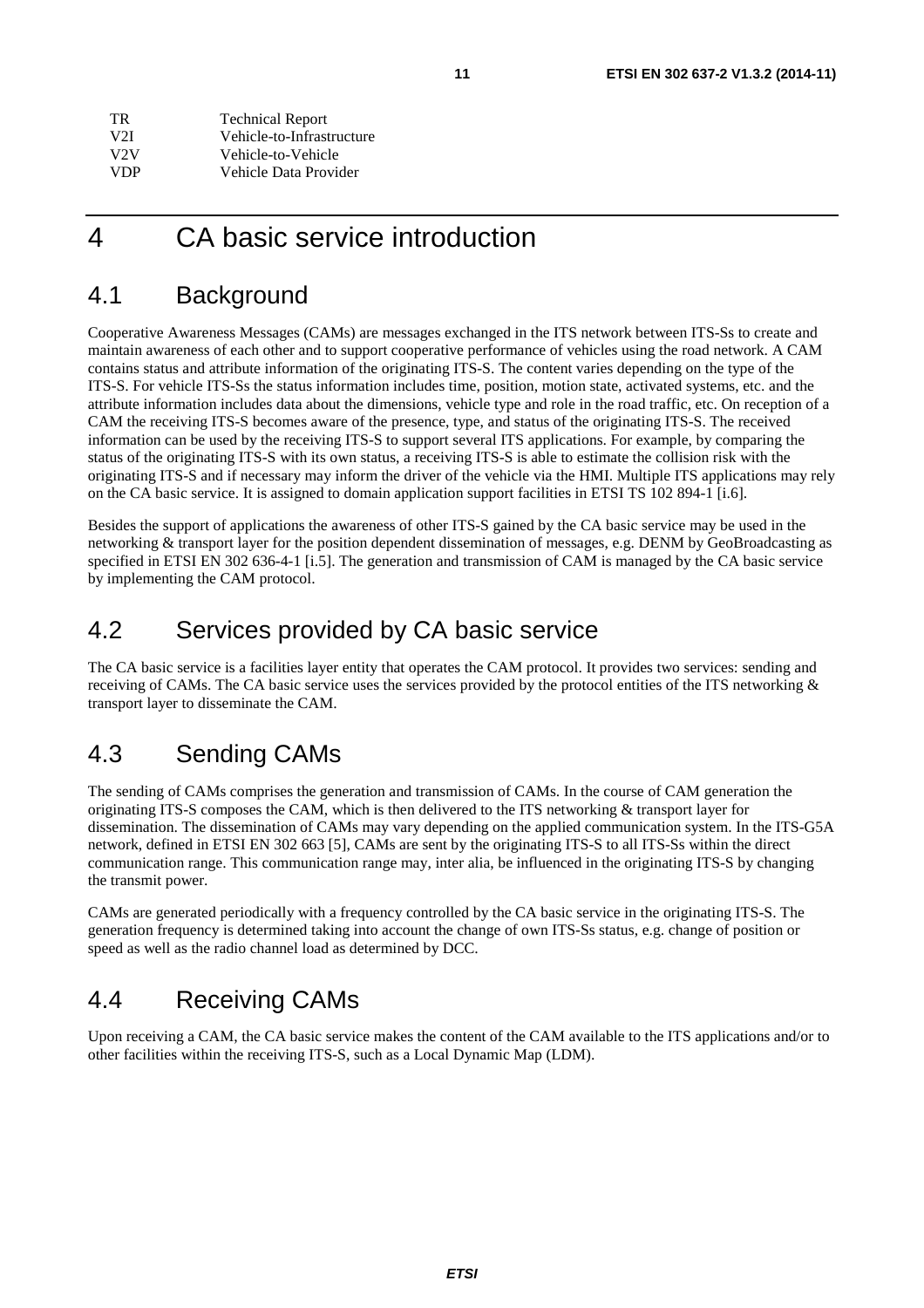## <span id="page-11-0"></span>5 CA basic service functional description

### 5.1 CA basic service in the ITS architecture

Sending CAMs as part of the CA basic service shall be present in all ITS-S, which take part in the road traffic (vehicle ITS-S, personal ITS-S, etc.).

The CA basic service is a facilities layer entity of the ITS-S architecture as defined in ETSI EN 302 665 [\[1](#page-7-0)]. It may interface with other entities of the facilities layer and with the ITS application layer in order to collect relevant information for CAM generation and to forward the received CAM content for further processing. The CA basic service within the ITS-S architecture and the logical interfaces to other layers and potentially to entities within the facility layer are presented in Figure 1.

In a vehicle ITS-S entities for the collection of data may be the Vehicle Data Provider (VDP) and the Position and Time management (POTI) and for received data the Local Dynamic Map (LDM) as receiving terminal. The VDP is connected with the vehicle network and provides the vehicle status information. The POTI, as specified in ETSI TS 102 890-3 [\[i.14](#page-8-0)], provides the position of the ITS-S and time information. The LDM as outlined in ETSI TR 102 863 [\[i.3](#page-7-0)] is a database in the ITS-S, which may be updated with received CAM data. ITS applications may retrieve information from the LDM for further processing.

The CA basic service interfaces through the NF-SAP with the networking & transport layer (N&T) for exchanging of CAM messages with other ITS-Ss, the SF-SAP with the Security entity to access security services for CAM transmission and CAM reception, the MF-SAP with the Management entity and the FA-SAP with the application layer if received CAM data are provided directly to the applications.

The functionalities of the CA basic service are defined in clause 5.2, the interfaces in [Figure 2](#page-12-0) are defined in clause 5.3.



**Figure 1: CA basic service within the ITS-S architecture** 

#### 5.2 CA basic service functional architecture

The CA basic service is part of the Application Support domain of the Facilities Layer according to ETSI TS 102 894-1 [\[i.6](#page-8-0)]. [Figure 2](#page-12-0) shows the functional block diagram with the functional blocks of the CA basic service and interfaces to other facilities and layers, which are detailed in the following. The interfaces to other entities and layers are defined in clause 5.3.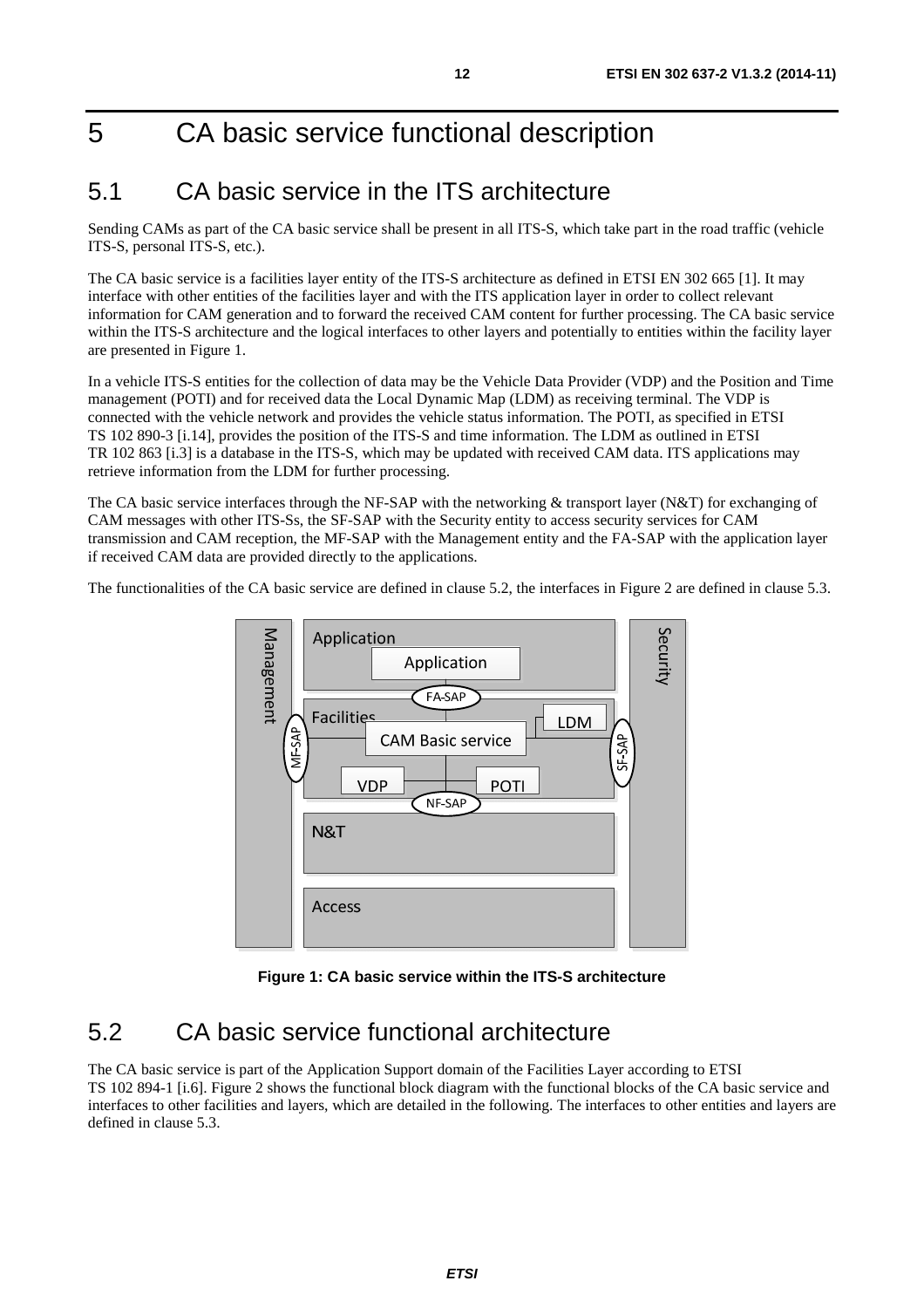<span id="page-12-0"></span>

#### **Figure 2: Functional block diagram of the CA basic service**

For sending and receiving CAMs, the CA basic service shall provide the following sub-functions:

Encode CAM:

 This sub-function constructs the CAM according to the format specified in annex A. The most recent invehicle data shall be included in CAM.

• Decode CAM:

This sub-function decodes the received CAMs.

• CAM transmission management:

 This sub-function implements the protocol operation of the originating ITS-S, as specified in clause C.1, including in particular:

- Activation and termination of CAM transmission operation.
- Determination of the CAM generation frequency.
- Trigger the generation of CAM.
- CAM reception management:

 This sub-function implements the protocol operation of the receiving ITS-S, as specified in clause C.2, including in particular:

- Trigger the "decode CAM" function at the reception of CAM.
- Provision of the received CAM data to LDM or ITS applications of the receiving ITS-S.
- Optionally, checking the information of received CAMs.

#### 5.3 Interfaces of the CA basic service

#### 5.3.1 Interface to ITS applications

An ITS application is an application layer entity that implements the logic for fulfilling one or more ITS use cases. ITS applications are defined in ETSI TS 101 539-1 [\[i.8](#page-8-0)], ETSI TS 101 539-2 [\[i.9](#page-8-0)] and ETSI TS 101 539-3 [\[i.10](#page-8-0)].

For the provision of received data the CA basic service provides the interface IF.CAM to LDM or to ITS application layer, as illustrated in Figure 2.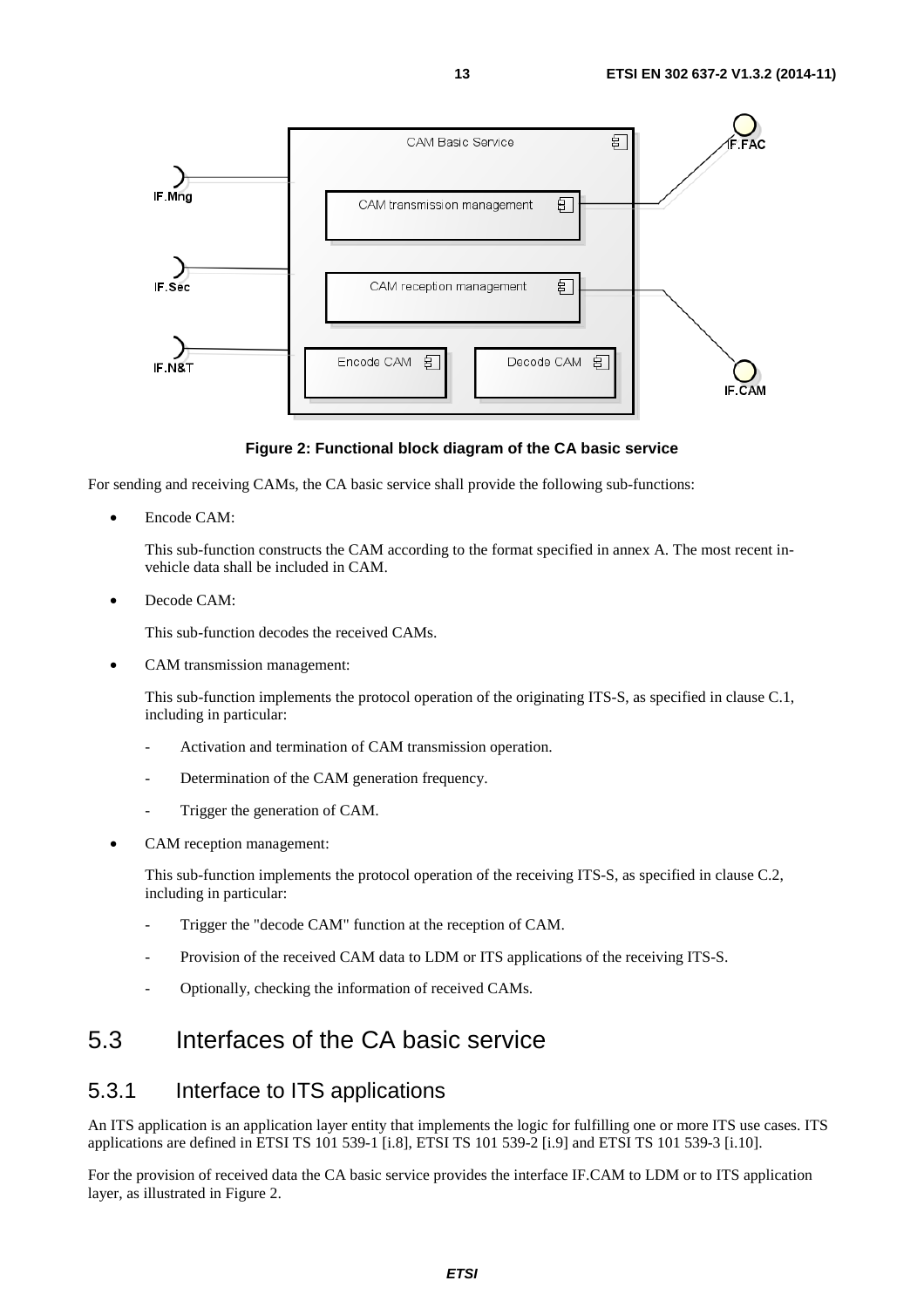<span id="page-13-0"></span>NOTE: The interface to the ITS application layer may be implemented as API and data are exchanged between the CA basic service and ITS applications via this API. In another possible implementation, the interface to the application layer may be implemented as FA-SAP. Specifications of the FA-SAP and the corresponding protocols and APIs are out of scope of the present document.

#### 5.3.2 Interface to data provisioning facilities

For the generation of CAMs, the CA basic service interacts with other facilities layer entities in order to obtain the required data. This set of facilities that provides data for CAM generation is referred to as data provisioning facilities. Data are exchanged between the data provisioning facilities and the CA basic service via the interface IF.FAC

NOTE: Specifications of the interface to the data provisioning facilities and the corresponding protocols are out of scope of the present document.

#### 5.3.3 Interface to the Networking & Transport Layer

The CA basic service exchanges information with ITS Networking & Transport Layer via the interface IF.N&T ([Figure 2](#page-12-0)). A specification of the interface IF.N&T as NF-SAP [\(Figure 1](#page-11-0)) is provided in ETSI TS 102 723-11 [\[i.13](#page-8-0)].

At the originating ITS-S, the CA basic service shall provide the CAM embedded in a Facility-layer Service Data Unit (FL-SDU) together with protocol control information (PCI) according to ETSI EN 302 636-5- [\[i.7](#page-8-0)] to the ITS Networking & Transport Layer. At the receiving ITS-S, the ITS networking & transport layer will pass the received CAM to the CA basic service, if available.

NOTE: Central ITS-Ss (e.g. traffic control centre) exist, which do not have any CA basic service, see ETSI EN 302 665 [\[1](#page-7-0)].

The minimum data set that shall be passed between CA basic service and ITS Networking & Transport Layer for the originating and receiving ITS-S is specified in Table 1.

| Category                                                                                     | Data                | Data requirement                                                                                                 | <b>Mandatory/Optional</b> |
|----------------------------------------------------------------------------------------------|---------------------|------------------------------------------------------------------------------------------------------------------|---------------------------|
| Data passed from<br>the CA basic<br>Iservice to the ITS<br>networking &<br>transport layer   | <b>CAM</b>          | {cam} as specified in annex A                                                                                    | Mandatory                 |
|                                                                                              | PCI                 | Depending on the protocol stack applied in the<br>networking and transport layer as specified in<br>clause 5.3.4 | Mandatory                 |
| Data passed from<br>the ITS<br>networking &<br>transport layer<br>to the CA basic<br>service | <b>Received CAM</b> | {cam} as specified in annex A                                                                                    | Mandatory                 |

#### **Table 1: Data passed between CA basic service and the ITS Networking & Transport layer**

The interface between the CA basic service and the Networking & Transport Layer relies on the services of the GeoNetworking/BTP stack as specified in clause 5.3.4.1 or to the IPv6 stack and the combined IPv6/GeoNetworking stack as specified in clause 5.3.4.2.

#### 5.3.4 Interfaces protocol stacks of the Networking & Transport Layer

#### 5.3.4.1 Interface to the GeoNetworking/BTP stack

A CAM may rely on the services provided by the GeoNetworking/BTP stack. If this stack is used, the GN packet transport type Single-Hop Broadcasting (SHB) shall be used. In this scenario only nodes in direct communication range may receive the CAM.

PCI being passed from CA basic service to the GeoNetworking/BTP stack shall comply with Table 1 and [Table 2](#page-14-0).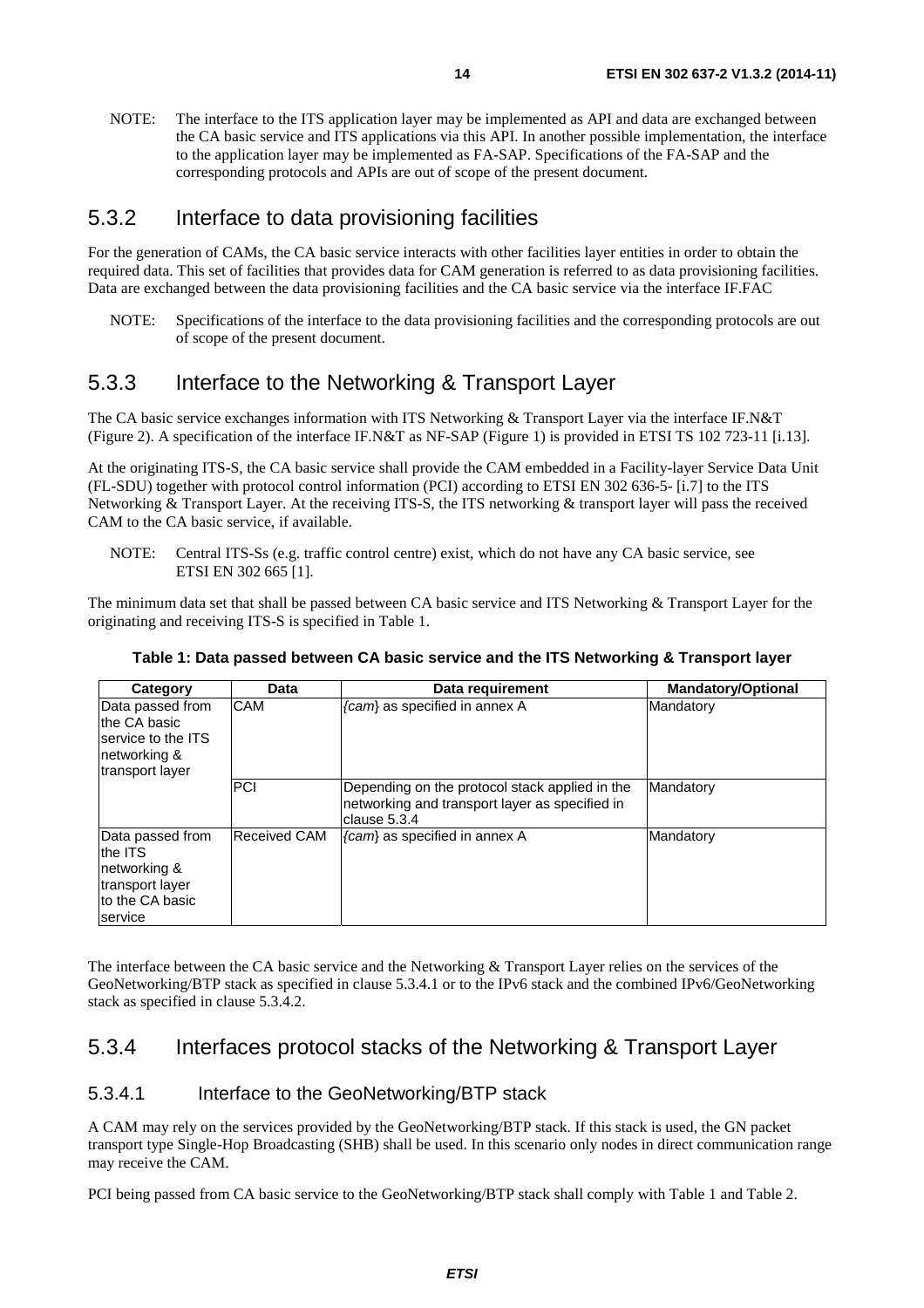<span id="page-14-0"></span>

| Category             | Data                                                                   | Data requirement            | <b>Mandatory/Conditional</b>                                                                                 |
|----------------------|------------------------------------------------------------------------|-----------------------------|--------------------------------------------------------------------------------------------------------------|
| Data passed from     | <b>BTP</b> type                                                        | BTP header type B           | Conditional                                                                                                  |
| the CA basic service |                                                                        | (ETSI EN 302 636-5-1 [i.7], | The data shall be passed if the                                                                              |
| to                   |                                                                        | clause 7.2.2)               | value is not provided by the ITS-S                                                                           |
|                      |                                                                        |                             |                                                                                                              |
| GeoNetworking/BTP    |                                                                        |                             | configuration, e.g. defined in a                                                                             |
|                      |                                                                        |                             | Management Information Base                                                                                  |
|                      |                                                                        |                             | (MIB) or if the value is different                                                                           |
|                      |                                                                        |                             | from the default value as set in                                                                             |
|                      |                                                                        |                             | the MIB.                                                                                                     |
|                      | Destination port                                                       | As specified in             | Conditional                                                                                                  |
|                      |                                                                        |                             |                                                                                                              |
|                      |                                                                        | ETSI EN 302 636-5-1 [i.7]   | The data shall be passed if the                                                                              |
|                      |                                                                        | (see note)                  | value is not provided by the ITS-S                                                                           |
|                      |                                                                        |                             | configuration, e.g. defined in a                                                                             |
|                      |                                                                        |                             | Management Information Base                                                                                  |
|                      |                                                                        |                             | (MIB) or if the value is different                                                                           |
|                      |                                                                        |                             | from the default value as set in                                                                             |
|                      |                                                                        |                             | the MIB.                                                                                                     |
|                      |                                                                        |                             |                                                                                                              |
|                      | Destination port info                                                  | As specified in             | Conditional                                                                                                  |
|                      |                                                                        | ETSI EN 302 636-5-1 [i.7]   | The data shall be passed if the                                                                              |
|                      |                                                                        |                             | value is not provided by the ITS-S                                                                           |
|                      |                                                                        |                             | configuration, e.g. defined in a                                                                             |
|                      |                                                                        |                             | Management Information Base                                                                                  |
|                      |                                                                        |                             | (MIB) or if the value is different                                                                           |
|                      |                                                                        |                             | from the default value as set in                                                                             |
|                      |                                                                        |                             |                                                                                                              |
|                      |                                                                        |                             | the MIB.                                                                                                     |
|                      | GN Packet transport type                                               | GeoNetworking SHB           | Conditional                                                                                                  |
|                      |                                                                        |                             | The data shall be passed if the                                                                              |
|                      |                                                                        |                             | value is not provided by the ITS-S                                                                           |
|                      |                                                                        |                             | configuration, e.g. defined in a                                                                             |
|                      |                                                                        |                             | Management Information Base                                                                                  |
|                      |                                                                        |                             |                                                                                                              |
|                      |                                                                        |                             | (MIB) or if the value is different                                                                           |
|                      |                                                                        |                             | from the default value as set in                                                                             |
|                      |                                                                        |                             | the MIB.                                                                                                     |
|                      | <b>GN Communication profile</b>                                        | ITS-G5                      | Conditional                                                                                                  |
|                      |                                                                        |                             | The data shall be passed if the                                                                              |
|                      |                                                                        |                             | value is not provided by the ITS-S                                                                           |
|                      |                                                                        |                             |                                                                                                              |
|                      |                                                                        |                             | configuration, e.g. defined in a                                                                             |
|                      |                                                                        |                             | Management Information Base                                                                                  |
|                      |                                                                        |                             | (MIB) or if the value is different                                                                           |
|                      |                                                                        |                             | from the default value as set in                                                                             |
|                      |                                                                        |                             | the MIB.                                                                                                     |
|                      | <b>GN Security profile</b>                                             | SECURED or UNSECURED        | Conditional                                                                                                  |
|                      |                                                                        |                             | The data shall be passed if the                                                                              |
|                      |                                                                        |                             |                                                                                                              |
|                      |                                                                        |                             | value is not provided by the ITS-S                                                                           |
|                      |                                                                        |                             | configuration, e.g. defined in a                                                                             |
|                      |                                                                        |                             | <b>Management Information Base</b>                                                                           |
|                      |                                                                        |                             | (MIB) or if the value is different                                                                           |
|                      |                                                                        |                             | from the default value as set in                                                                             |
|                      |                                                                        |                             | the MIB.                                                                                                     |
|                      | <b>GN Traffic Class</b>                                                | As defined in               |                                                                                                              |
|                      |                                                                        |                             | Mandatory                                                                                                    |
|                      |                                                                        | ETSI EN 302 636-4-1 [i.5]   |                                                                                                              |
|                      | GN Maximum packet                                                      | Shall not exceed 1 000 ms   | Mandatory                                                                                                    |
|                      | lifetime                                                               |                             |                                                                                                              |
|                      | Length                                                                 | Length of the CAM           | Mandatory                                                                                                    |
| NOTE:                |                                                                        |                             | When a global registration authority for ITS application as specified in ISO EN 17419 [i.15] is operational, |
|                      | the BTP destination port registered with this authority shall be used. |                             |                                                                                                              |

#### **Table 2: PCI from CA basic service to GeoNetworking/BTP at the originating ITS-S**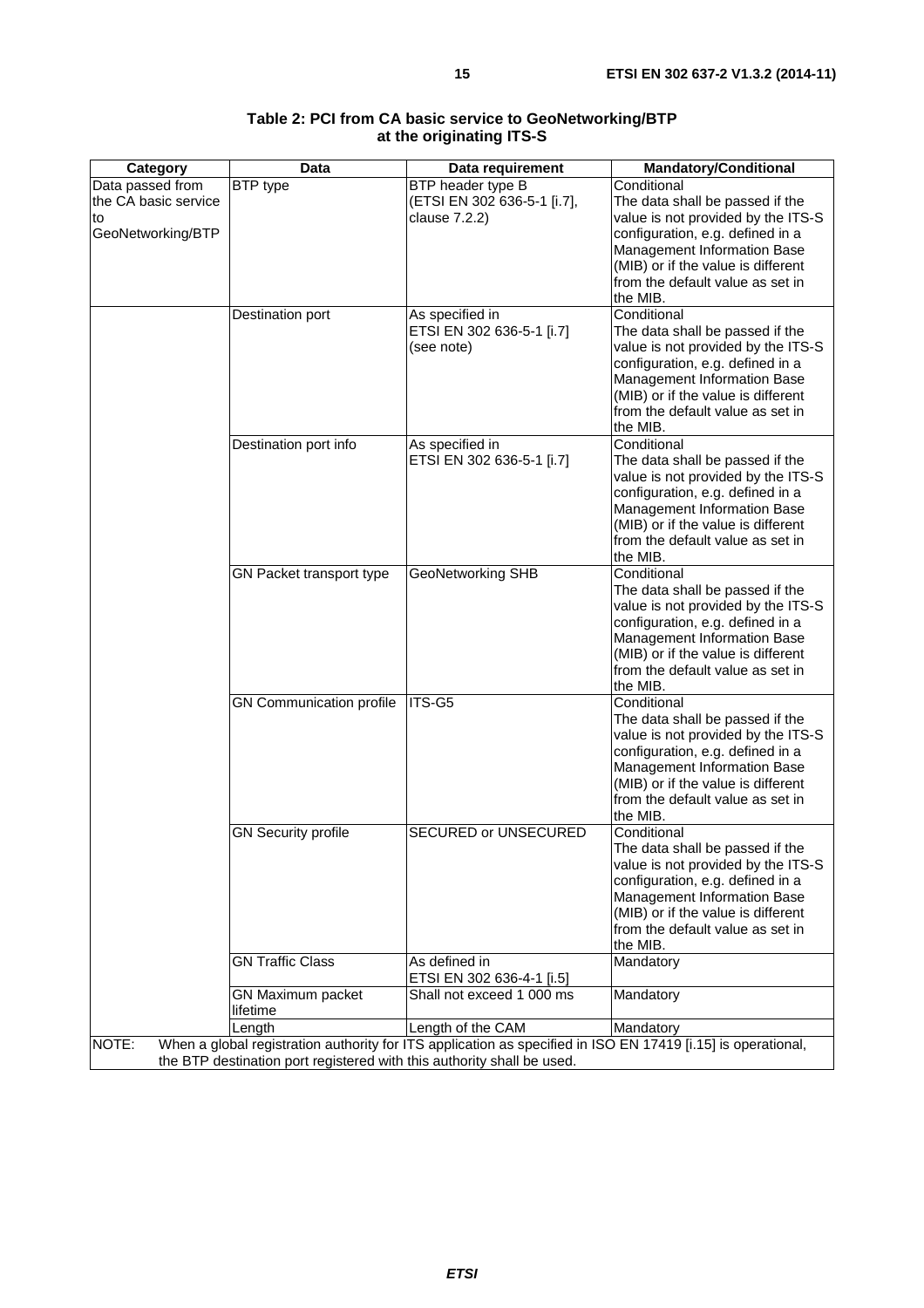<span id="page-15-0"></span>A CAM may use the IPv6 stack or the combined IPv6/GeoNetworking stack for CAM dissemination as specified in ETSI TS 102 636-3 [\[i.4](#page-7-0)].

NOTE: When the CAM dissemination makes use of the combined IPv6/GeoNetworking stack, the interface between the CA basic service and the combined IPv6/GeoNetworking stack may be identical to the interface between the CA basic service and IPv6 stack. The transmission of CAM over the IPv6 stack is out of scope of the present document.

#### 5.3.5 Interface to the Management entity

The CA basic service may exchange primitives with management entity of the ITS-S via the MF-SAP interface ([Figure 1](#page-11-0)). In an originating ITS-S the CA basic service gets information for setting the *T\_GenCam\_DCC* from the management entity defined in clause 6.1.3 via the IF.Mng interface [\(Figure 2](#page-12-0)).

- NOTE 1: A specification of the MF-SAP and a list of primitives exchanged with the management layer are provided in ETSI TS 102 723-5 [\[i.11](#page-8-0)].
- NOTE 2: Specifications of the MF-SAP and the corresponding protocol are out of scope of the present document.

#### 5.3.6 Interface to the Security entity

The CA basic service may exchange primitives with the Security entity of the ITS-S via the SF-SAP interface ([Figure 1](#page-11-0)) using the IF.SEC interface provided by the Security entity ([Figure 2\)](#page-12-0).

- NOTE 1: A specification of a list of primitives exchanged with the security layer is provided in ETSI TS 102 723-9 [\[i.12](#page-8-0)].
- NOTE 2: Specifications of the SF-SAP and the corresponding protocol are out of the scope of the present document.

### 6 CAM dissemination

#### 6.1 CAM dissemination concept

#### 6.1.1 CAM dissemination requirements

Point-to-multipoint communication, specified in ETSI TS 102 636-3 [\[i.4](#page-7-0)], shall be used for transmitting CAMs. In case ITS G5 is used for CAM dissemination, the control channel (G5-CCH) as specified in ETSI EN 302 663 [\[5](#page-7-0)] shall be used. The CAM shall be transmitted only from the originating ITS-S in a single hop to the receiving ITS-Ss located in the direct communication range of the originating ITS-S. A received CAM shall not be forwarded to other ITS-Ss.

#### 6.1.2 CA basic service activation and termination

CA basic service activation may vary for different types of ITS-S, e.g. vehicle ITS-S, road side ITS-S, personal ITS-S. As long as the CA basic service is active, the CAM generation shall be triggered and managed by the CA basic service.

For vehicle ITS-S, the CA basic service shall be activated with the ITS-S activation. The CA basic service shall be terminated when the ITS-S is deactivated.

The activation and deactivation of the CA basic service other than the vehicle ITS-S is not specified in the present document.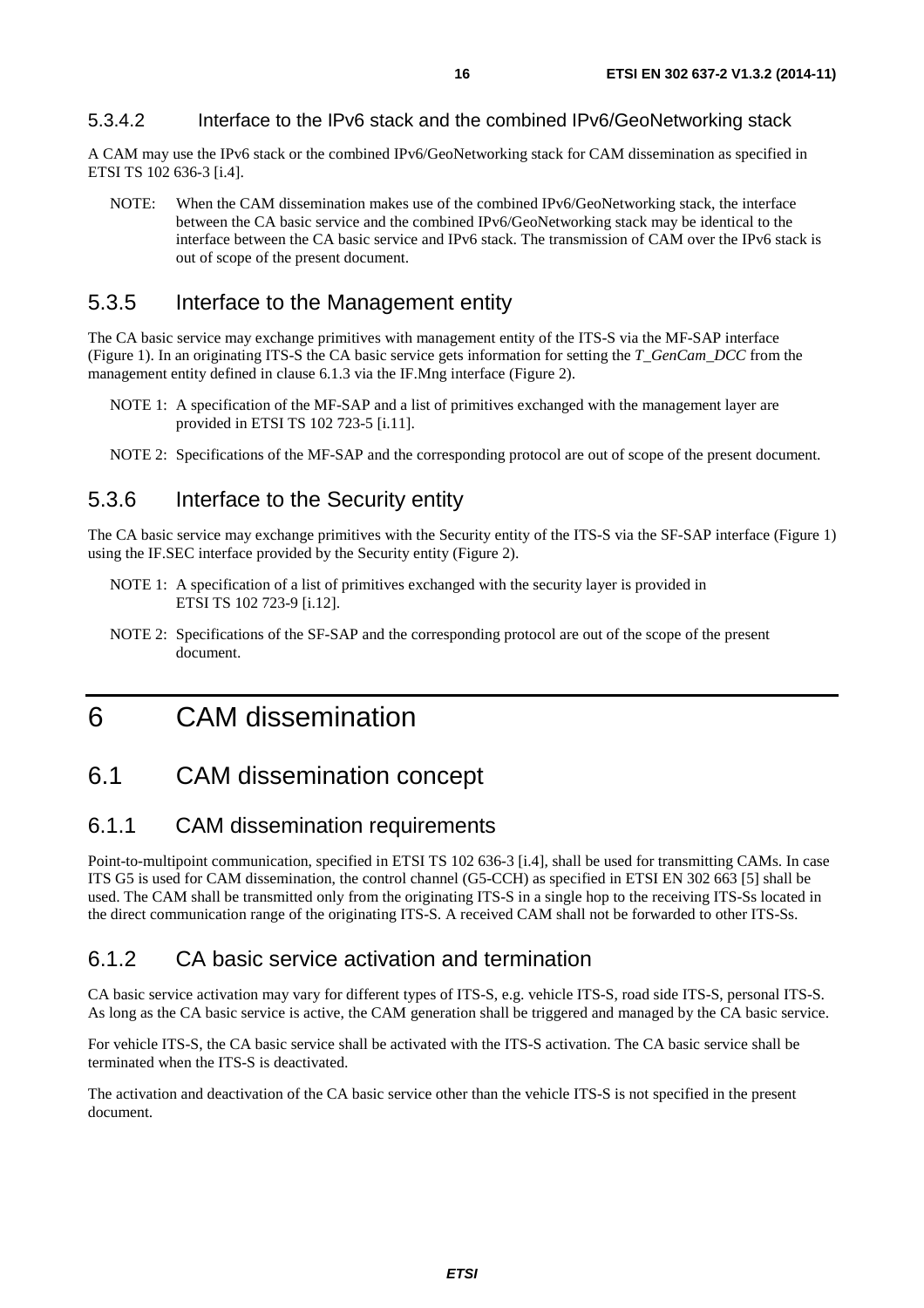#### <span id="page-16-0"></span>6.1.3 CAM generation frequency management for vehicle ITS-Ss

The CAM generation frequency is managed by the CA basic service; it defines the time interval between two consecutive CAM generations. Considering the requirements as specified in ETSI TS 101 539-1 [\[i.8](#page-8-0)], ETSI TS 101 539-2 [\[i.9](#page-8-0)] or ETSI TS 101 539-3 [\[i.10](#page-8-0)] the upper and lower limits of the transmission interval are set as follows:

- The CAM generation interval shall not be inferior to *T\_GenCamMin* = 100 ms. This corresponds to the CAM generation rate of 10 Hz.
- The CAM generation interval shall not be superior to *T\_GenCamMax* = 1 000 ms. This corresponds to the CAM generation rate of 1 Hz.

Within these limits the CAM generation shall be triggered depending on the originating ITS-S dynamics and the channel congestion status. In case the dynamics of the originating ITS-S lead to a reduced CAM generation interval, this interval should be maintained for a number of consecutive CAMs. The conditions for triggering the CAM generation shall be checked repeatedly every *T\_CheckCamGen. T\_CheckCamGen* shall be equal to or less than *T\_GenCamMin*.

The parameter *T\_GenCam\_Dcc* shall provide the minimum time interval between two consecutive CAM generations in order to reduce the CAM generation according to the channel usage requirements of Decentralized Congestion Control (DCC) as specified in ETSI TS 102 724 [\[i.16](#page-8-0)]. This facilitates the adjustment of the CAM generation rate to the remaining capacity of the radio channel in case of channel congestion. The parameter *T\_ GenCam\_Dcc* shall be provided by the management entity as specified in clause 5.3.5 in the unit of milliseconds. The value range of T\_GenCam\_DCC shall be limited to *T\_GenCamMin* ≤ *T\_GenCam\_DCC* ≤ *T\_GenCamMax*. If the management entity provides this parameter with a value above *T\_GenCamMax*, *T\_GenCam\_DCC* shall be set to *T\_GenCamMax* and if the value is below *T\_GenCamMin* or if this parameter is not provided, the *T\_GenCam\_Dcc* shall be set to *T\_GenCamMin.*

The parameter *T\_GenCam* represents the currently valid upper limit of the CAM generation interval. The default value of *T\_GenCam* shall be *T\_GenCamMax*. *T\_GenCam* shall be set to the time elapsed since the last CAM generation, if a CAM is triggered due to condition 1). After triggering the number of *N\_GenCam* consecutive CAMs due to condition 2), *T\_GenCam* shall be set to T\_GenCamMax. The value of the parameter *N\_GenCam* can be dynamically adjusted according to some environmental conditions. The default and maximum value of *N\_GenCam* shall be 3.

EXAMPLE: *N\_GenCam* can be increased when approaching an intersection in order to increase the probability of CAM reception.

In detail the CAM generation trigger conditions shall be as follows:

- 1) The time elapsed since the last CAM generation is equal to or greater than *T\_GenCam\_Dcc* and one of the following ITS-S dynamics related conditions is given:
	- the absolute difference between the current heading of the originating ITS-S and the heading included in the CAM previously transmitted by the originating ITS-S exceeds 4°;
	- the distance between the current position of the originating ITS-S and the position included in the CAM previously transmitted by the originating ITS-S exceeds 4 m;
	- the absolute difference between the current speed of the originating ITS-S and the speed included in the CAM previously transmitted by the originating ITS-S exceeds 0,5 m/s.
- 2) The time elapsed since the last CAM generation is equal to or greater than *T\_GenCam* and equal to or greater than *T\_GenCam\_Dcc.*

If one of the above two conditions is satisfied, a CAM shall be generated immediately.

When a CAM needs to be generated, the CA basic service shall construct the mandatory containers as specified in clause 7.1. The mandatory containers mainly include the high dynamic information of the originating ITS-S, as *{CAM.cam.basicContainer}* and *{CAM.cam.camParameters.highFrequencyContainer}* as specified in annex A. Optionally, a CAM may include optional data. The optional data mainly include the status of the originating ITS-S which is less dynamic, as *{CAM.cam.camParameters.lowFrequencyContainer}* and specific information as included for a specific type of originating ITS-S, as *{CAM.cam.camParameters.specialVehicleContainer}* as specified in annex A.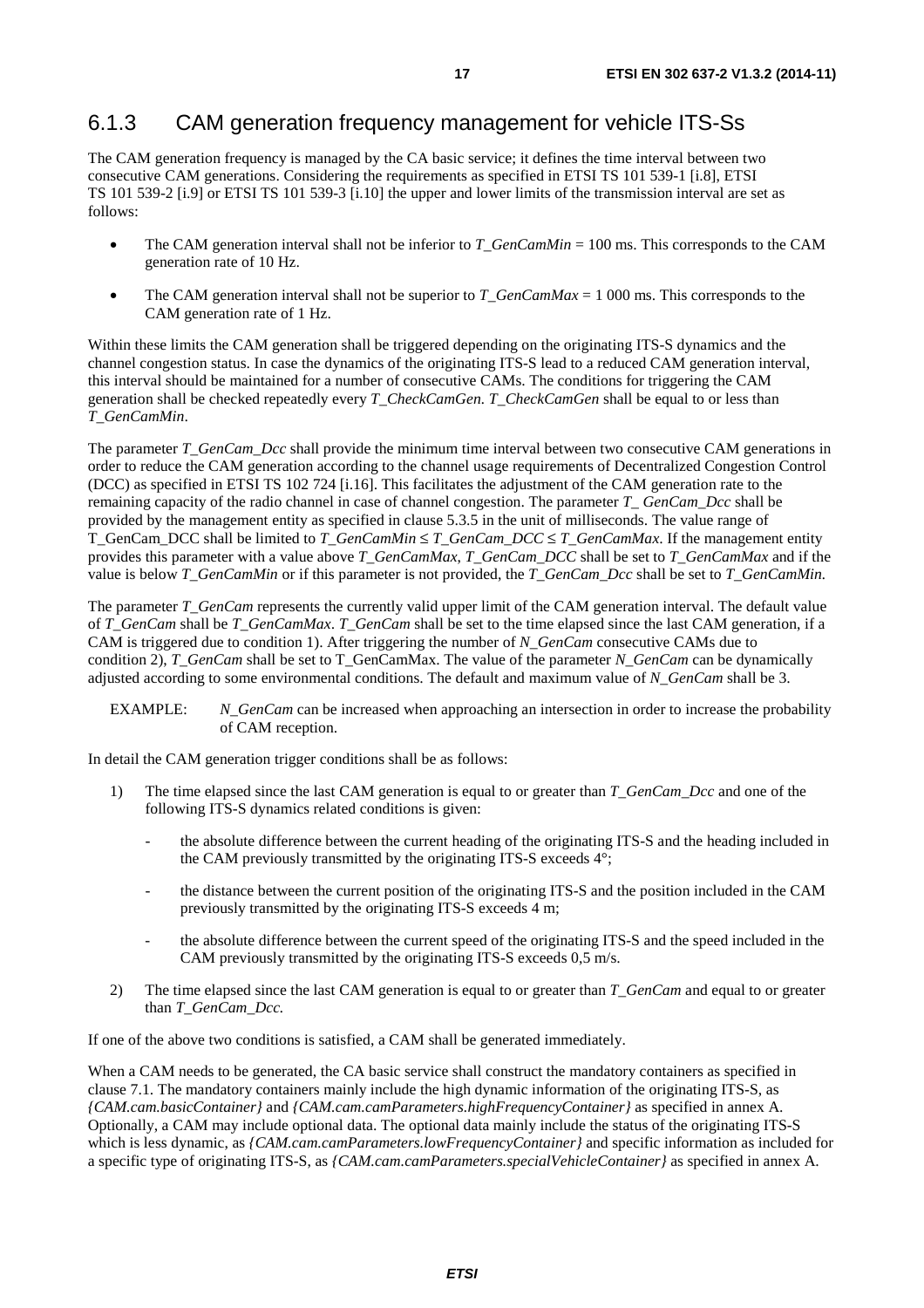<span id="page-17-0"></span>The low frequency container shall be included in the first CAM generation since the CA basic service activation. After that the low frequency container of CAM shall be included if time elapsed since the generation of the last CAM with the low frequency container generation is equal to or greater than 500 ms.

For special vehicles, the special-vehicle container shall be included in the first CAM generation since the CA basic service activation. After that, a special vehicle container shall be included if the time elapsed since the generation of the last CAM with a special vehicle container is equal to or greater than 500 ms.

#### 6.1.4 CAM generation frequency management for RSU ITS-Ss

The CAM generation frequency for RSU ITS-Ss defined by the time interval between two consecutive CAM generations shall be set in such a way, that at least one CAM is transmitted while a vehicle is in the communication zone of the RSU ITS-S. The time interval shall be greater than or equal to 1 000 ms. This corresponds to a maximum CAM generation rate of 1 Hz.

NOTE: The probability for the reception of a CAM from an RSU by a passing vehicle depends on the generation rate of the CAM and the time the vehicle is within the communication zone, which depends on the vehicle speed and the RSU transmission power.

#### 6.1.5 CAM time requirement

#### 6.1.5.1 CAM generation time

Besides the CAM generation frequency the time required for the CAM generation and the timeliness of the data taken for the message construction are decisive for the applicability of data in the receiving ITS-Ss. In order to ensure proper interpretation of received CAMs, each CAM shall be time-stamped.

NOTE: An acceptable time synchronization between the different ITS-Ss is expected.

Time required for a CAM generation shall be less than 50 ms. The time required for a CAM generation refers to the time difference between time at which CAM generation is triggered and time at which the CAM is delivered to networking transport layer.

#### 6.1.5.2 CAM Time stamp

The following requirements shall apply:

- The time stamp given in the vehicle ITS-S CAM shall correspond to the time at which the reference position of the originating ITS-S given in this CAM was determined. The format and range of the time stamp is defined in clause B.3.
- The time stamp given in the RSU ITS-S CAM shall be the time of generation.
- The difference between CAM generation time and time stamp shall be less than 32 767 ms.

NOTE 1: This requirement is set to avoid time stamp wrap-around situation.

NOTE 2: The specification of the ITS-S Time precision and synchronization is out of scope of the present document.

#### 6.2 CAM dissemination constraints

#### 6.2.1 General Confidence Constraints

Several data elements of the CAM may vary with regard to accuracy or confidence. For these data elements data frames are specified providing data element together with confidence information as presented in annex B.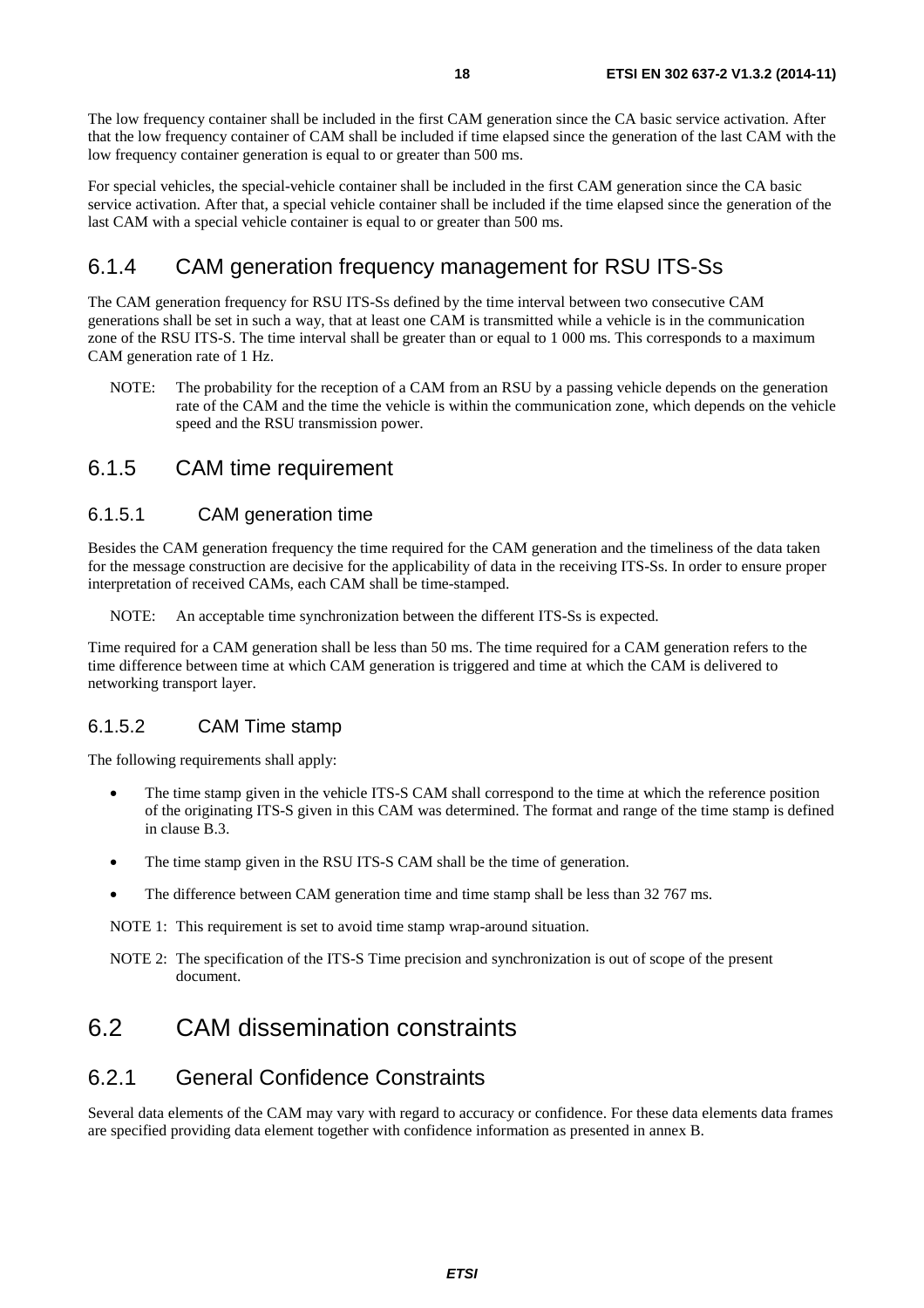#### <span id="page-18-0"></span>6.2.2 Security constraints

#### 6.2.2.1 Introduction

The security mechanisms for ITS consider the authentication of messages transferred between ITS-Ss with certificates. A certificate indicates its holder's permissions to send a certain set of messages and optionally privileges for specific data elements within these messages. The format for the certificates is specified in ETSI TS 103 097 [\[i.17](#page-8-0)].

Within the certificate the permissions and privileges are indicated by a pair of identifiers, the ITS-AID and the SSP.

The ITS-Application Identifier (ITS-AID) as given in ETSI TR 102 965 [\[i.18](#page-8-0)] indicates the overall type of permissions being granted: for example, there is an ITS-AID that indicates that the sender is entitled to send CAMs.

The Service Specific Permissions (SSP) is a field that indicates specific sets of permissions within the overall permissions indicated by the ITS-AID: for example, there may be an SSP value associated with the ITS-AID for CAM that indicates that the sender is entitled to send CAMs for a specific vehicle role.

An incoming signed CAM is accepted by the receiver if the certificate is valid and the CAM is consistent with the ITS-AID and SSP in its certificate.

#### 6.2.2.2 Service Specific Permissions (SSP)

The CAM-SSP octet scheme allows the SSP format to accommodate current and future versions of the present document. The octet scheme is constructed out of three octets as illustrated in (Figure 3).



#### **Figure 3: Format for the Octets**

EXAMPLE of bit order: The decimal value 199 shall be represented as shown below.

|   | - 2 | - 2 |                |  |  |
|---|-----|-----|----------------|--|--|
| Ŀ |     |     | 11 10 10 10 11 |  |  |

For each octet, the most significant bit (MSB) shall be the leftmost bit. The transmission order shall always be the MSB first. The first octet shall control the SSP version and be interpreted in the following way:

0: no version, length one octet; the value shall only be used for testing purposes.

1: first version, length three octets, SSP contains information as defined in the present document.

2 to 255: reserved for future usage.

The SSP has a maximum length as specified in TS 103 097 [\[i.17](#page-8-0)]. The first octet shall reflect the version of the present document. As future versions of the present document are published, the first octet shall be accordingly incremented. The remaining octets shall be based on the permissions described in the present document (see Table 1).

Length of SSP is the length of the Octet String.

**Table 3: Octet Scheme for CAM SSPs** 

| Octet #  | <b>Description</b>          |  |  |
|----------|-----------------------------|--|--|
|          | <b>ISSP</b> version control |  |  |
| 1 to $2$ | service-specific parameter  |  |  |
| 3 to 30  | reserved for future usage   |  |  |

A vehicle may be assigned one or more permissions.

When the ITS-AID is set for the CA basic service, the SSPs shall be defined as in [Table 4](#page-19-0).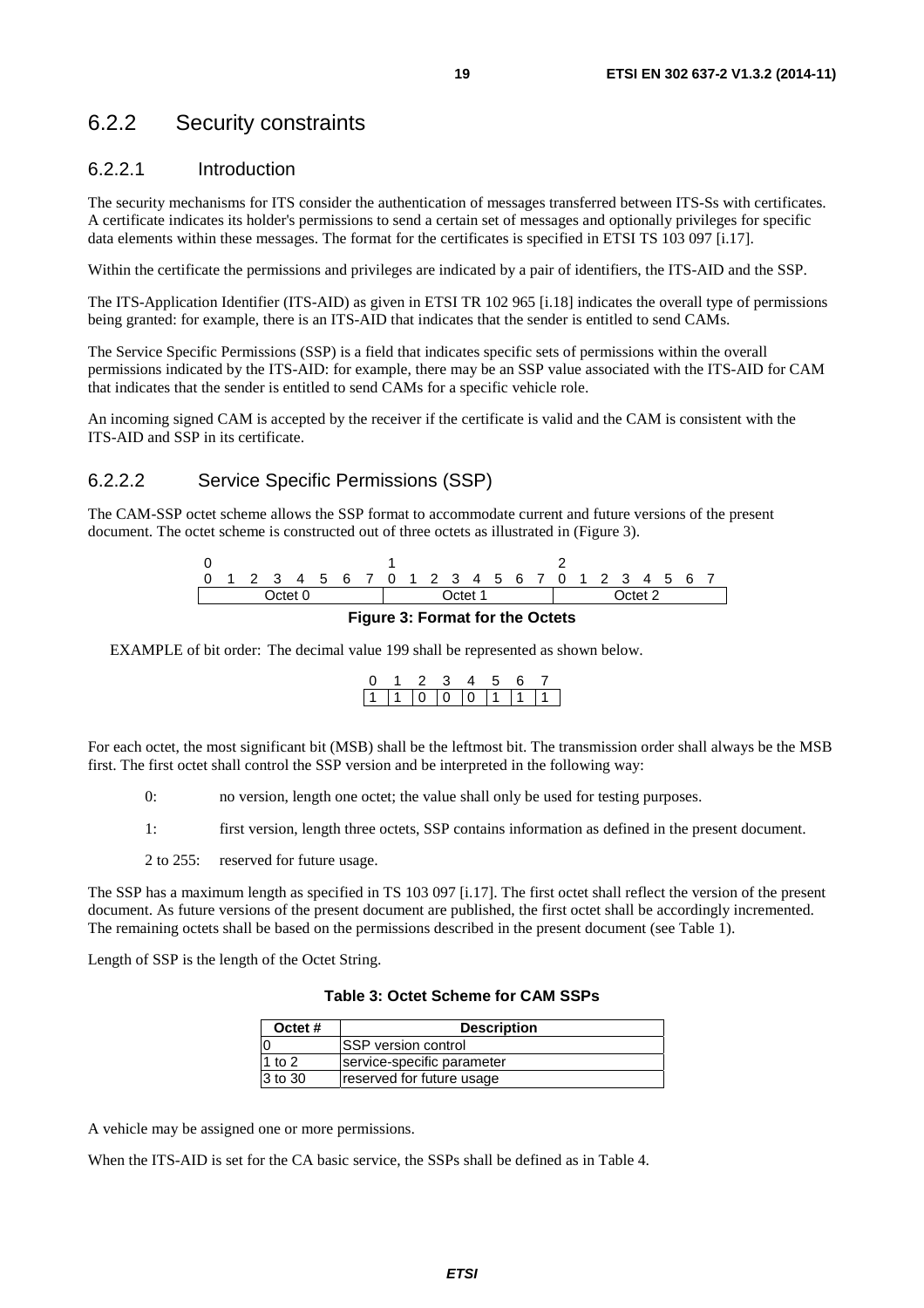<span id="page-19-0"></span>

| Octet           | <b>Bit</b>      | <b>Permission Items</b>                      | <b>Bit</b>                         |
|-----------------|-----------------|----------------------------------------------|------------------------------------|
| <b>Position</b> | <b>Position</b> |                                              | Value                              |
|                 | 0(80h)          | CenDsrcTollingZone/                          | 0: certificate not allowed to sign |
|                 | (MSBit)         | ProtectedCommunicationZonesRSU               | 1: certificate allowed to sign     |
| 1               | 1(40h)          | publicTransport /                            | 0: certificate not allowed to sign |
|                 |                 | publicTransportContainer                     | 1: certificate allowed to sign     |
| 1               | 2 (20h)         | specialTransport /                           | 0: certificate not allowed to sign |
|                 |                 | specialTransportContainer                    | 1: certificate allowed to sign     |
| 1               | 3(10h)          | dangerousGoods /                             | 0: certificate not allowed to sign |
|                 |                 | dangerousGoodsContainer                      | 1: certificate allowed to sign     |
| 1               | 4 (08h)         | roadwork /                                   | 0: certificate not allowed to sign |
|                 |                 | roadWorksContainerBasic                      | 1: certificate allowed to sign     |
| 1               | 5(04h)          | rescue /                                     | 0: certificate not allowed to sign |
|                 |                 | rescueContainer                              | 1: certificate allowed to sign     |
| 1               | 6(02h)          | emergency/                                   | 0: certificate not allowed to sign |
|                 |                 | emergencyContainer                           | 1: certificate allowed to sign     |
| 1               | 7(01h)          | safetyCar /                                  | 0: certificate not allowed to sign |
|                 | (LSBit)         | safetyCarContainer                           | 1: certificate allowed to sign     |
| $\overline{c}$  | 0(80h)          | closedLanes /                                | 0: certificate not allowed to sign |
|                 | (MSBit)         | RoadworksContainerBasic                      | 1: certificate allowed to sign     |
| $\overline{c}$  | 1(40h)          | requestForRightOfWay /                       | 0: certificate not allowed to sign |
|                 |                 | <b>EmergencyContainer: EmergencyPriority</b> | 1: certificate allowed to sign     |
| 2               | 2 (20h)         | requestForFreeCrossingAtATrafficLight /      | 0: certificate not allowed to sign |
|                 |                 | <b>EmergencyContainer: EmergencyPriority</b> | 1: certificate allowed to sign     |
| $\overline{2}$  | 3(10h)          | noPassing /                                  | 0: certificate not allowed to sign |
|                 |                 | SafetyCarContainer: TrafficRule              | 1: certificate allowed to sign     |
| 2               | 4 (08h)         | noPassingForTrucks /                         | 0: certificate not allowed to sign |
|                 |                 | SafetyCarContainer: TrafficRule              | 1: certificate allowed to sign     |
| $\overline{c}$  | 5(04h)          | speedLimit /                                 | 0: certificate not allowed to sign |
|                 |                 | SafetyCarContainer                           | 1: certificate allowed to sign     |
| 2               | 6(02h)          | reserved for future usage                    | not used, set to 0.                |
| $\overline{2}$  | 7(01h)          | reserved for future usage                    | not used, set to 0.                |
|                 | (LSBit)         |                                              |                                    |

**Table 4: SSP Definitions for Permissions in CAM** 

#### 6.2.3 General priority constraints

The priority constraint is given by the Traffic Class as specified in ETSI EN 302 636-4-1 [\[i.5](#page-8-0)].

7 CAM Format Specification

#### 7.1 General Structure of a CAM PDU

A CAM is composed of one common ITS PDU header and multiple containers, which together constitute a CAM.

The ITS PDU header is a common header that includes the information of the protocol version, the message type and the ITS-S ID of the originating ITS-S.

For vehicle ITS-Ss a CAM shall comprise one basic container and one high frequency container, and may also include one low frequency container and one or more other special containers:

- The basic container includes basic information related to the originating ITS-S.
- The high frequency container contains highly dynamic information of the originating ITS-S.
- The low frequency container contains static and not highly dynamic information of the originating ITS-S.

The special vehicle container contains information specific to the vehicle role of the originating vehicle ITS-S.

All CAMs generated by a RSU ITS-S shall include a basic container and optionally more containers.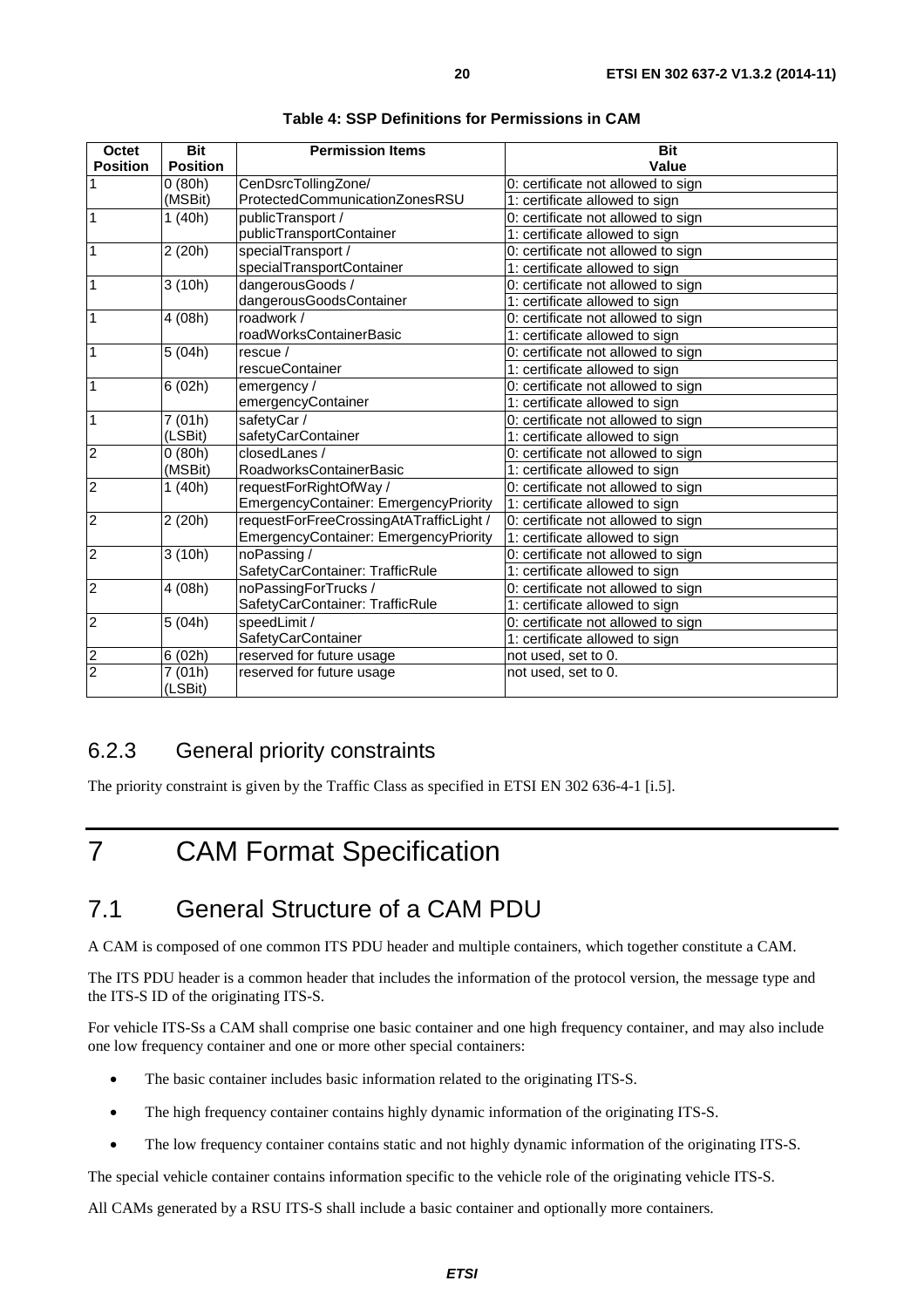<span id="page-20-0"></span>The general structure of a CAM is illustrated in Figure 4.

Each container is composed of a sequence of optional or mandatory data elements (DE) and/or data frames (DF). DEs and DFs are mandatory unless specified otherwise. The present document provides CAM content specifications for vehicle ITS-Ss. CAM format and content specifications for other types of ITS-Ss is expected to be added in the future.



#### **Figure 4: General structure of a CAM**

#### 7.2 ITS PDU header

The ITS PDU header shall be as specified in ETSI TS 102 894-2 [\[2](#page-7-0)]. Detailed data presentation rules of the ITS PDU header in the context of CAM shall be as specified in annex B.

#### 7.3 Basic container

The basic container provides basic information of the originating ITS-S:

- type of the originating ITS-S:
- the latest geographic position of the originating ITS-S as obtained by the CA basic service at the CAM generation.

The basic container shall be present for CAM generated by all ITS-Ss implementing the CA basic service.

Detailed data presentation rules shall be as specified in annex B.

#### 7.4 Vehicle ITS-S containers

All CAMs generated by a vehicle ITS-S shall include at least a high frequency vehicle (Vehicle HF) container, and optionally a low frequency vehicle (Vehicle LF) container. The Vehicle HF container contains all fast-changing (dynamic) status information of the vehicle ITS-S such as heading or speed. The Vehicle LF container contains static or slow-changing vehicle data like the status of the exterior lights.

Vehicle ITS-Ss which have a specific role in road traffic such as public transport shall provide further status information in special vehicle containers according to the specification in annex A. The vehicle role is indicated by the data element *{CAM.cam.basicVehicleContainerLowFrequency.vehicleRole}* as specified in annex A. [Table 5](#page-21-0) shows the list of specified vehicle roles and the related special vehicle container.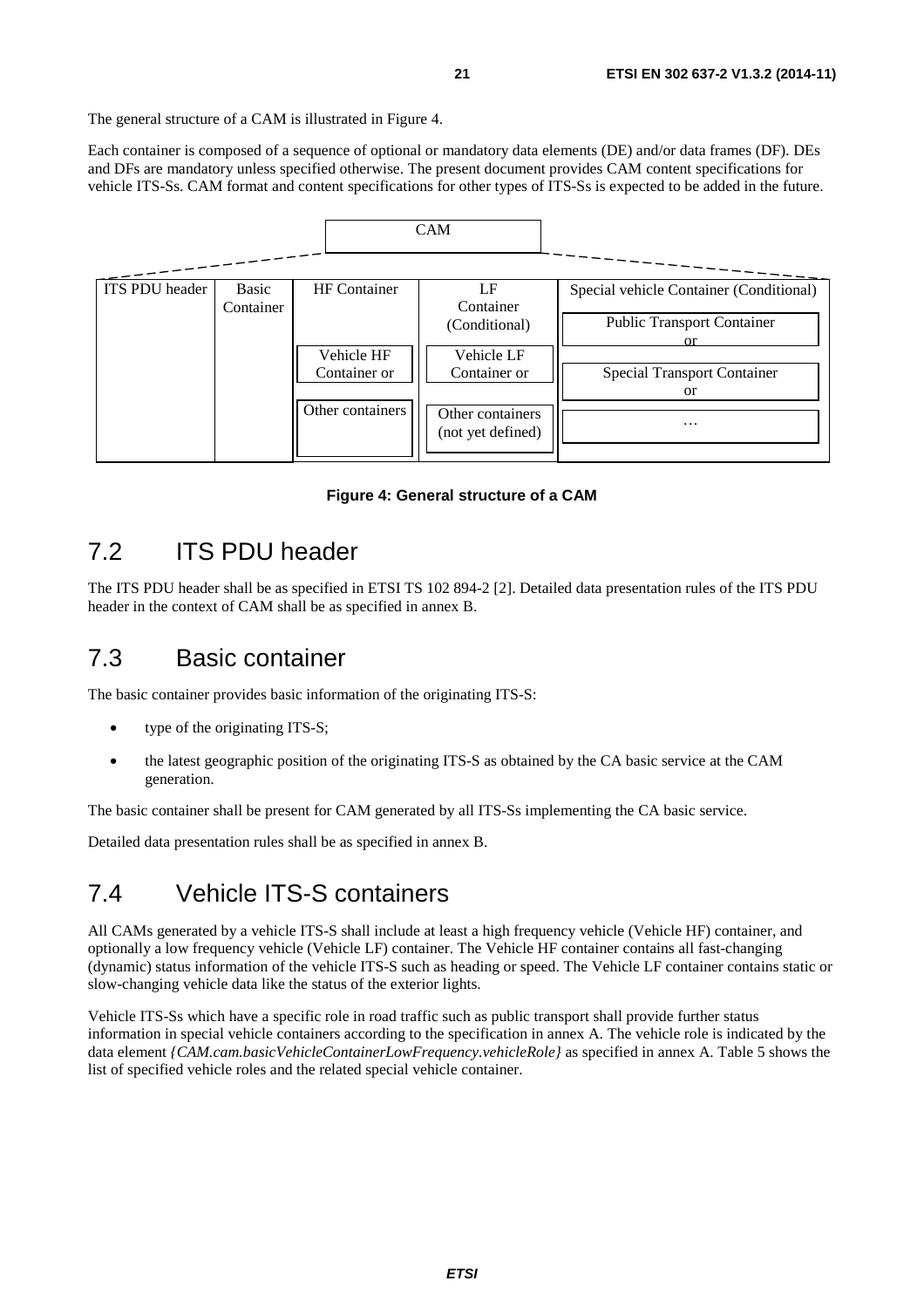<span id="page-21-0"></span>

| Vehicle role description                                                                                                                                                                                                                        | <b>CAM data requirement</b><br>Value of<br>{CAM.cam.basicVehicleContainer<br>LowFrequency.vehicleRole} shall<br>be set to | Special vehicle container<br>represented as                                                      |
|-------------------------------------------------------------------------------------------------------------------------------------------------------------------------------------------------------------------------------------------------|---------------------------------------------------------------------------------------------------------------------------|--------------------------------------------------------------------------------------------------|
| public transport when the<br>originating ITS-S is a public<br>transport vehicle in operation                                                                                                                                                    | publicTransport(1)                                                                                                        | public transport container, {CAM.cam.<br>specialVehicleContainer.<br>publicTransportContainer}   |
| special transport when the<br>originating ITS-S is a special<br>transport vehicle in operation,<br>e.g. heavy load                                                                                                                              | specialTransport(2)                                                                                                       | special transport container, {CAM.cam.<br>specialVehicleContainer.<br>specialTransportContainer} |
| dangerous goods when the<br>originating ITS-S is transporting<br>dangerous goods                                                                                                                                                                | dangerousGoods(3)                                                                                                         | dangerous goods container, {CAM.cam.<br>specialVehicleContainer.<br>dangerousGoodsContainer}     |
| road work when the originating<br>ITS-S is operating road work tasks                                                                                                                                                                            | roadWork(4)                                                                                                               | road work container,<br>{CAM.cam.specialVehicleContainer.roadWorksC<br>ontainer }                |
| Rescue vehicle in operation<br>without any privileges in the road<br>traffic, e.g. a towing truck                                                                                                                                               | rescue(5)                                                                                                                 | rescue container, {CAM.cam.<br>specialVehicleContainer. rescueContainer}                         |
| Emergency vehicle in operation<br>with privileges regarding road<br>traffic rules such as<br>crossing an intersection when the<br>traffic light is red or exceeding<br>speed limits. Examples are police,<br>fire brigade or ambulance vehicles | emergency(6)                                                                                                              | emergency container, represented as {CAM.cam.<br>specialVehicleContainer.emergencyContainer      |
| Safety vehicle in operation, e.g. a<br>vehicle accompanying a special<br>transport vehicle in order to avoid<br>accidents with following vehicles                                                                                               | safetyCar(7)                                                                                                              | Safety car container, represented as {CAM.cam.<br>specialVehicleContainer. safetyCarContainer}   |

**Table 5: Special vehicle container according to the vehicle role** 

### 7.5 RSU ITS-S containers

RSU ITS-S CAMs shall provide at least one HF container. Additional LF containers may be added.

### 7.6 CAM format and coding rules

#### 7.6.1 Common data dictionary

The CAM format makes use of the common data dictionary as defined in ETSI TS 102 894-2 [\[2](#page-7-0)].

Where applicable, DEs and DFs that are not defined in the present document shall be imported from the common data dictionary as specified in ETSI TS 102 894-2 [\[2](#page-7-0)].

NOTE: Detailed descriptions of all DEs and DFs in the context of CAM are presented in the annex B of the present document.

#### 7.6.2 CAM data presentation

The CAM format is presented in ASN.1. Unaligned packed encoding rules (PER) as defined in Recommendation ITU-T X.691/ISO/IEC 8825-2 [\[4](#page-7-0)] shall be used for CAM encoding and decoding.

The ASN.1 representation of CAM shall be as specified in the annex A of the present document.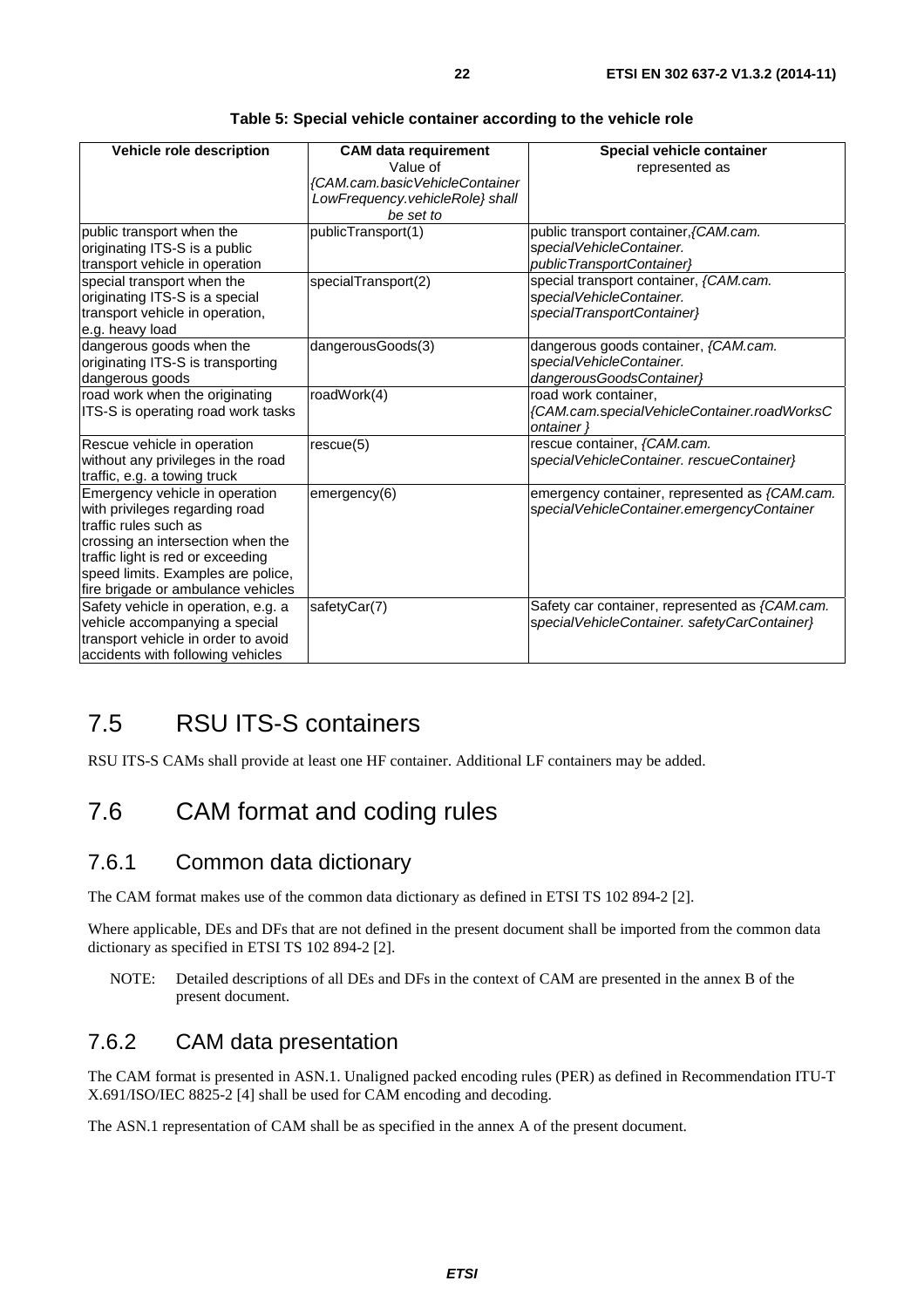### <span id="page-22-0"></span>Annex A (normative): ASN.1 specification of CAM

This annex provides the ASN.1 specification of CAM.

#### NOTE: Some of the optional data elements and data frames conditions for the availability are specified in annex B.

```
CAM-PDU-Descriptions { 
itu-t (0) identified-organization (4) etsi (0) itsDomain (5) wg1 (1) en (302637) cam (2) version (1) 
} 
DEFINITIONS AUTOMATIC TAGS ::= 
BEGIN 
IMPORTS 
ItsPduHeader, CauseCode, ReferencePosition, AccelerationControl, Curvature, 
CurvatureCalculationMode, Heading, LanePosition, EmergencyPriority, EmbarkationStatus, Speed, 
DriveDirection, LongitudinalAcceleration, LateralAcceleration, VerticalAcceleration, StationType, 
ExteriorLights, DangerousGoodsBasic, SpecialTransportType, LightBarSirenInUse, VehicleRole, 
VehicleLength, VehicleWidth, PathHistory, RoadworksSubCauseCode, ClosedLanes, TrafficRule, 
SpeedLimit, SteeringWheelAngle, PerformanceClass, YawRate, ProtectedCommunicationZone, PtActivation, 
Latitude, Longitude, ProtectedCommunicationZonesRSU, CenDsrcTollingZone FROM ITS-Container { 
itu-t (0) identified-organization (4) etsi (0) itsDomain (5) wg1 (1) ts (102894) cdd (2) version (1) 
}; 
-- The root data frame for cooperative awareness messages 
CAM ::= SEQUENCE { 
    header ItsPduHeader, 
     cam CoopAwareness 
} 
CoopAwareness ::= SEQUENCE { 
     generationDeltaTime GenerationDeltaTime, 
     camParameters CamParameters 
} 
CamParameters ::= SEQUENCE { 
    basicContainer BasicContainer, 
     highFrequencyContainer HighFrequencyContainer, 
     lowFrequencyContainer LowFrequencyContainer OPTIONAL, 
     specialVehicleContainer SpecialVehicleContainer OPTIONAL, 
 ... 
} 
HighFrequencyContainer ::= CHOICE { 
    basicVehicleContainerHighFrequency BasicVehicleContainerHighFrequency, 
     rsuContainerHighFrequency RSUContainerHighFrequency, 
     ... 
} 
 LowFrequencyContainer ::= CHOICE { 
   basicVehicleContainerLowFrequency BasicVehicleContainerLowFrequency, 
     ... 
} 
SpecialVehicleContainer ::= CHOICE { 
     publicTransportContainer PublicTransportContainer, 
     specialTransportContainer SpecialTransportContainer, 
     dangerousGoodsContainer DangerousGoodsContainer, 
     roadWorksContainerBasic RoadWorksContainerBasic, 
     rescueContainer RescueContainer, 
     emergencyContainer EmergencyContainer, 
     safetyCarContainer SafetyCarContainer, 
 ... 
} 
BasicContainer ::= SEQUENCE { 
     stationType StationType,
```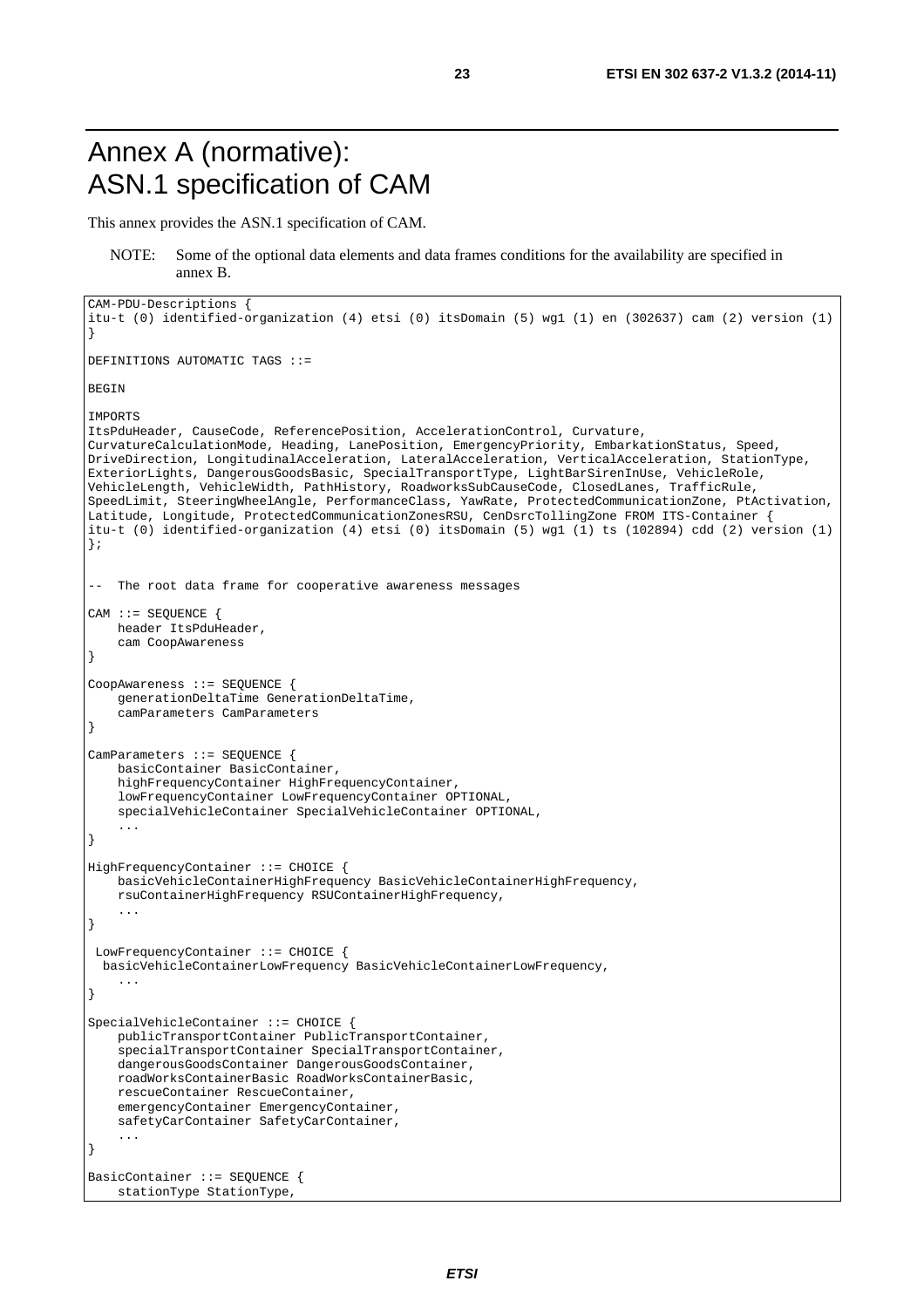```
 ... 
} 
BasicVehicleContainerHighFrequency ::= SEQUENCE { 
    heading Heading, 
     speed Speed, 
     driveDirection DriveDirection, 
     vehicleLength VehicleLength, 
     vehicleWidth VehicleWidth, 
     longitudinalAcceleration LongitudinalAcceleration, 
     curvature Curvature, 
     curvatureCalculationMode CurvatureCalculationMode, 
     yawRate YawRate, 
     accelerationControl AccelerationControl OPTIONAL, 
     lanePosition LanePosition OPTIONAL, 
     steeringWheelAngle SteeringWheelAngle OPTIONAL, 
     lateralAcceleration LateralAcceleration OPTIONAL, 
     verticalAcceleration VerticalAcceleration OPTIONAL, 
     performanceClass PerformanceClass OPTIONAL, 
     cenDsrcTollingZone CenDsrcTollingZone OPTIONAL 
} 
BasicVehicleContainerLowFrequency ::= SEQUENCE { 
     vehicleRole VehicleRole, 
     exteriorLights ExteriorLights, 
    pathHistory PathHistory 
} 
PublicTransportContainer ::= SEQUENCE { 
     embarkationStatus EmbarkationStatus, 
    ptActivation PtActivation OPTIONAL 
} 
SpecialTransportContainer ::= SEQUENCE { 
     specialTransportType SpecialTransportType, 
     lightBarSirenInUse LightBarSirenInUse 
} 
 DangerousGoodsContainer ::= SEQUENCE { 
   dangerousGoodsBasic DangerousGoodsBasic 
  } 
 RoadWorksContainerBasic ::= SEQUENCE { 
   roadworksSubCauseCode RoadworksSubCauseCode OPTIONAL, 
   lightBarSirenInUse LightBarSirenInUse, 
   closedLanes ClosedLanes OPTIONAL 
  } 
RescueContainer ::= SEQUENCE { 
     lightBarSirenInUse LightBarSirenInUse 
} 
EmergencyContainer ::= SEQUENCE { 
     lightBarSirenInUse LightBarSirenInUse, 
     incidentIndication CauseCode OPTIONAL, 
     emergencyPriority EmergencyPriority OPTIONAL 
} 
SafetyCarContainer ::= SEQUENCE { 
     lightBarSirenInUse LightBarSirenInUse, 
     incidentIndication CauseCode OPTIONAL, 
     trafficRule TrafficRule OPTIONAL, 
     speedLimit SpeedLimit OPTIONAL 
} 
RSUContainerHighFrequency ::= SEOUENCE {
    protectedCommunicationZonesRSU ProtectedCommunicationZonesRSU OPTIONAL, 
     ... 
} 
GenerationDeltaTime ::= INTEGER { oneMilliSec(1) } (0..65535) 
END
```
referencePosition ReferencePosition,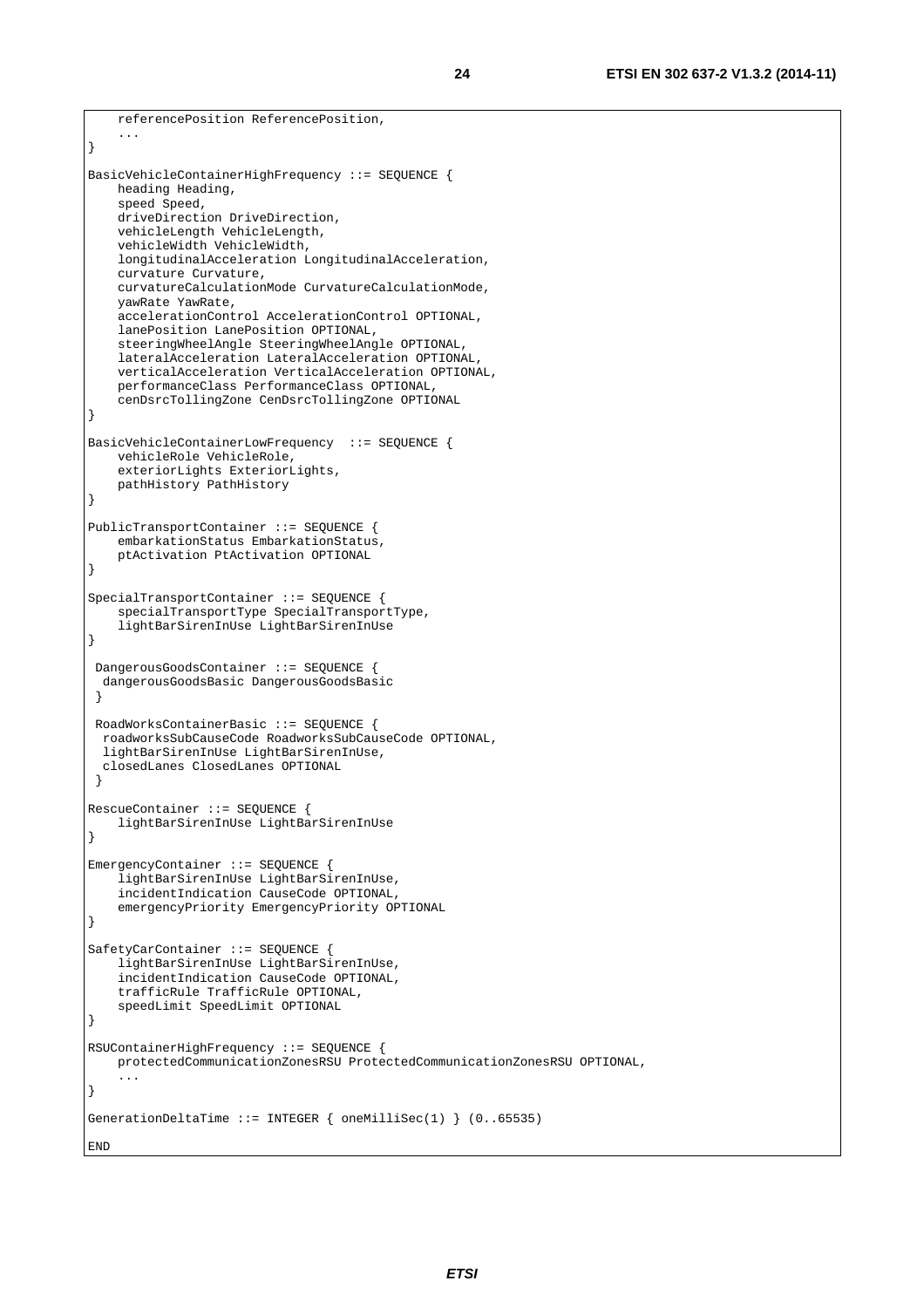### <span id="page-24-0"></span>Annex B (normative): Description for data elements and data frames

## B.0 General requirements

Mandatory data elements shall be set to "unavailable" only under error conditions of temporary nature, when data are not available or erroneous due to any failure in the data provisioning facilities.

### B.1 header

| Description               | ITS PDU header of the CAM. This DF includes DEs for the CAM protocolVersion,<br>the CAM message type identifier <i>messageID</i> and the station identifier <i>stationID</i> of<br>the originating ITS-S.<br>The DE protocolVersion is used to select the appropriate protocol decoder at the<br>receiving ITS-S. |
|---------------------------|-------------------------------------------------------------------------------------------------------------------------------------------------------------------------------------------------------------------------------------------------------------------------------------------------------------------|
|                           | This DE messageID should be harmonized with other V2X message identifier<br>definitions.                                                                                                                                                                                                                          |
| Data setting and          | For the present document, the value of the DE protocolVersion shall be set to 1.                                                                                                                                                                                                                                  |
| presentation requirements | For CAM, the DE messageID shall be set to cam(2).                                                                                                                                                                                                                                                                 |
|                           | This DF shall be presented as specified in ETSI TS 102 894-2 [2] ItsPduHeader.                                                                                                                                                                                                                                    |

### B.2 cam

| Description                                   | CAM payload. It shall include the time stamp of the CAM and the containers<br>basicContainer and highFrequency Container. The selection of the<br>highFrequency Container depends on the ITS station type. CAM payload may<br>include the additional containers lowFrequencyContainer and<br>specialVehicleContainer. The selection of the additional containers depends on<br>the ITS station type and other criteria, e.g. vehicle role. |
|-----------------------------------------------|--------------------------------------------------------------------------------------------------------------------------------------------------------------------------------------------------------------------------------------------------------------------------------------------------------------------------------------------------------------------------------------------------------------------------------------------|
| Data setting and<br>presentation requirements | This DF shall be presented as specified in annex A.                                                                                                                                                                                                                                                                                                                                                                                        |

## B.3 generationDeltaTime

| Description                                   | Time corresponding to the time of the reference position in the CAM, considered<br>as time of the CAM generation.<br>The value of the DE shall be wrapped to 65 536. This value shall be set as the<br>remainder of the corresponding value of Timestamplts divided by 65 536 as<br>below:<br>generationDeltaTime = Timestamplts mod 65 536<br>Timestamplts represents an integer value in milliseconds since 2004-01-<br>01T00:00:00:000Z as defined in ETSI TS 102 894-2 [2]. |
|-----------------------------------------------|---------------------------------------------------------------------------------------------------------------------------------------------------------------------------------------------------------------------------------------------------------------------------------------------------------------------------------------------------------------------------------------------------------------------------------------------------------------------------------|
| Data setting and<br>presentation requirements | The DE shall be presented as specified in annex A.                                                                                                                                                                                                                                                                                                                                                                                                                              |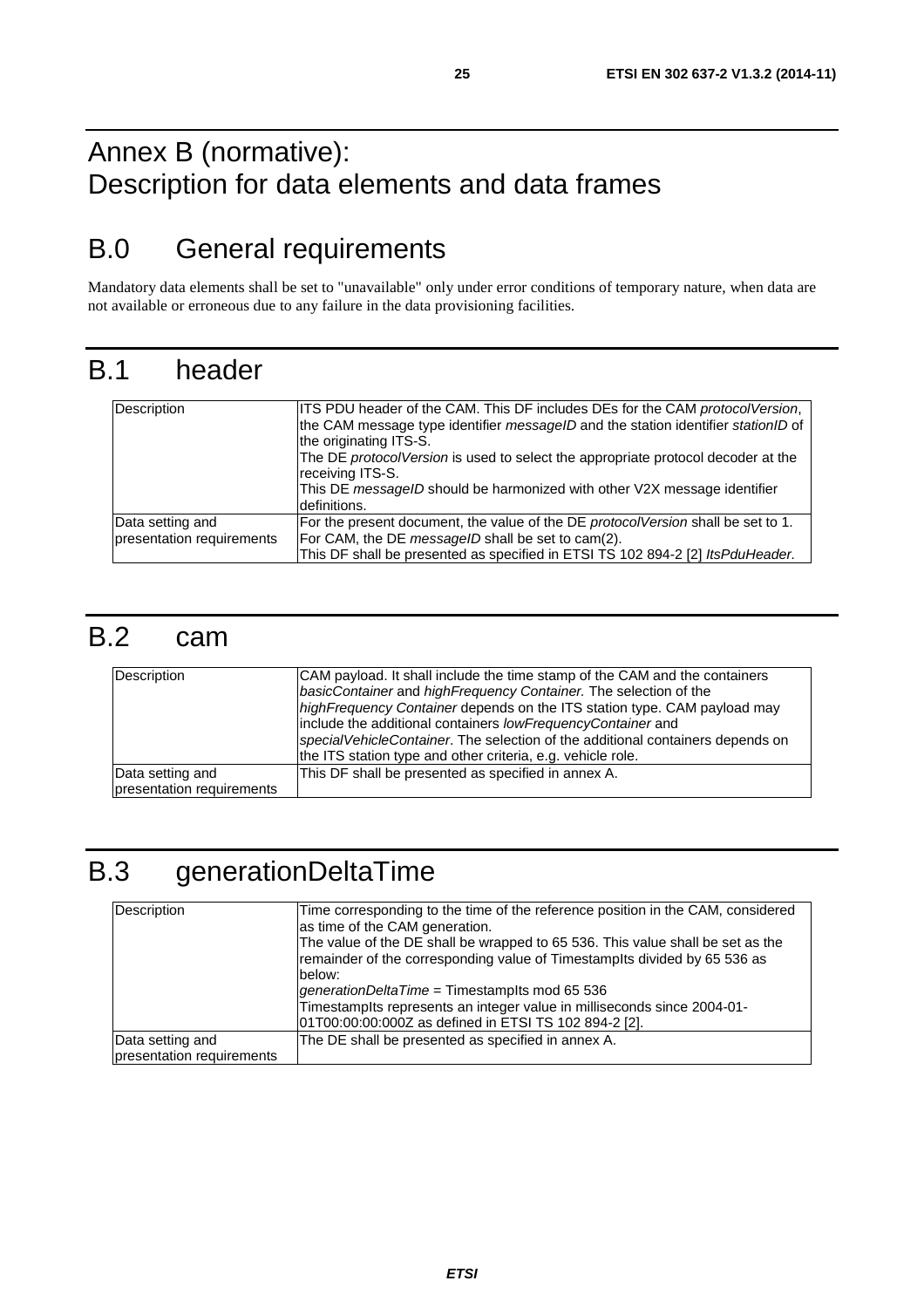### <span id="page-25-0"></span>B.4 camParameters

| Description               | The sequence of CAM mandatory and optional containers. |
|---------------------------|--------------------------------------------------------|
|                           | Other containers may be added in the future.           |
| Data setting and          | This DF shall be presented as specified in annex A.    |
| presentation requirements |                                                        |

## B.5 basicContainer

| Description               | The mandatory basic container of CAM.               |
|---------------------------|-----------------------------------------------------|
| Data setting and          | This DF shall be presented as specified in annex A. |
| presentation requirements |                                                     |

# B.6 highFrequencyContainer

| Description               | The mandatory high frequency container of CAM. Other types of high frequency<br>container might be added in the future. |
|---------------------------|-------------------------------------------------------------------------------------------------------------------------|
| Data setting and          | This DF shall be presented as specified in annex A.                                                                     |
| presentation requirements |                                                                                                                         |

## B.7 lowFrequencyContainer

| Description               | The low frequency container of CAM. Within the scope of the present document,<br>only the vehicle low frequency container is defined.<br>Other types of low frequency container (e.g. road side ITS-S) might be added in<br>the future. |
|---------------------------|-----------------------------------------------------------------------------------------------------------------------------------------------------------------------------------------------------------------------------------------|
| Data setting and          | This DF shall be presented as specified in annex A.                                                                                                                                                                                     |
| presentation requirements |                                                                                                                                                                                                                                         |

## B.8 specialVehicleContainer

| Description               | The special container of the CAM shall be present as defined in clause 6.1.3.<br>The content of the container shall be set according to the value of the DE<br>vehicleRole as specified in Table 5. |
|---------------------------|-----------------------------------------------------------------------------------------------------------------------------------------------------------------------------------------------------|
| Data setting and          | This DF shall be presented as specified in annex A.                                                                                                                                                 |
| presentation requirements |                                                                                                                                                                                                     |

# B.9 basicVehicleContainerHighFrequency

| Description                                   | The mandatory high frequency container of the CAM when the originating ITS-S<br>is of the type vehicle ITS-S. |
|-----------------------------------------------|---------------------------------------------------------------------------------------------------------------|
| Data setting and<br>presentation requirements | This DF shall be presented as specified in annex A.                                                           |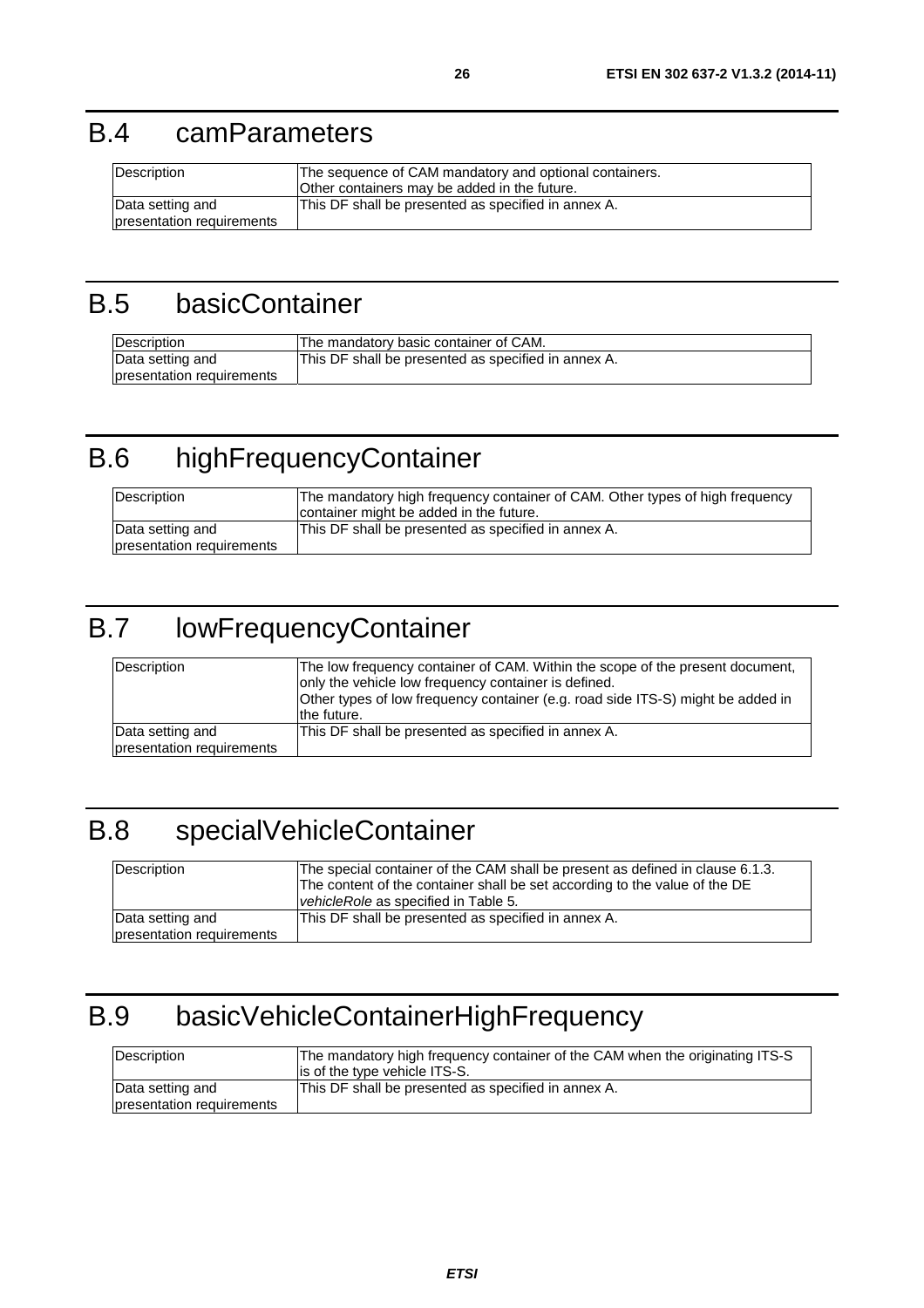## <span id="page-26-0"></span>B.10 basicVehicleContainerLowFrequency

| Description               | The low frequency container of the CAM when the originating ITS-S is of the type<br>vehicle ITS-S. It shall be present as defined in clause 6.1.3. |
|---------------------------|----------------------------------------------------------------------------------------------------------------------------------------------------|
| Data setting and          | This DF shall be presented as specified in annex A.                                                                                                |
| presentation requirements |                                                                                                                                                    |

## B.11 publicTransportContainer

| Description                                   | A container of the CAM included in the special vehicle container.<br>If the DE vehicle Role is set to public Transport $(1)$ this container shall be present. |
|-----------------------------------------------|---------------------------------------------------------------------------------------------------------------------------------------------------------------|
| Data setting and<br>presentation requirements | This DF shall be presented as specified in annex A.                                                                                                           |

# B.12 specialTransportContainer

| Description               | A container of the CAM included in the special vehicle container.<br>If the DE vehicleRole is set to specialTransport(2) this container shall be present. |
|---------------------------|-----------------------------------------------------------------------------------------------------------------------------------------------------------|
| Data setting and          | This DF shall be presented as specified in annex A.                                                                                                       |
| presentation requirements |                                                                                                                                                           |

## B.13 dangerousGoodsContainer

| Description                                   | A container of the CAM included in the special vehicle container.<br>If the DE vehicleRole is set to dangerous Goods(3) this container shall be<br>Ipresent. |
|-----------------------------------------------|--------------------------------------------------------------------------------------------------------------------------------------------------------------|
| Data setting and<br>presentation requirements | This DF shall be presented as specified in annex A.                                                                                                          |

## B.14 roadWorksContainerBasic

| Description                                   | A container of the CAM included in the special vehicle container.<br>If the DE vehicle Role is set to road Work(4) this container shall be present. |
|-----------------------------------------------|-----------------------------------------------------------------------------------------------------------------------------------------------------|
| Data setting and<br>presentation requirements | This DF shall be presented as specified in annex A.                                                                                                 |

# B.15 rescueContainer

| Description                                   | A container of the CAM included in the special vehicle container.<br>If the DE vehicle Role is set to rescue(5) his container shall be present. |
|-----------------------------------------------|-------------------------------------------------------------------------------------------------------------------------------------------------|
| Data setting and<br>presentation requirements | This DF shall be presented as specified in annex A.                                                                                             |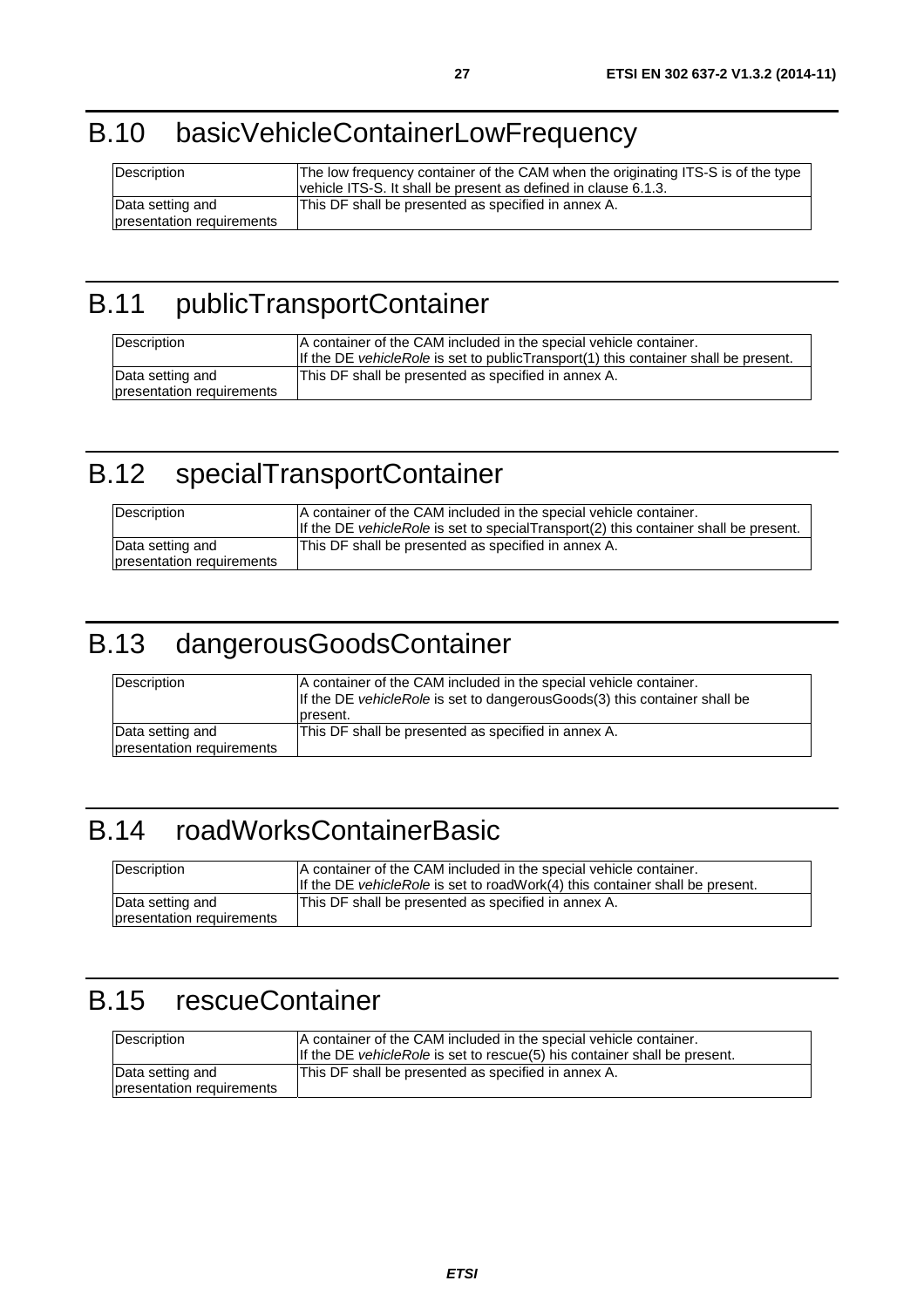# <span id="page-27-0"></span>B.16 emergencyContainer

| Description                                   | A container of the CAM included in the special vehicle container.<br>If the DE vehicleRole is set to emergency(6) this container shall be present. |
|-----------------------------------------------|----------------------------------------------------------------------------------------------------------------------------------------------------|
| Data setting and<br>presentation requirements | This DF shall be presented as specified in annex A.                                                                                                |

# B.17 safetyCarContainer

| Description                                   | A container of the CAM included in the special vehicle container.<br>If the DE vehicle Role is set to safety $Car(7)$ this container shall be present. |
|-----------------------------------------------|--------------------------------------------------------------------------------------------------------------------------------------------------------|
| Data setting and<br>presentation requirements | This DF shall be presented as specified in annex A.                                                                                                    |

# B.18 stationType

| <b>Description</b>                            | Station type of the originating ITS-S.                                                                                                                                             |
|-----------------------------------------------|------------------------------------------------------------------------------------------------------------------------------------------------------------------------------------|
| Data setting and<br>presentation requirements | The DE shall be presented as specified in ETSI TS 102 894-2 [2] Station Type.<br><b>For vehicle ITS-Ss the value of this DE shall be set to one out of the values 3 to</b><br>-10. |

## B.19 referencePosition

| Description                                   | Position and position accuracy measured at the reference point of the originating<br>ITS-S. The measurement time shall correspond to <i>generationDeltaTime</i> .<br>If the station type of the originating ITS-S is set to one out of the values 3 to 11<br>the reference point shall be the ground position of the centre of the front side of<br>the bounding box of the vehicle.<br>The position Confidence Ellipse provides the accuracy of the measured position<br>with the 95 % confidence level. Otherwise, the positionConfidenceEllipse shall be<br>set to unavailable.<br>If semiMajorOrientation is set to 0° North, then the semiMajorConfidence |
|-----------------------------------------------|----------------------------------------------------------------------------------------------------------------------------------------------------------------------------------------------------------------------------------------------------------------------------------------------------------------------------------------------------------------------------------------------------------------------------------------------------------------------------------------------------------------------------------------------------------------------------------------------------------------------------------------------------------------|
|                                               | corresponds to the position accuracy in the North/South direction, while the<br>semiMinorConfidence corresponds to the position accuracy in the East/West<br>direction. This definition implies that the semiMajorConfidence might be smaller<br>lthan the semiMinorConfidence.                                                                                                                                                                                                                                                                                                                                                                                |
| Data setting and<br>presentation requirements | The DE shall be presented as specified in ETSI TS 102 894-2 [2]<br>ReferencePosition.                                                                                                                                                                                                                                                                                                                                                                                                                                                                                                                                                                          |

# B.20 performanceClass

| Description               | The DE performanceClass characterizes the maximum age of the CAM data            |
|---------------------------|----------------------------------------------------------------------------------|
|                           | elements with regard to the generationDeltaTime.                                 |
|                           | This DE is optional. It may be included to indicate the performance class of the |
|                           | originating ITS-S as specified in ETSI TS 102 894-2 [2].                         |
| Data setting and          | The DE shall be presented as specified in ETSI TS 102 894-2 [2]                  |
| presentation requirements | PerformanceClass.                                                                |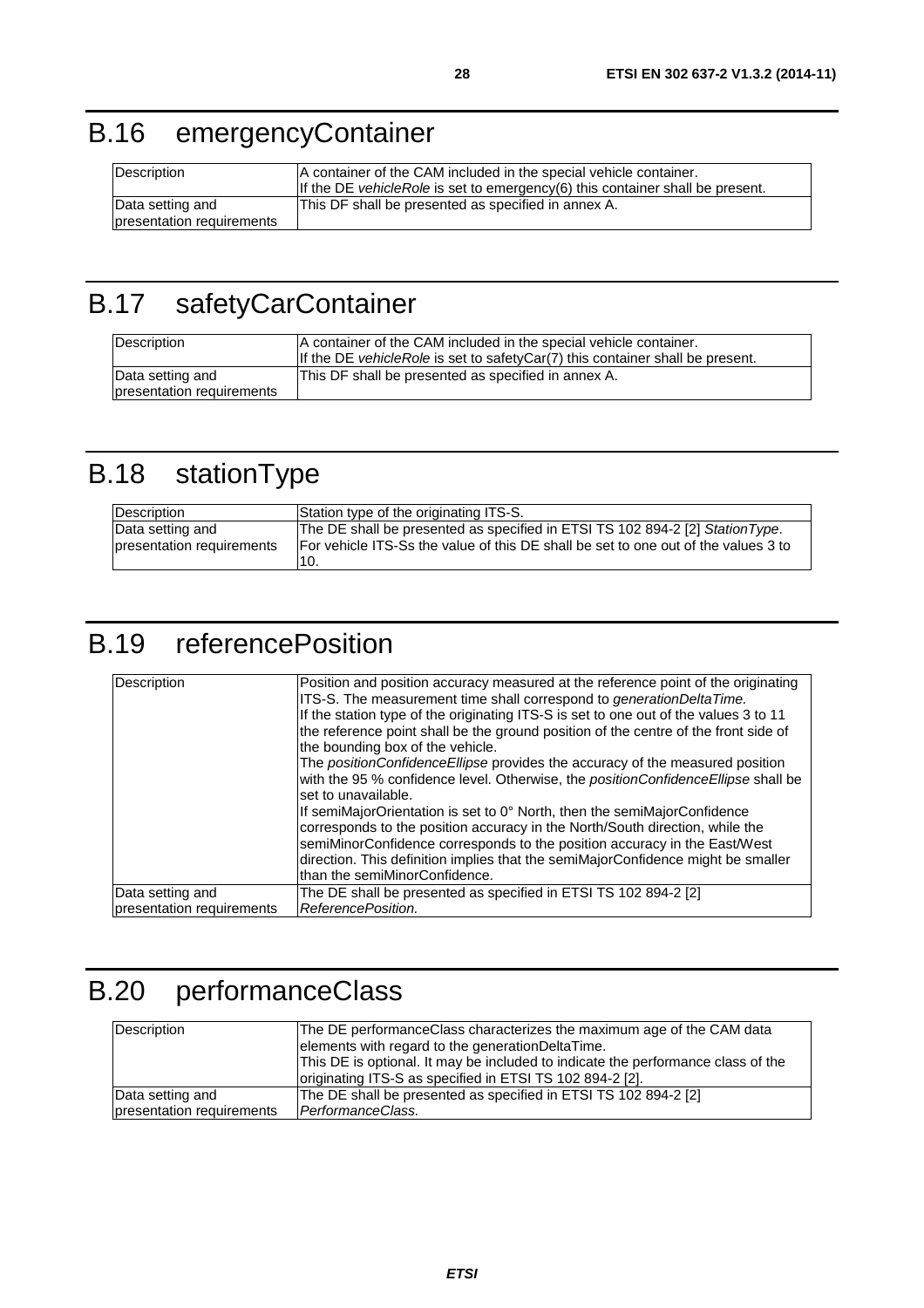# <span id="page-28-0"></span>B.21 heading

| Description                                   | Heading and heading accuracy of the vehicle movement of the originating ITS-S<br>with regards to the true north. The heading accuracy provided in the DE<br>headingConfidence value shall provide the accuracy of the measured vehicle<br>heading with a confidence level of 95 %. Otherwise, the value of the<br>headingConfidence shall be set to unavailable. |
|-----------------------------------------------|------------------------------------------------------------------------------------------------------------------------------------------------------------------------------------------------------------------------------------------------------------------------------------------------------------------------------------------------------------------|
| Data setting and<br>presentation requirements | The DE shall be presented as specified in ETSI TS 102 894-2 [2] Heading.                                                                                                                                                                                                                                                                                         |

## B.22 speed

| Description               | Driving speed and speed accuracy of the originating ITS-S. The speed accuracy<br>provided in the DE speedConfidence shall provide the accuracy of the speed<br>value with a confidence level of 95 %. Otherwise, the speedConfidence shall be<br>set to unavailable. |
|---------------------------|----------------------------------------------------------------------------------------------------------------------------------------------------------------------------------------------------------------------------------------------------------------------|
| Data setting and          | The DE shall be presented as specified in ETSI TS 102 894-2 [2] Speed.                                                                                                                                                                                               |
| presentation requirements |                                                                                                                                                                                                                                                                      |
| NOTE:                     | There might be a difference between the speed in moving direction and the driving speed.                                                                                                                                                                             |

## B.23 vehicleRole

| Description                                   | The role of the vehicle ITS-S that originates the CAM. The setting rules for this<br>value are out of the scope of the present document. |
|-----------------------------------------------|------------------------------------------------------------------------------------------------------------------------------------------|
| Data setting and<br>presentation requirements | The DE shall be presented as specified in ETSI TS 102 894-2 [2] VehicleRole.                                                             |

## B.24 lanePosition

| Description                                                                                            | The DE lanePosition of the <i>referencePosition</i> of a vehicle, counted from the |
|--------------------------------------------------------------------------------------------------------|------------------------------------------------------------------------------------|
|                                                                                                        | outside border of the road, in the direction of the traffic flow.                  |
|                                                                                                        | This DE shall be present if the data is available at the originating ITS-S (see    |
|                                                                                                        | note).                                                                             |
| Data setting and                                                                                       | The DE shall be presented as specified in ETSI TS 102 894-2 [2] LanePosition.      |
| presentation requirements                                                                              |                                                                                    |
| Additional information is needed to unambiguously identify the lane position and to allow the<br>NOTE: |                                                                                    |
| correlation to a map.                                                                                  |                                                                                    |

## B.25 driveDirection

| Description               | Vehicle drive direction (forward or backward) of the originating ITS-S.         |
|---------------------------|---------------------------------------------------------------------------------|
| Data setting and          | The DE shall be presented as specified in ETSI TS 102 894-2 [2] DriveDirection. |
| presentation requirements |                                                                                 |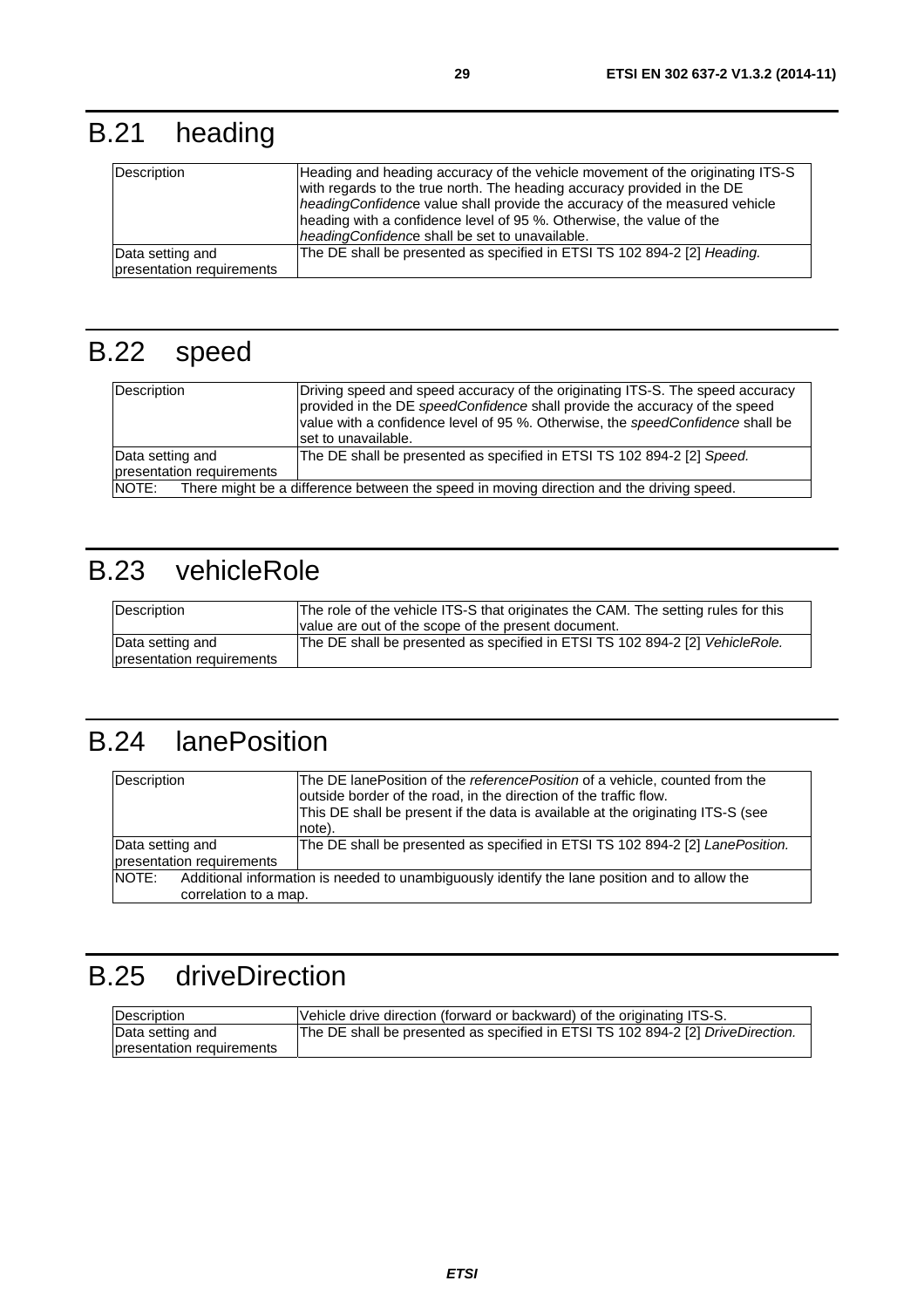# <span id="page-29-0"></span>B.26 longitudinalAcceleration

| Description               | Vehicle longitudinal acceleration of the originating ITS-S in the centre of the mass<br>of the empty vehicle. It shall include the measured vehicle longitudinal<br>acceleration and its accuracy value with the confidence level of 95 %. Otherwise,<br>the <i>longitudinalAccelerationConfidence</i> shall be set to unavailable. |
|---------------------------|-------------------------------------------------------------------------------------------------------------------------------------------------------------------------------------------------------------------------------------------------------------------------------------------------------------------------------------|
| Data setting and          | The data element shall be presented as specified in ETSI TS 102 894-2 [2]                                                                                                                                                                                                                                                           |
| presentation requirements | LongitudinalAcceleration.                                                                                                                                                                                                                                                                                                           |

## B.27 accelerationControl

| Description               | Current status of the vehicle mechanisms controlling the longitudinal movement<br>of the vehicle ITS-S (e.g. brake pedal, gas pedal, etc. engaged) that originates<br>the CAM as specified in ETSI TS 102 894-2 [2]. |
|---------------------------|----------------------------------------------------------------------------------------------------------------------------------------------------------------------------------------------------------------------|
| Data setting and          | The data element shall be presented as specified in ETSI TS 102 894-2 [2]                                                                                                                                            |
| presentation requirements | AccelerationControl.                                                                                                                                                                                                 |

## B.28 lateralAcceleration

| Description               | Vehicle lateral acceleration of the originating ITS-S in the centre of the mass of<br>the empty vehicle. It shall include the measured vehicle lateral acceleration and<br>lits accuracy value with the confidence level of 95 %.<br>This DE shall be present if the data is available at the originating ITS-S. |
|---------------------------|------------------------------------------------------------------------------------------------------------------------------------------------------------------------------------------------------------------------------------------------------------------------------------------------------------------|
| Data setting and          | The presentation and data setting rules shall be as specified in ETSI                                                                                                                                                                                                                                            |
| presentation requirements | [TS 102 894-2 [2] LateralAcceleration.                                                                                                                                                                                                                                                                           |

### B.29 verticalAcceleration

| Description               | Vertical Acceleration of the originating ITS-S in the centre of the mass of the<br>lempty vehicle. |
|---------------------------|----------------------------------------------------------------------------------------------------|
|                           | This DE shall be present if the data is available at the originating ITS-S.                        |
| Data setting and          | The presentation and data setting rules shall be as specified in ETSI                              |
| presentation requirements | [TS 102 894-2 [2] VerticalAcceleration.                                                            |

## B.30 embarkationStatus

| Description               | This DE is included in <i>publicTransportContainer</i> . It indicates whether the |
|---------------------------|-----------------------------------------------------------------------------------|
|                           | passenger embarkation is currently ongoing.                                       |
| Data setting and          | The presentation and data setting rules shall be as specified in ETSI             |
| presentation requirements | TS 102 894-2 [2] <i>EmbarkationStatus</i> . It shall be set to TRUE when the      |
|                           | embarkation is ongoing. Otherwise, it shall be set to FALSE.                      |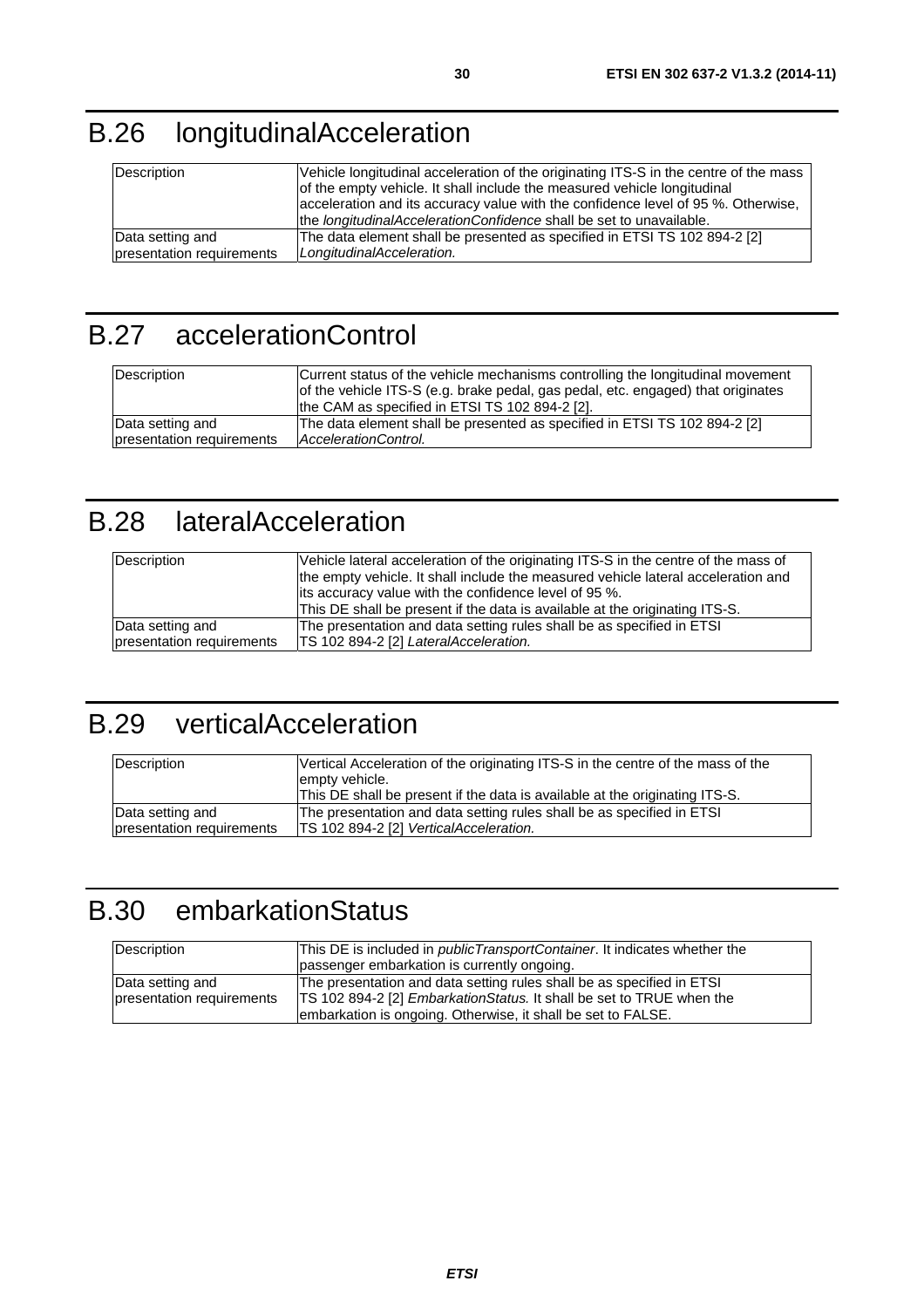### <span id="page-30-0"></span>B.31 curvature

| Description                                   | This DF is related to the actual trajectory of the vehicle. It includes:<br><i>curvature Value</i> denoted as inverse of the vehicle current curve radius<br>and the turning direction of the curve with regards to the driving<br>direction of the vehicle as defined in ETSI TS 102 894-2 [2].<br>curvatureConfidence denoted as the accuracy of the provided<br>curvature Value for a confidence level of 95 %. |
|-----------------------------------------------|--------------------------------------------------------------------------------------------------------------------------------------------------------------------------------------------------------------------------------------------------------------------------------------------------------------------------------------------------------------------------------------------------------------------|
| Data setting and<br>presentation requirements | The DF shall be presented as specified in ETSI TS 102 894-2 [2] Curvature.                                                                                                                                                                                                                                                                                                                                         |

## B.32 curvatureCalculationMode

| Description               | Flag indicating whether vehicle yaw-rate is used in the calculation of the<br>curvature of the vehicle ITS-S that originates the CAM. |
|---------------------------|---------------------------------------------------------------------------------------------------------------------------------------|
| Data setting and          | The DE shall be presented as specified in ETSI TS 102 894-2 [2]                                                                       |
| presentation requirements | CurvatureCalculationMode.                                                                                                             |

# B.33 yawRate

| Description                                   | This DF includes:<br>yawRateValue denotes the vehicle rotation around the centre of mass of<br>the empty vehicle. The leading sign denotes the direction of rotation.<br>The value is negative if the motion is clockwise when viewing from the<br>top.<br>yawRateConfidence denotes the accuracy for the 95 % confidence level<br>$\bullet$<br>for the measured yawRateValue. Otherwise, the value of<br>yawRateConfidence shall be set to unavailable. |
|-----------------------------------------------|----------------------------------------------------------------------------------------------------------------------------------------------------------------------------------------------------------------------------------------------------------------------------------------------------------------------------------------------------------------------------------------------------------------------------------------------------------|
| Data setting and<br>presentation requirements | The DF shall be presented as specified in ETSI TS 102 894-2 [2] YawRate.                                                                                                                                                                                                                                                                                                                                                                                 |

# B.34 steeringWheelAngle

| Description               | This DF includes the steering wheel angle and accuracy as measured at the<br>vehicle ITS-S that originates the CAM. It consists of the following DEs:<br>steering Wheel Angle Value denotes steering wheel angle as measured at<br>the vehicle ITS-S that originates the CAM.<br>steering Wheel Angle Confidence denotes the accuracy of the measured<br>steering Wheel Angle Value for a confidence level of 95 %. Otherwise, the<br>value of steering Wheel Angle Value shall be set to unavailable. |
|---------------------------|--------------------------------------------------------------------------------------------------------------------------------------------------------------------------------------------------------------------------------------------------------------------------------------------------------------------------------------------------------------------------------------------------------------------------------------------------------------------------------------------------------|
| Data setting and          | This DF shall be presented as specified in ETSI TS 102 894-2 [2]                                                                                                                                                                                                                                                                                                                                                                                                                                       |
| presentation requirements | SteeringWheelAngle.                                                                                                                                                                                                                                                                                                                                                                                                                                                                                    |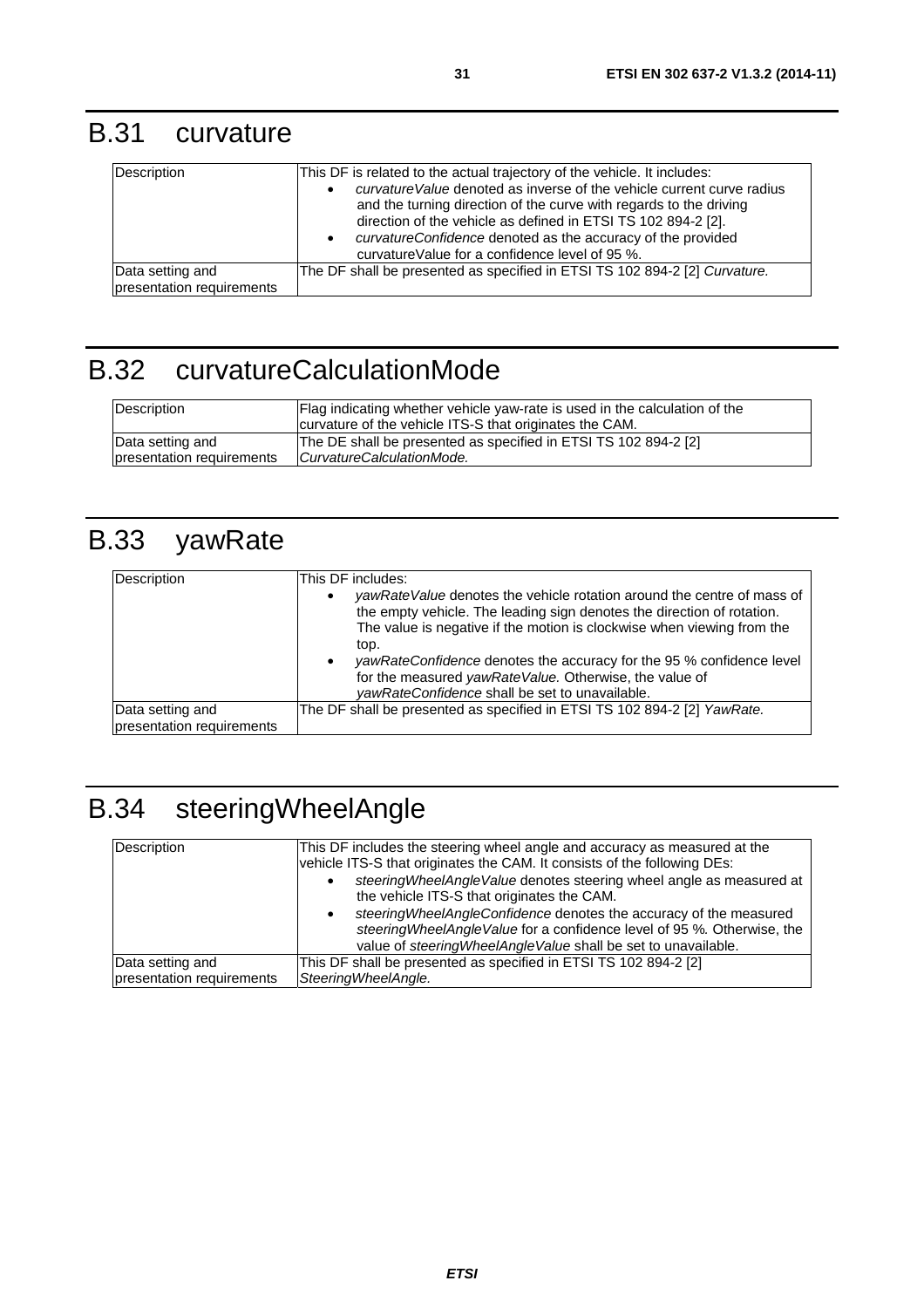# <span id="page-31-0"></span>B.35 vehicleLength

| Description                                   | This DF includes:<br>vehicleLength Value: Vehicle length of the vehicle ITS-S that originates<br>the CAM. If there are vehicle attachments like a trailer, or overhanging<br>attachments like a crane, that extend the vehicle length to the front<br>and/or rear; then the vehicleLengthValue shall provide the length for the<br>vehicle including the attachments.<br>vehicleLengthConfidenceIndication: indication of whether trailer is<br>$\bullet$<br>detected to be present and whether the length of the trailer is known. |
|-----------------------------------------------|-------------------------------------------------------------------------------------------------------------------------------------------------------------------------------------------------------------------------------------------------------------------------------------------------------------------------------------------------------------------------------------------------------------------------------------------------------------------------------------------------------------------------------------|
| Data setting and<br>presentation requirements | The DF shall be presented as specified in ETSI TS 102 894-2 [2] VehicleLength.                                                                                                                                                                                                                                                                                                                                                                                                                                                      |

## B.36 vehicleWidth

| Description                                   | Vehicle width, measured of the vehicle ITS-S that originates the CAM, including<br>side mirrors. |
|-----------------------------------------------|--------------------------------------------------------------------------------------------------|
| Data setting and<br>presentation requirements | The DE shall be presented as specified in ETSI TS 102 894-2 [2] VehicleWidth.                    |

# B.37 exteriorLights

| Description                                   | Status of the most important exterior lights switches of the vehicle ITS-S that<br>originates the CAM. |
|-----------------------------------------------|--------------------------------------------------------------------------------------------------------|
| Data setting and<br>presentation requirements | The DE shall be presented as specified in ETSI TS 102 894-2 [2] Exterior Lights.                       |

# B.38 pathHistory

| Description                                   | This DF represents the vehicle's recent movement over some past time and/or<br>distance. It consists of a list of path points, each represented as DF PathPoint.<br>The list of path points may consist of up to 23 elements.<br>The generation of each <i>pathPoint</i> shall be done as specified in SAE J2735 [3].                                                                                                                                                                                                                                                                                                              |
|-----------------------------------------------|------------------------------------------------------------------------------------------------------------------------------------------------------------------------------------------------------------------------------------------------------------------------------------------------------------------------------------------------------------------------------------------------------------------------------------------------------------------------------------------------------------------------------------------------------------------------------------------------------------------------------------|
| Data setting and<br>presentation requirements | The PathPoint closest to the current position of originating ITS-S shall be put as<br>the first point; it represents an offset delta position with regards to the<br>reference Position. Other Path Points shall be structured in ascending order<br>according to the distance to the reference Position along the path. Each Path Point<br>represents an offset delta position with regards to the previous PathPoint.<br>For CAM the DE PathDelta Time shall present the time difference when two<br>Iconsecutive PathPoint values are measured.<br>The DF shall be presented as specified in ETSI TS 102 894-2 [2] PathHistory. |

# B.39 ptActivation

| <b>Description</b>        | This DF is used by public transport vehicles for controlling traffic lights, barriers,<br>bollards, etc. |
|---------------------------|----------------------------------------------------------------------------------------------------------|
| Data setting and          | The DF shall be presented as specified in ETSI TS 102 894-2 [2] PtActivation.                            |
| presentation requirements |                                                                                                          |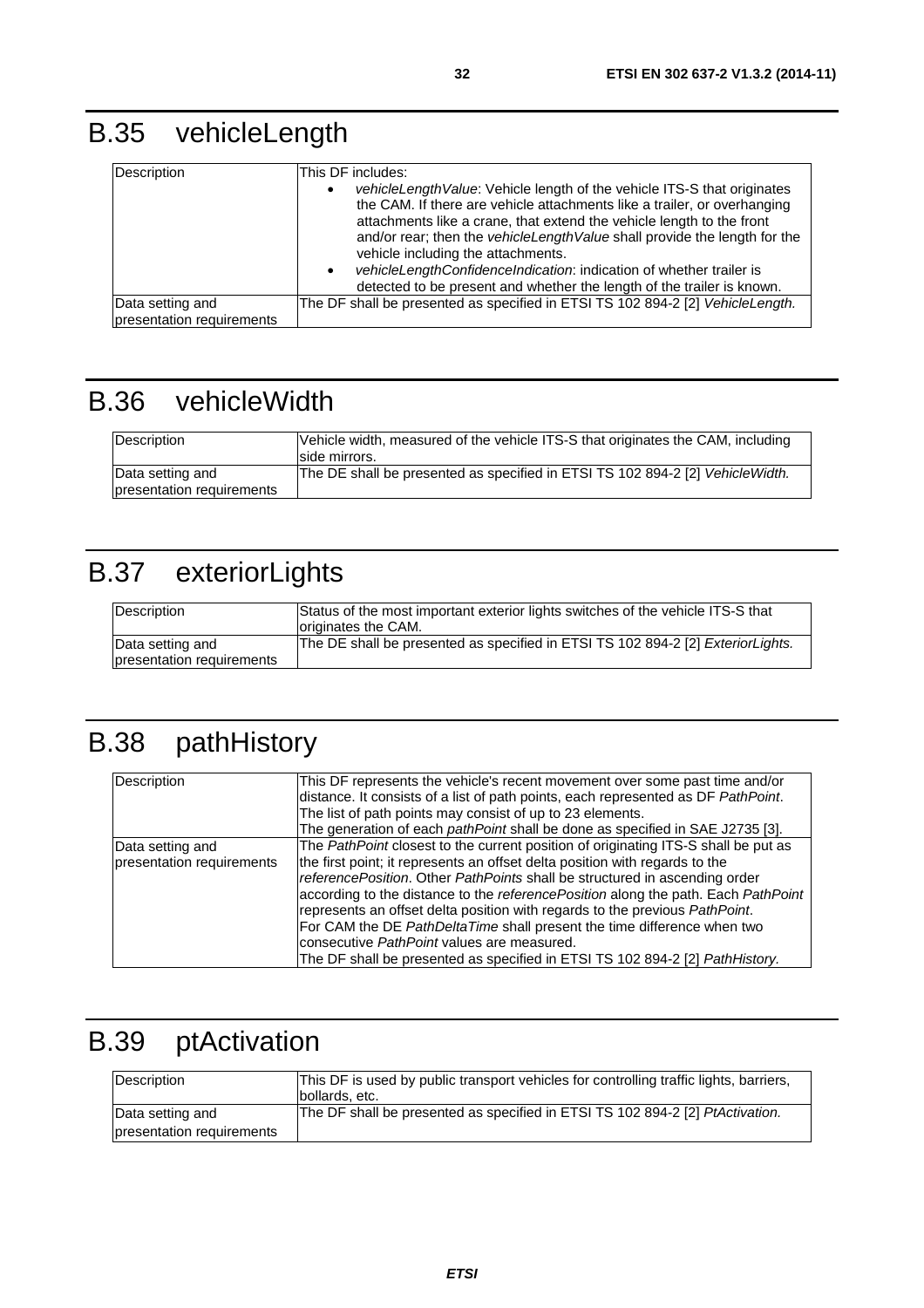# <span id="page-32-0"></span>B.40 specialTransportType

| Description               | This DE is included in the specialTransportContainer.<br>It indicates whether the originating ITS-S is mounted on a special transport<br>vehicle with heavy or oversized load or both. It shall be present if the data is<br>available in originating ITS-S. |
|---------------------------|--------------------------------------------------------------------------------------------------------------------------------------------------------------------------------------------------------------------------------------------------------------|
| Data setting and          | The DE shall be presented as specified in ETSI TS 102 894-2 [2]                                                                                                                                                                                              |
| presentation requirements | SpecialTransportType.                                                                                                                                                                                                                                        |

# B.41 dangerousGoodsBasic

| Description               | This DE is included in the container dangerous Goods Container.<br>It identifies the type of the dangerous goods transported by the vehicle that<br>originates the CAM. It shall be present if the data is available in the originating<br>IITS-S. |
|---------------------------|----------------------------------------------------------------------------------------------------------------------------------------------------------------------------------------------------------------------------------------------------|
| Data setting and          | The DE shall be presented as specified in ETSI TS 102 894-2 [2]                                                                                                                                                                                    |
| presentation requirements | DangerousGoodsBasic.                                                                                                                                                                                                                               |

# B.42 roadworksSubCauseCode

| Description               | This DE is included in the container <i>roadWorksContainerBasic</i> , in case the<br>originating ITS-S is mounted to a vehicle ITS-S participating to roadwork.<br>It provides information on the type of roadwork that it is currently undertaking.<br>This DE shall be present if the data is available in originating ITS-S. |
|---------------------------|---------------------------------------------------------------------------------------------------------------------------------------------------------------------------------------------------------------------------------------------------------------------------------------------------------------------------------|
| Data setting and          | The data element shall be presented as specified in ETSI TS 102 894-2 [2]                                                                                                                                                                                                                                                       |
| presentation requirements | RoadworksSubCauseCode.                                                                                                                                                                                                                                                                                                          |

## B.43 closedLanes

| Description                                   | This DE is included in the container roadWorksContainerBasic in case the<br>originating ITS-S is mounted to a vehicle ITS-S participating to roadwork.<br>It provides information about the opening/closure status of the lanes ahead.<br>Lanes are counted from the outside boarder of the road. If a lane is closed to<br>traffic, the corresponding bit shall be set to 1.<br>This DE shall be present if the data is available in the originating ITS-S. |
|-----------------------------------------------|--------------------------------------------------------------------------------------------------------------------------------------------------------------------------------------------------------------------------------------------------------------------------------------------------------------------------------------------------------------------------------------------------------------------------------------------------------------|
| Data setting and<br>presentation requirements | The DE shall be presented as specified in ETSI TS 102 894-2 [2] ClosedLanes.                                                                                                                                                                                                                                                                                                                                                                                 |

# B.44 trafficRule

| Description                                   | This DE is included in the container SafetyCarContainer. It indicates whether<br>vehicles are allowed to overtake a safety car that is originating this CAM<br>This DE shall be present if the data is available in originating ITS-S. |
|-----------------------------------------------|----------------------------------------------------------------------------------------------------------------------------------------------------------------------------------------------------------------------------------------|
| Data setting and<br>presentation requirements | The DE shall be presented as specified in ETSI TS 102 894-2 [2] TrafficRule.                                                                                                                                                           |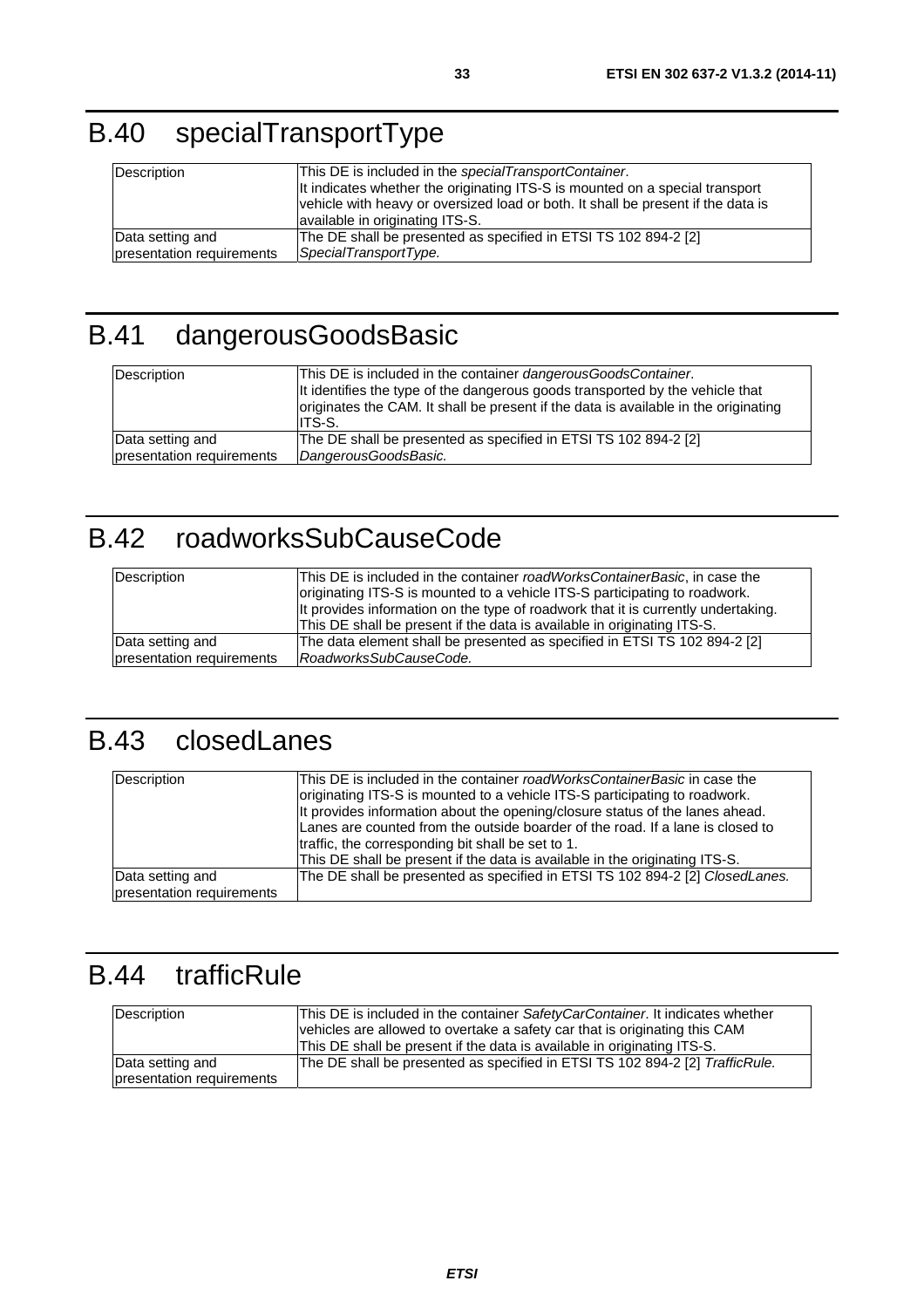<span id="page-33-0"></span>

| Description               | This DE is included in the container SafetyCarContainer. It indicates whether a<br>speed limit is applied to vehicles following the safety car.<br>This DE shall be present if the data is available in originating ITS-S. |
|---------------------------|----------------------------------------------------------------------------------------------------------------------------------------------------------------------------------------------------------------------------|
| Data setting and          | The data element shall be presented as specified in ETSI TS 102 894-2 [2]                                                                                                                                                  |
| presentation requirements | <i>SpeedLimit.</i>                                                                                                                                                                                                         |

# B.46 lightBarSirenInUse

| Description               | This DE indicates whether light-bar or a siren is in use by the vehicle originating<br>Ithe CAM.<br>This DE shall be present if the data is available at originating ITS-S. |
|---------------------------|-----------------------------------------------------------------------------------------------------------------------------------------------------------------------------|
| Data setting and          | The DE shall be presented as specified in ETSI TS 102 894-2 [2]                                                                                                             |
| presentation requirements | LightBarSirenInUse.                                                                                                                                                         |

# B.47 incidentIndication

| Description                                   | This DF is included in the containers emergency Container and<br>safety Car Container in case the originating ITS-S is mounted on a vehicle<br>operating some emergency missions or safety mission, e.g. protecting a convoy<br>of dangerous goods.<br>It describes the event type of the emergency or safety mission.<br>This DF shall be present when the data is available at the originating ITS-S |
|-----------------------------------------------|--------------------------------------------------------------------------------------------------------------------------------------------------------------------------------------------------------------------------------------------------------------------------------------------------------------------------------------------------------------------------------------------------------|
| Data setting and<br>presentation requirements | The DF shall be presented as specified in ETSI TS 102 894-2 [2] CauseCode.                                                                                                                                                                                                                                                                                                                             |

## B.48 emergencyPriority

| Description               | Right of way indicator of the vehicle ITS-S that originates the CAM PDU.<br>It shall be originated by authorized vehicles only, e.g. ambulance, police, etc. |
|---------------------------|--------------------------------------------------------------------------------------------------------------------------------------------------------------|
| Data setting and          | The data element shall be presented as specified in ETSI TS 102 894-2 [2]                                                                                    |
| presentation requirements | EmergencyPriority.                                                                                                                                           |

# B.49 rsuContainerHighFrequency

| Description                                   | The mandatory high frequency container of CAM when the type of the originating<br><b>IITS-S is RSU ITS-S.</b> |
|-----------------------------------------------|---------------------------------------------------------------------------------------------------------------|
| Data setting and<br>presentation requirements | This DF shall be presented as specified in annex A.                                                           |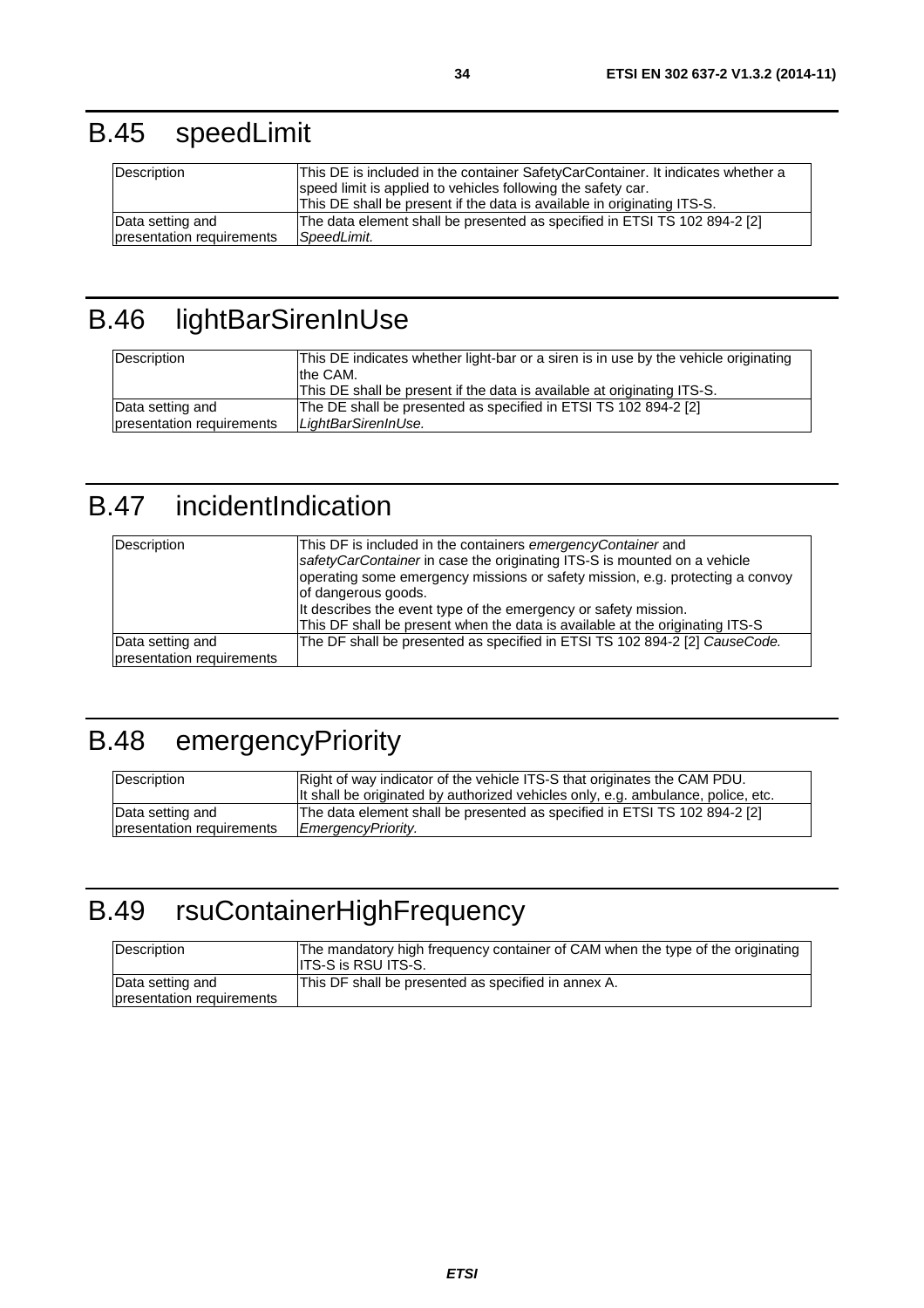# <span id="page-34-0"></span>B.50 protectedCommunicationZoneRSU

| Description                 | Information about position of a CEN DSRC Tolling Station operating in the<br>5.8 GHz frequency band.<br>If this information is provided by RSUs a receiving vehicle ITS-S is prepared to<br>adopt mitigation techniques when being in the vicinity of CEN DSRC tolling<br>stations. |  |  |
|-----------------------------|-------------------------------------------------------------------------------------------------------------------------------------------------------------------------------------------------------------------------------------------------------------------------------------|--|--|
| Data setting & presentation | The data element shall be presented as specified in ETSI TS 102 894-2 [2]                                                                                                                                                                                                           |  |  |
| requirements                | ProtectedCommunicationZone with ProtectedZoneType set to 0.                                                                                                                                                                                                                         |  |  |
| NOTE:                       | Conditions for the provision of <i>protectedCommunicationZoneRSU</i> are out of scope of the present                                                                                                                                                                                |  |  |
| document.                   |                                                                                                                                                                                                                                                                                     |  |  |

# B.51 cenDsrcTollingZone

| Description                                                                                           | Information about the position of a CEN DSRC Tolling Station operating in the<br>5.8 GHz frequency band.<br>If this information is provided by vehicle ITS-S, a receiving vehicle ITS-S is<br>prepared to adopt mitigation techniques when being in the vicinity of CEN DSRC<br>tolling stations. |  |
|-------------------------------------------------------------------------------------------------------|---------------------------------------------------------------------------------------------------------------------------------------------------------------------------------------------------------------------------------------------------------------------------------------------------|--|
| Data setting & presentation<br>requirements                                                           | The data element shall be presented as specified in ETSI TS 102 894-2 [2]<br>CenDsrcTollingZone.                                                                                                                                                                                                  |  |
| Conditions for the provision of cenDsrcTollingZone are out of scope of the present document.<br>NOTE: |                                                                                                                                                                                                                                                                                                   |  |

# B.52 protectedZoneLatitude

| <b>Description</b> | Latitude of a CEN DSRC tolling station position.                                                       |  |  |
|--------------------|--------------------------------------------------------------------------------------------------------|--|--|
|                    | Data setting & presentation  The data element shall be presented as specified in ETSI TS 102 894-2 [2] |  |  |
| requirements       | Latitude.                                                                                              |  |  |

# B.53 protectedZoneLongitude

| <b>Description</b> | Longitude of a CEN DSRC tolling station position.                                                       |
|--------------------|---------------------------------------------------------------------------------------------------------|
|                    | Data setting & presentation   The data element shall be presented as specified in ETSI TS 102 894-2 [2] |
| Ireauirements      | ILonaitude.                                                                                             |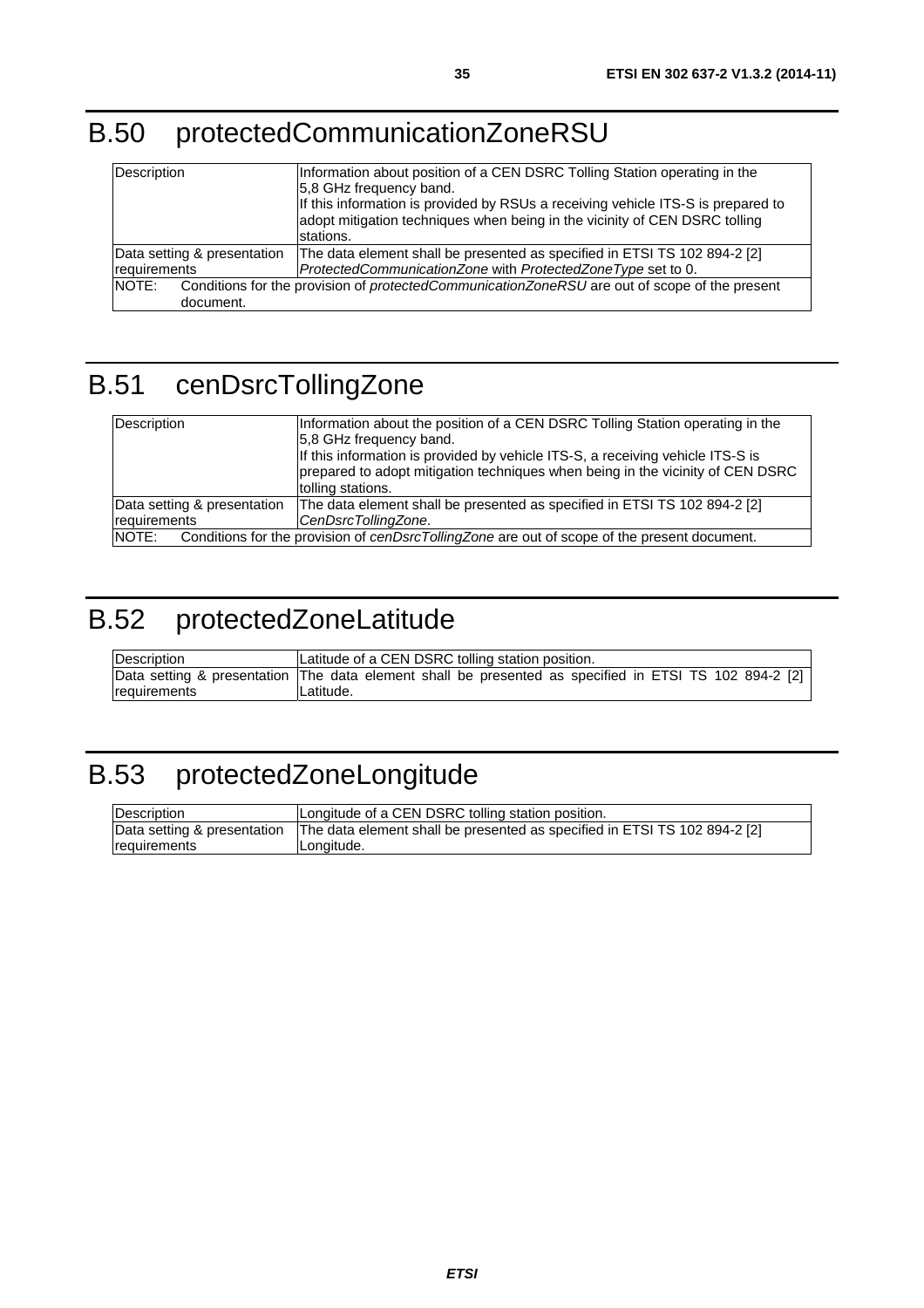### <span id="page-35-0"></span>Annex C (informative): Protocol operation of the CA basic service

## C.1 Introduction

This annex provides a timer controlled approach for the protocol operation as one potential variant compliant to the present document. It is distinguished between the originating ITS-S operation and the receiving ITS-S operation considered in the following clauses.

Following specification of the protocol operation is organized in three parts:

- 1) Protocol data setting rules specify the setting of the relevant data elements used by the protocol.
- 2) The general protocol operation specifies the sequence of protocol operations.
- 3) Exception handling specifies additional protocol operations that extend the general protocol operation. They are applied when special conditions, referred to exceptions (for example inconsistent data) occur.

An ITS-S maintains a local data structure, referred to as "ITS-S message table". This data structure holds information about sent or received CAM messages.

It is out of scope of the present document to describe how this data structure is implemented.

### C.2 Originating ITS-S operation

#### C.2.1 Protocol data setting rules

The data settings for the originating ITS-S operation are specified in annex B.

#### C.2.2 T\_CheckCamGen

The timer *T\_CheckCamGen* schedules the time at which the CAM generation conditions are checked by the CA basic service, its time out value is specified in clause 6.1.3.

### C.2.3 Originating ITS-S message table

The CA basic service stores at least the following information for the CAM originating ITS-S operation:

- CAM generation time;
- ITS-S position as included in CAM;
- ITS-S speed as included in CAM;
- ITS-S heading as included in CAM.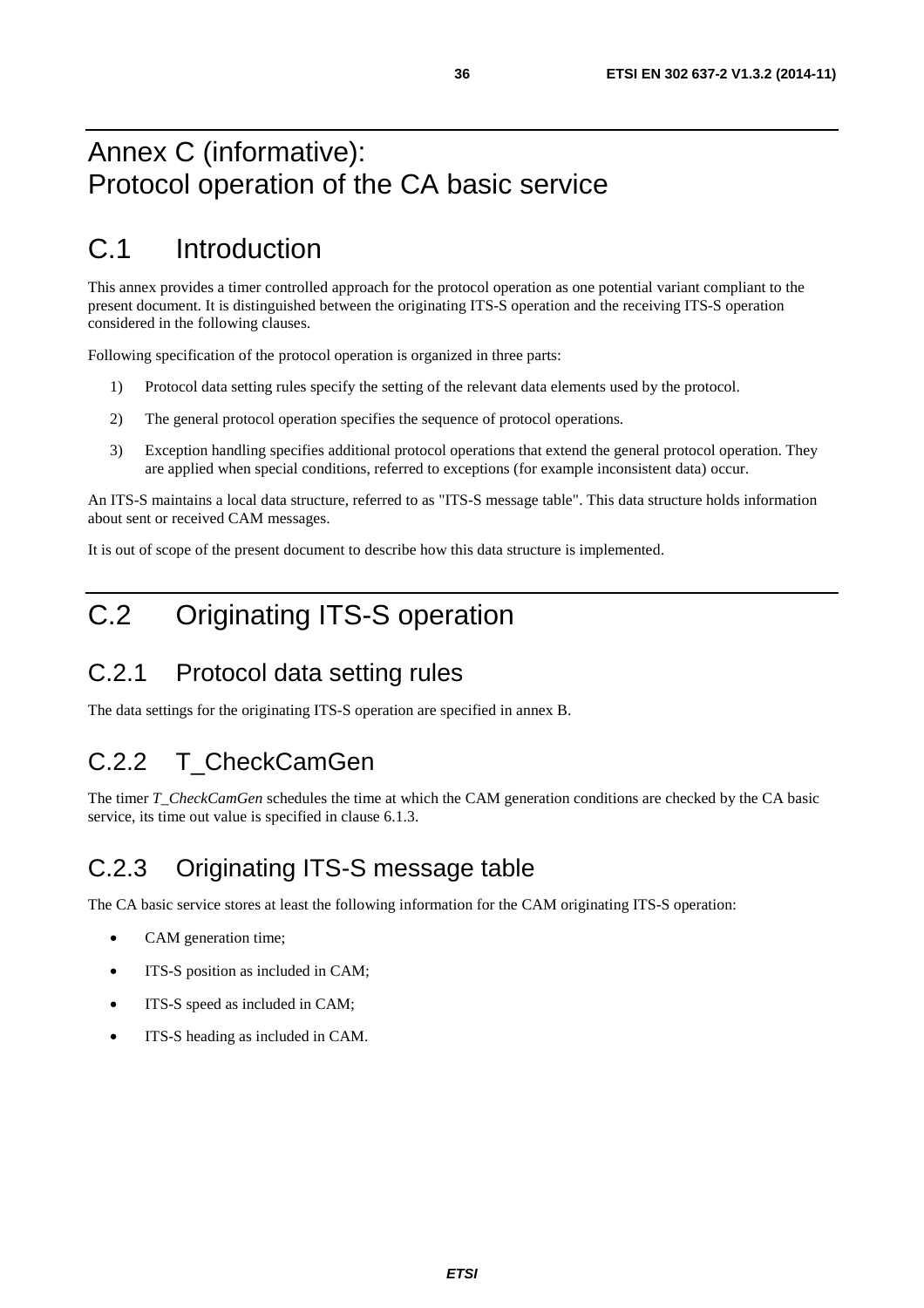#### <span id="page-36-0"></span>C.2.4 General protocol operation

The originating ITS-S protocol starts when the CA basic service is activated as specified in clause 6.1.1. An originating ITS-S may execute the following operations:

- 1) set *T\_ CheckCamGen* and start the timer;
- 2) when the timer *T\_CheckGenCam* expires, check the CAM generation conditions:
	- a) if any of the condition is satisfied, continues the operation;
	- b) if none of the condition is satisfied, skip step 3) to step 7);
- 3) collect data for mandatory containers;
- 4) check if optional containers are to be added for CAM generation:
	- a) if yes, check the ITS-S type and ITS-S role and collect data for optional containers;
	- b) if no, continue the operation;
- 5) encode CAM;
- 6) pass CAM to the ITS networking & transport layer;
- 7) save data required as specified in clause C.2.3 for next CAM generation;
- 8) restart the timer *T\_ CheckCamGen.*

### C.2.5 CAM construction exception

If the CA basic service could not construct a CAM successfully in step 5) as defined in clause C.2.4, the CA basic service is expected to omit step 6) to step 8) and is expected to restart the timer *T\_CheckCamGen*.

- NOTE 1: The failure of the CAM construction may happen, if the CA basic service was not able to collect all required data for the CAM construction, or the collected data are not compliant to the CAM format as specified in annex A (e.g. the value of a data is out of authorized range of the ASN.1 definition).
- NOTE 2: If the CAM construction failure was due to a data provided by other entities via the interface IF.FAC, CA basic service may provide a failure notification to the corresponding data provision facilities via the IF.FAC.

### C.3 Receiving ITS-S operation

#### C.3.1 Protocol data setting rules

No protocol data need to be set for the receiving ITS-S.

#### C.3.2 General protocol operation

The ITS-S receiver protocol starts when the CA basic service receives a CAM and executes the following operations:

- 1) decode received CAM;
- 2) make CAM data available by e.g. passing to the ITS application layer or to the LDM;
- 3) end of operation, wait for the next CAM reception.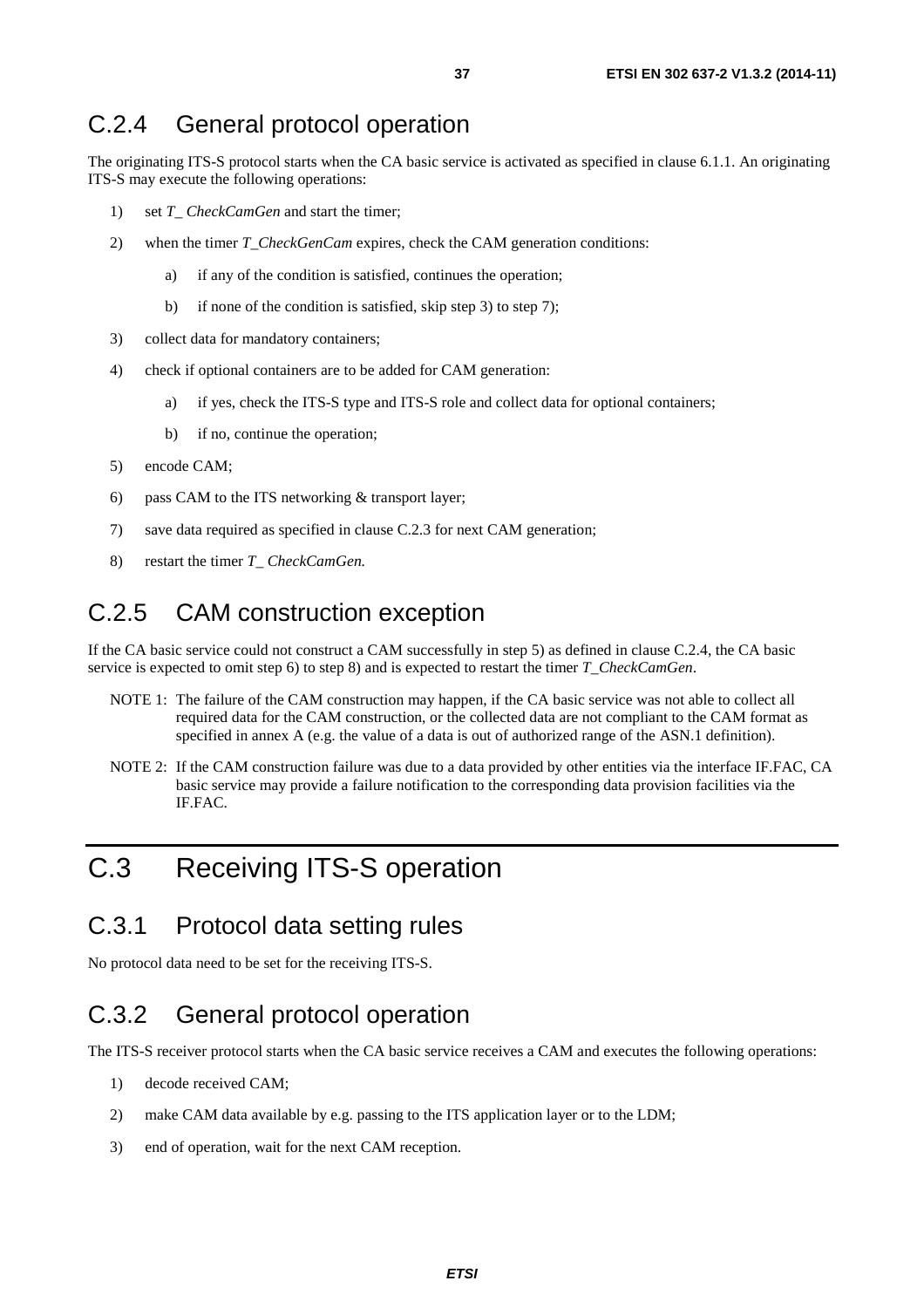#### <span id="page-37-0"></span>C.3.3.1 CAM decoding exception

If the CA basic service could not decode a CAM successfully in step 1) as defined in clause C.3.2, the CA basic service omits step 2) and step 3).

NOTE: The failure of the CAM decoding may happen, if the CA basic service checks that the data included in a received CAM is not compliant to the CAM format as specified in annex A (e.g. the value of a data is out of authorized range of the ASN.1 definition).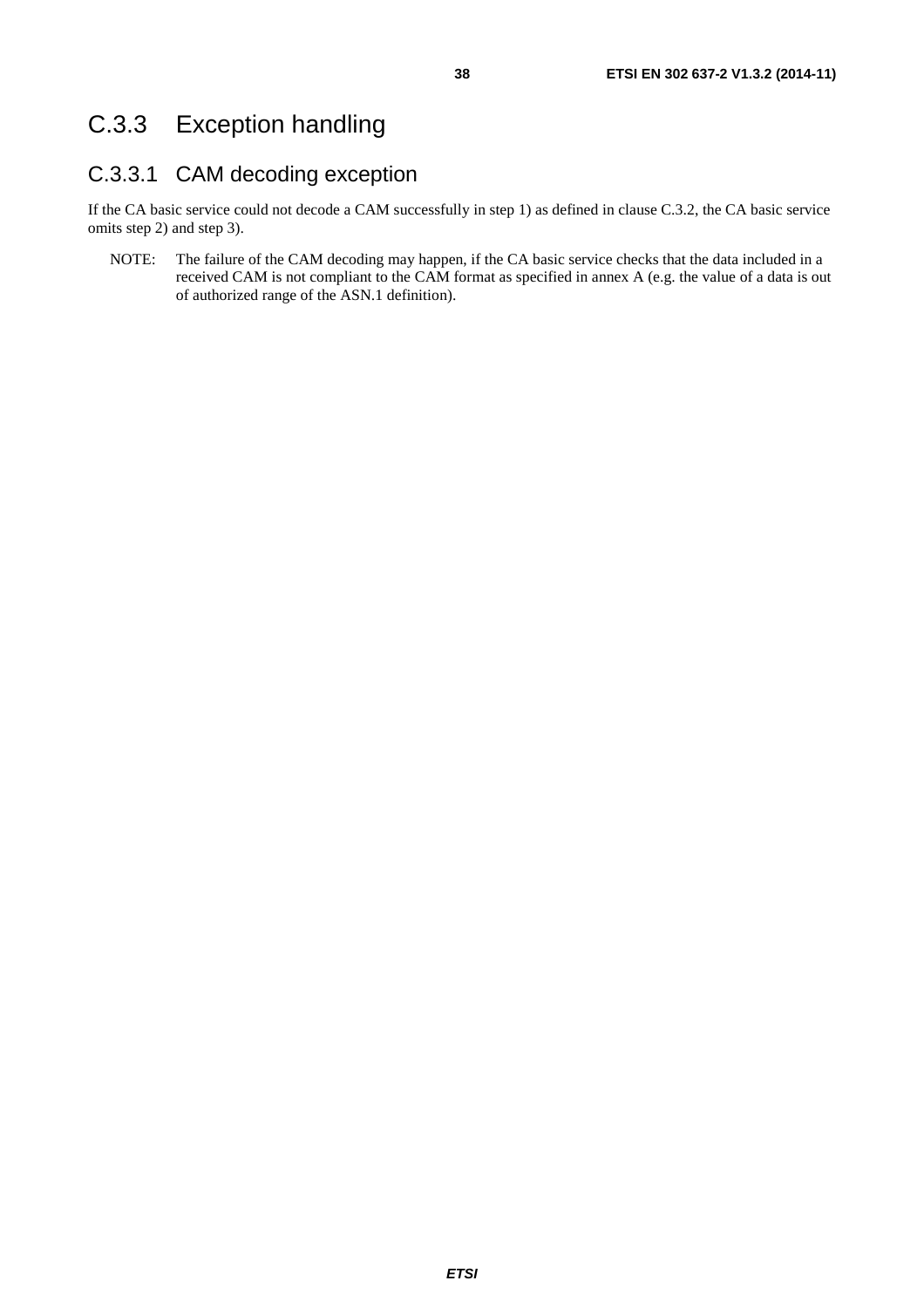## <span id="page-38-0"></span>Annex D (informative): Flow chart for CAM generation frequency management

Figures D.1 to D.3 illustrate the CAM frequency management specified in clause 6.1.3.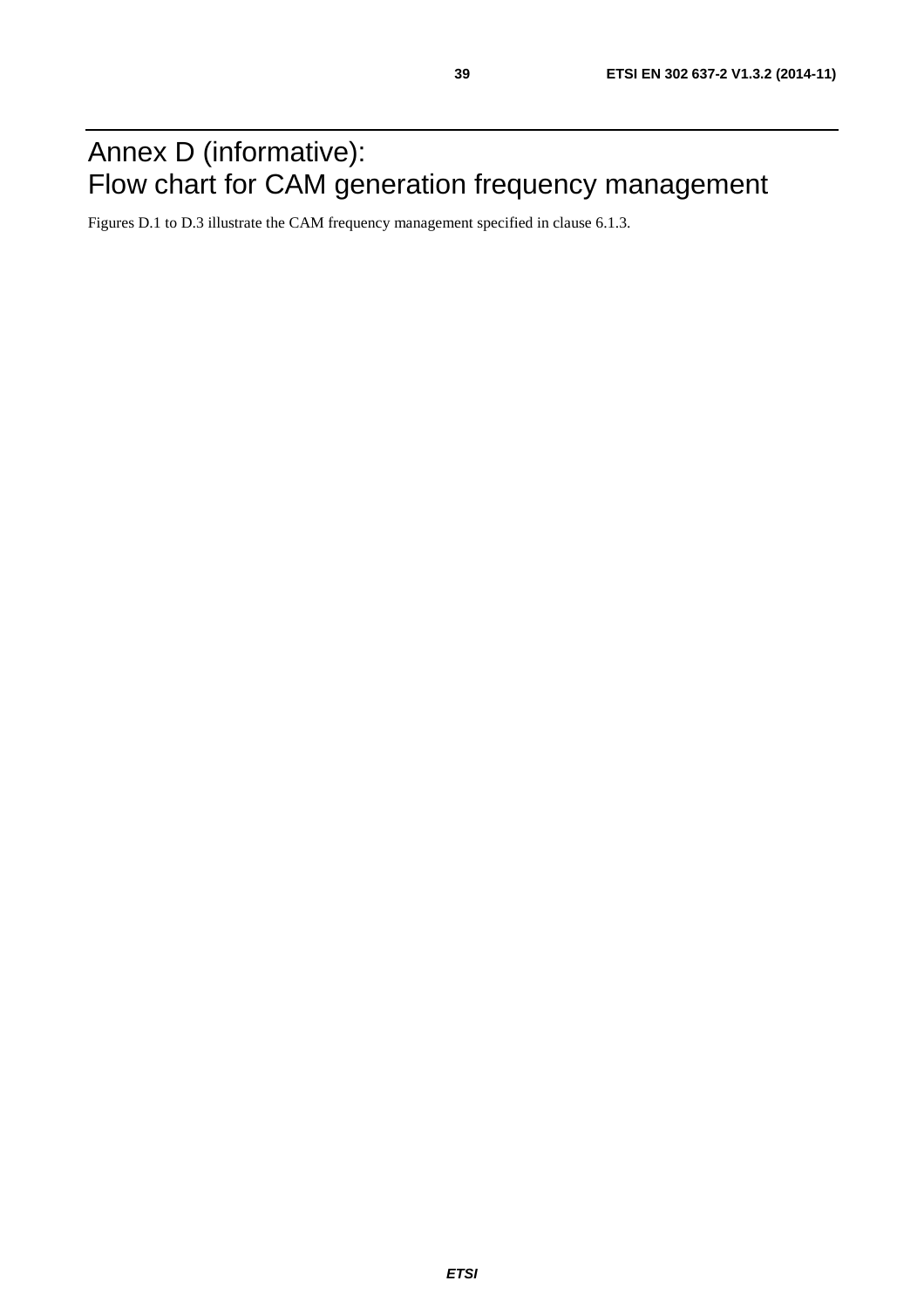

**40**

**Figure D.1: Process CAM Generation**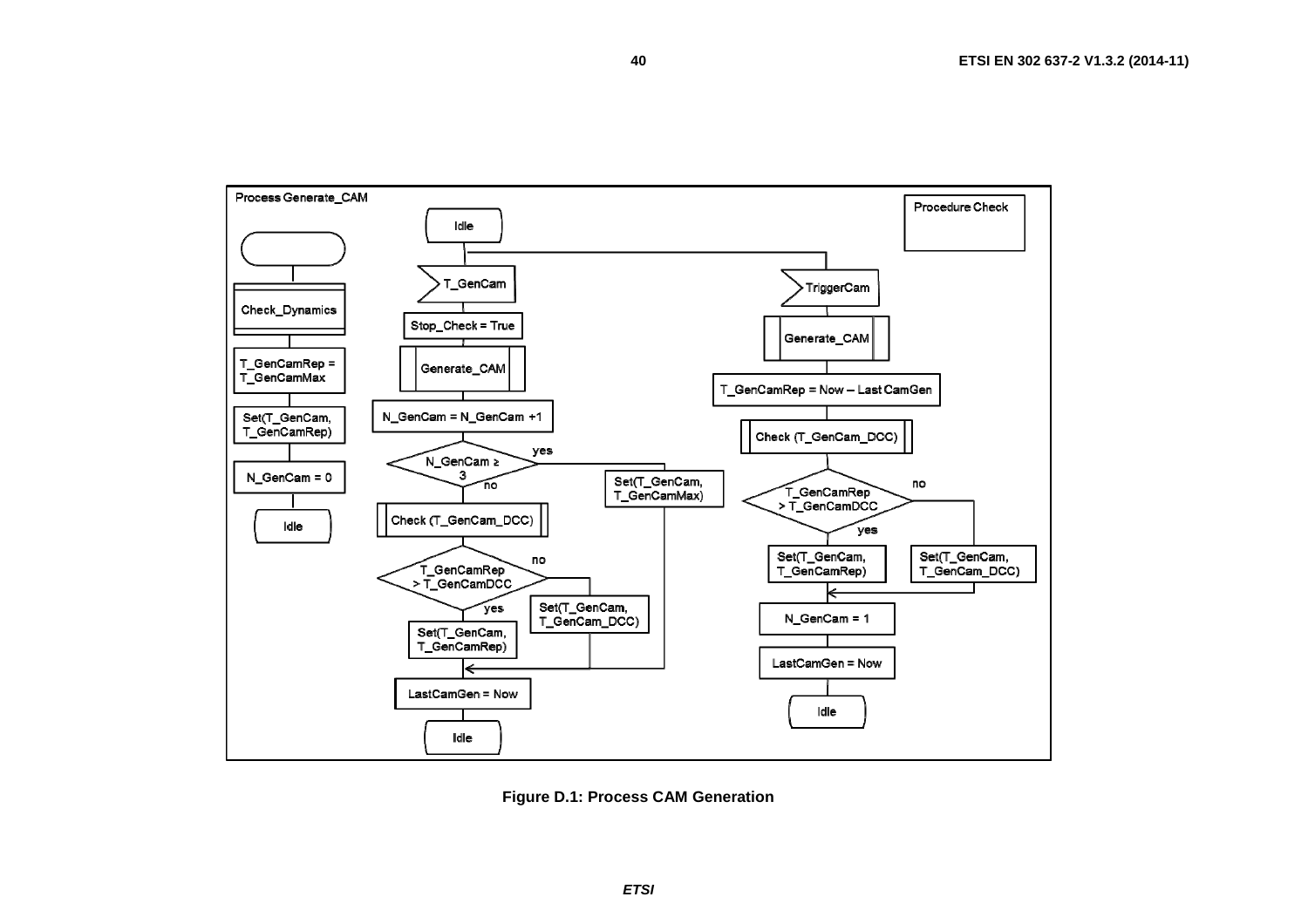



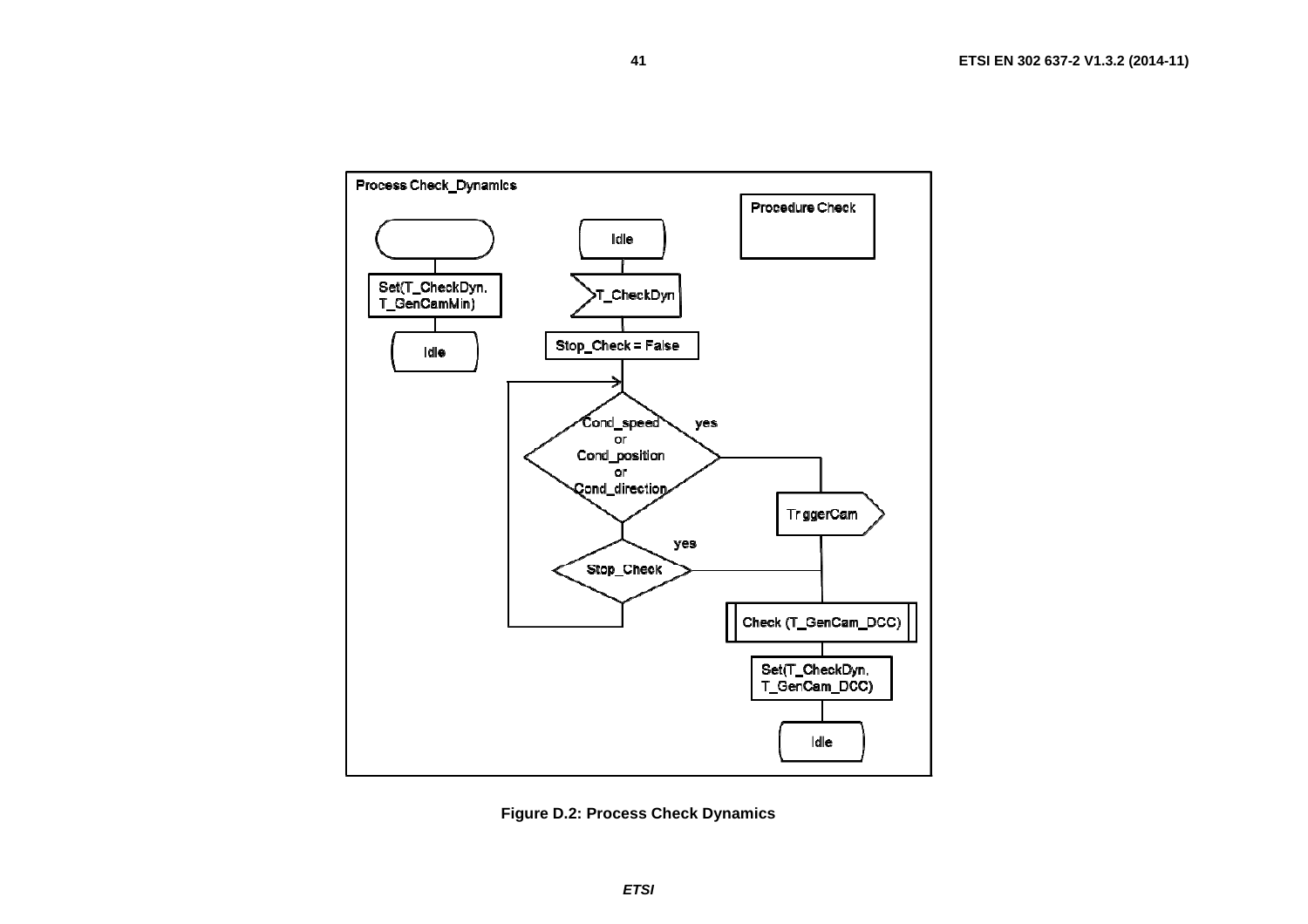

**42**

**Figure D.3: Procedure Check**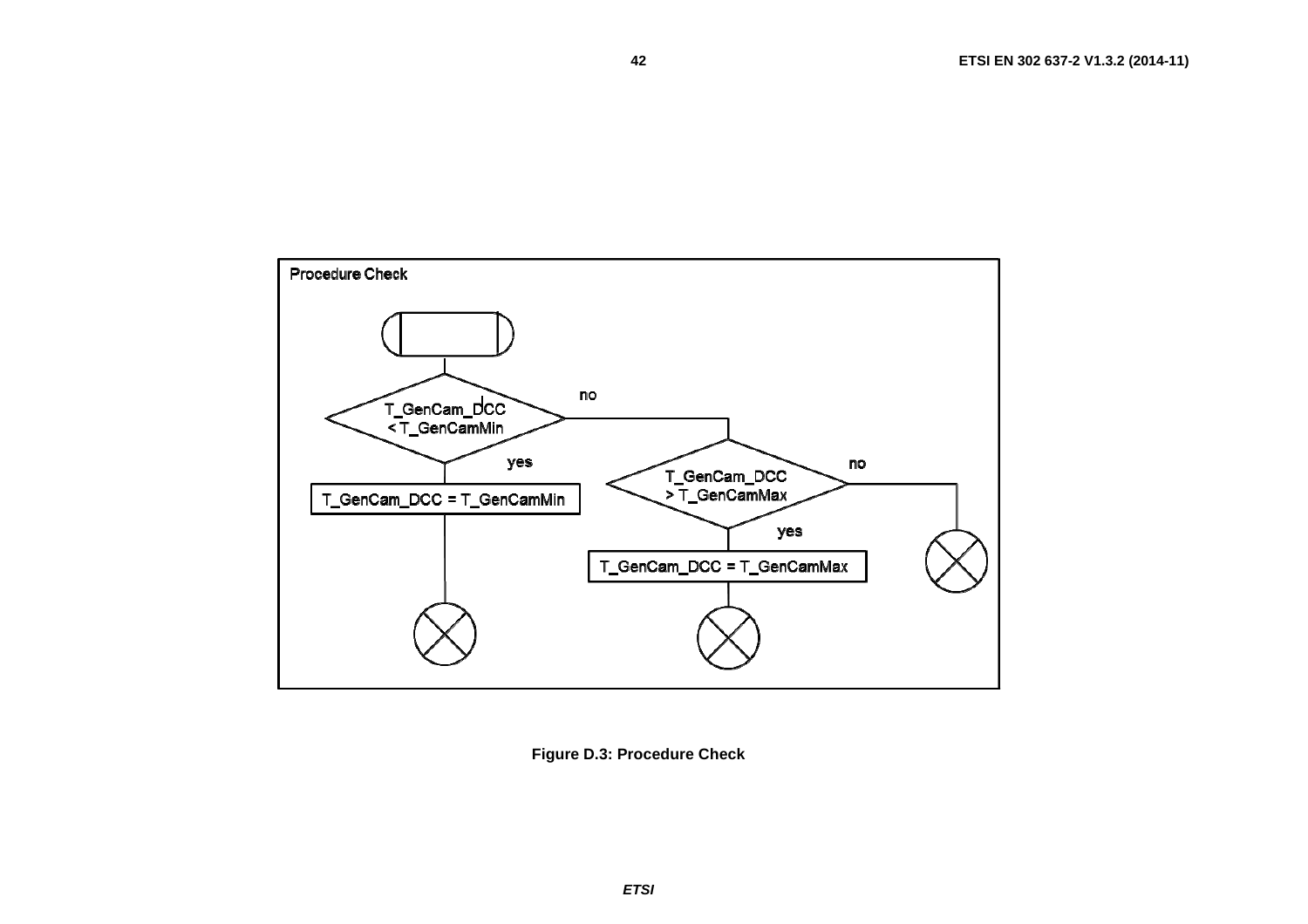### <span id="page-42-0"></span>Annex E (informative): Extended CAM generation

This annex describes an additional trigger condition for the CAM message generation, which enables ITS applications to increase the CAM generation frequency.

Depending on the requirements of an ITS application it may provide the parameter *T\_GenCam\_App* representing the needed CAM generation interval. *T\_GenCam\_App* should be provided in the unit of milliseconds and with a value range of *T\_GenCamMin* ≤ *T\_GenCam\_App* ≤ *T\_GenCamMax*. In case an ITS application provides this parameter with a value below *T\_GenCamMin*, *T\_GenCam\_App* would be set to *T\_GenCamMin* and if the value is above *T\_GenCamMax* or this parameter is not provided, the *T\_GenCam\_App* would be set to *T\_GenCamMax*. In case several ITS applications require different values the lowest generation interval would be applied.

In addition to the CAM trigger conditions defined in clause 6.1.3 following condition would apply:

1) the time since last CAM generation is equal to or greater than *T\_GenCam\_App* and equal to or greater than *T\_GenCam\_Dcc.*

In case the requested CAM generation frequency will not be achieved, the CA basic service should return a failure notification to the requesting application.